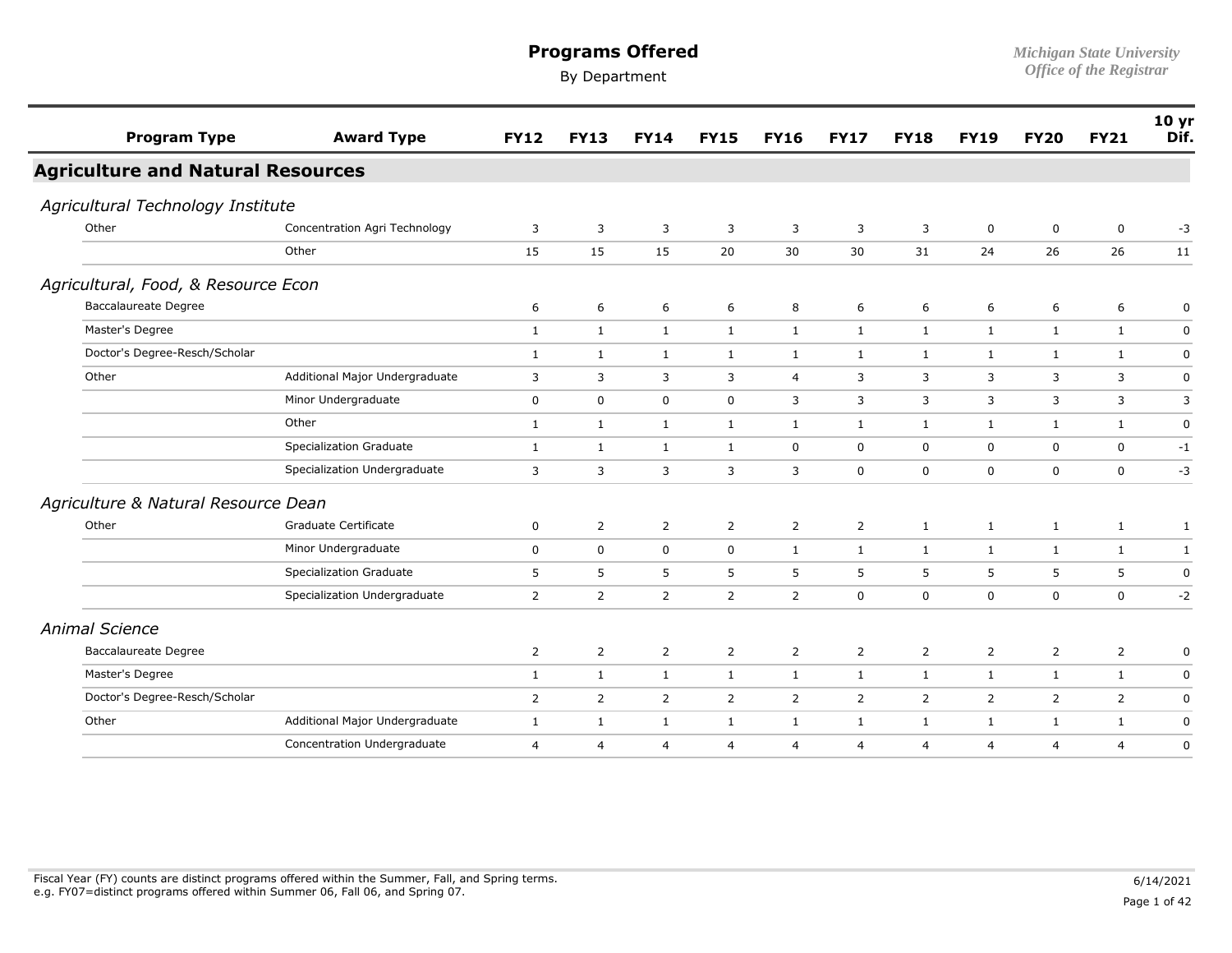| <b>Program Type</b>                 | <b>Award Type</b>              | <b>FY12</b>    | <b>FY13</b>    | <b>FY14</b>    | <b>FY15</b>  | <b>FY16</b>    | <b>FY17</b>    | <b>FY18</b>    | <b>FY19</b>    | <b>FY20</b>  | <b>FY21</b>             | 10 yr<br>Dif. |
|-------------------------------------|--------------------------------|----------------|----------------|----------------|--------------|----------------|----------------|----------------|----------------|--------------|-------------------------|---------------|
|                                     |                                |                |                |                |              |                |                |                |                |              |                         |               |
| Biosystems & Agricultural Engineeri |                                |                |                |                |              |                |                |                |                |              |                         |               |
| Master's Degree                     |                                | 1              | 1              | $\mathbf{1}$   | $\mathbf{1}$ | $\mathbf{1}$   | $\mathbf{1}$   | $\mathbf{1}$   | $\mathbf{1}$   | $\mathbf{1}$ | $\mathbf{1}$            | 0             |
| Doctor's Degree-Resch/Scholar       |                                | $\mathbf{1}$   | $\mathbf{1}$   | $\mathbf{1}$   | $\mathbf{1}$ | $\mathbf{1}$   | $\mathbf{1}$   | 1              | 1              | $\mathbf{1}$ | $\mathbf{1}$            | 0             |
| Other                               | Minor Undergraduate            | 0              | $\mathbf 0$    | $\mathbf 0$    | $\mathbf 0$  | $\mathbf{1}$   | $\mathbf{1}$   | $\mathbf{1}$   | $\mathbf{1}$   | $\mathbf{1}$ | $\mathbf{1}$            | $\mathbf{1}$  |
|                                     | Other                          | $\mathbf{1}$   | $\mathbf{1}$   | $\mathbf{1}$   | $\mathbf{1}$ | $\mathbf{1}$   | $\mathbf{1}$   | $\mathbf{1}$   | $\mathbf{1}$   | 1            | $\mathbf{1}$            | $\pmb{0}$     |
| <b>Community Sustainability</b>     |                                |                |                |                |              |                |                |                |                |              |                         |               |
| <b>Baccalaureate Degree</b>         |                                | 4              | $\overline{4}$ | $\overline{4}$ | 10           | 6              | 6              | 6              | 6              | 6            | 6                       | 2             |
| Master's Degree                     |                                | $\mathbf{1}$   | $\mathbf{1}$   | $\overline{2}$ | 3            | $\overline{2}$ | $\overline{2}$ | $\overline{2}$ | 2              | 3            | 3                       | $\mathsf{2}$  |
| Doctor's Degree-Resch/Scholar       |                                | $\mathbf{1}$   | 1              | $\overline{2}$ | 3            | $\overline{2}$ | $\overline{2}$ | $\overline{2}$ | $\overline{2}$ | 2            | $\overline{2}$          | $\mathbf{1}$  |
| Other                               | Additional Major Undergraduate | $\overline{2}$ | 2              | 2              | 5            | 3              | 3              | 3              | 3              | 3            | 3                       | 1             |
|                                     | Concentration Undergraduate    | 6              | 6              | 6              | 6            | $\mathbf 0$    | $\mathbf 0$    | 0              | $\mathbf 0$    | $\mathbf 0$  | $\mathsf{O}\phantom{0}$ | -6            |
|                                     | Minor Undergraduate            | 0              | $\mathbf 0$    | $\mathbf 0$    | $\mathbf 0$  | $\mathbf{1}$   | $\mathbf{1}$   | $\mathbf{1}$   | $\mathbf{1}$   | $\mathbf{1}$ | $\mathbf{1}$            | $\mathbf{1}$  |
|                                     | Specialization Undergraduate   | $\overline{2}$ | $\overline{2}$ | $\mathbf{1}$   | $\mathbf{1}$ | $\mathbf{1}$   | $\mathbf 0$    | $\mathbf 0$    | $\mathbf 0$    | $\mathbf 0$  | 0                       | $-2$          |
| Crop & Soil Science                 |                                |                |                |                |              |                |                |                |                |              |                         |               |
| <b>Baccalaureate Degree</b>         |                                | 3              | 3              | 3              | $\mathbf 0$  | 0              | 0              | 0              | $\mathbf 0$    | $\mathsf 0$  | $\mathsf{O}$            | $-3$          |
| Master's Degree                     |                                | 2              | $\overline{2}$ | $\overline{2}$ | $\mathbf 0$  | $\mathbf 0$    | 0              | 0              | $\mathbf 0$    | 0            | $\mathbf 0$             | $-2$          |
| Doctor's Degree-Resch/Scholar       |                                | 3              | 3              | 3              | $\mathbf 0$  | $\mathbf 0$    | 0              | 0              | $\mathbf 0$    | $\mathbf 0$  | 0                       | -3            |
| Other                               | Additional Major Undergraduate | 1              | 1              | 1              | $\mathbf 0$  | $\mathbf 0$    | $\mathbf 0$    | $\mathbf 0$    | $\mathbf 0$    | 0            | 0                       | $-1$          |
|                                     | Minor Undergraduate            | $\mathbf{1}$   | 1              | $\mathbf{1}$   | $\mathbf 0$  | 0              | 0              | 0              | $\mathbf 0$    | $\mathbf 0$  | $\mathsf{O}$            | $-1$          |
|                                     | Other                          | $\mathbf{1}$   | $\mathbf{1}$   | $\mathbf{1}$   | $\mathbf 0$  | $\mathbf 0$    | 0              | 0              | $\mathbf 0$    | $\mathbf 0$  | $\mathbf 0$             | $-1$          |
|                                     | Specialization Graduate        | $\overline{2}$ | $\overline{2}$ | $\overline{2}$ | $\mathbf 0$  | $\mathbf 0$    | $\mathbf 0$    | 0              | $\mathbf 0$    | $\mathbf 0$  | $\mathbf 0$             | $-2$          |
|                                     | Specialization Undergraduate   | $\overline{2}$ | $\overline{2}$ | $\overline{2}$ | $\mathbf 0$  | $\mathbf 0$    | 0              | 0              | $\mathbf 0$    | $\mathbf 0$  | 0                       | $-2$          |
|                                     |                                |                |                |                |              |                |                |                |                |              |                         |               |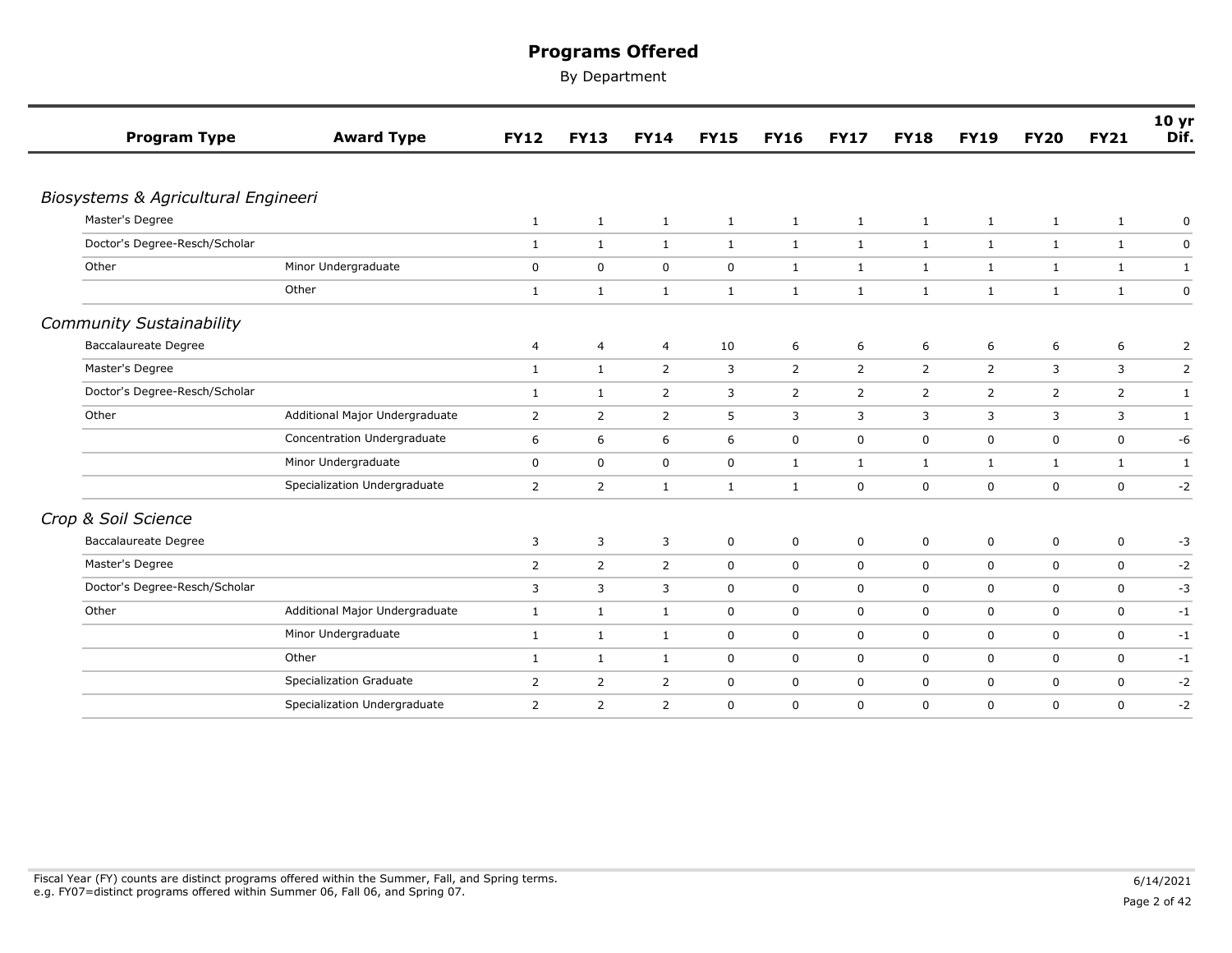| <b>Program Type</b>            | <b>Award Type</b>              | <b>FY12</b>    | <b>FY13</b>    | <b>FY14</b>    | <b>FY15</b>    | <b>FY16</b>    | <b>FY17</b>    | <b>FY18</b>    | <b>FY19</b>    | <b>FY20</b>    | <b>FY21</b>    | 10 <sub>yr</sub><br>Dif. |
|--------------------------------|--------------------------------|----------------|----------------|----------------|----------------|----------------|----------------|----------------|----------------|----------------|----------------|--------------------------|
|                                |                                |                |                |                |                |                |                |                |                |                |                |                          |
| Entomology                     |                                |                |                |                |                |                |                |                |                |                |                |                          |
| <b>Baccalaureate Degree</b>    |                                | $\overline{2}$ | $\overline{2}$ | $\overline{2}$ | $\overline{2}$ | 2              | $\overline{2}$ | $\overline{2}$ | 2              | $\overline{2}$ | $\overline{2}$ | 0                        |
| Master's Degree                |                                | $\overline{2}$ | $\mathbf{1}$   | $\mathbf{1}$   | $\mathbf{1}$   | $\mathbf{1}$   | $\mathbf{1}$   | $\mathbf{1}$   | $\mathbf{1}$   | $\mathbf{1}$   | $\mathbf{1}$   | $-1$                     |
| Doctor's Degree-Resch/Scholar  |                                | $\mathbf{1}$   | $\mathbf{1}$   | $\mathbf{1}$   | $\mathbf{1}$   | $\mathbf{1}$   | $\mathbf{1}$   | $\mathbf{1}$   | $\mathbf{1}$   | $\mathbf{1}$   | $\mathbf{1}$   | $\mathsf 0$              |
| Other                          | Additional Major Undergraduate | $\mathbf{1}$   | $\mathbf{1}$   | 1              | $\mathbf{1}$   | 1              | $\mathbf{1}$   | $\mathbf{1}$   | $\mathbf{1}$   | $\mathbf{1}$   | 1              | $\mathbf 0$              |
|                                | Minor Undergraduate            | $\mathbf{1}$   | $\mathbf{1}$   | $\mathbf{1}$   | $\mathbf{1}$   | 1              | $\mathbf{1}$   | $\mathbf{1}$   | $\mathbf{1}$   | $\mathbf{1}$   | $\mathbf{1}$   | $\mathbf 0$              |
| Fisheries & Wildlife           |                                |                |                |                |                |                |                |                |                |                |                |                          |
| Baccalaureate Degree           |                                | $\overline{2}$ | $\overline{2}$ | $\overline{2}$ | $\overline{2}$ | $\overline{2}$ | $\overline{2}$ | $\overline{2}$ | $\overline{2}$ | $\overline{2}$ | $\overline{2}$ | 0                        |
| Master's Degree                |                                | $\mathbf{1}$   | $\mathbf{1}$   | $\mathbf{1}$   | $\mathbf{1}$   | 1              | $\mathbf{1}$   | $\mathbf{1}$   | $\mathbf{1}$   | $\mathbf{1}$   | $\mathbf{1}$   | $\mathbf 0$              |
| Doctor's Degree-Resch/Scholar  |                                | $\overline{2}$ | $\overline{2}$ | $\overline{2}$ | $\overline{2}$ | $\overline{2}$ | $\overline{2}$ | $\overline{2}$ | $\overline{2}$ | $\overline{2}$ | $\overline{2}$ | 0                        |
| Other                          | Additional Major Undergraduate | $\mathbf{1}$   | $\mathbf{1}$   | $\mathbf{1}$   | $\mathbf{1}$   | 1              | $\mathbf{1}$   | $\mathbf{1}$   | 1              | $\mathbf{1}$   | $\mathbf{1}$   | $\boldsymbol{0}$         |
|                                | Concentration Undergraduate    | 6              | 6              | 6              | 6              | 6              | 6              | 6              | 6              | 6              | 6              | $\pmb{0}$                |
|                                | Graduate Certificate           | $\mathbf{1}$   | $\mathbf{1}$   | $\mathbf{1}$   | $\mathbf{1}$   | $\mathbf{1}$   | $\mathbf{1}$   | $\mathbf{1}$   | $\mathbf{1}$   | 1              | $\mathbf 0$    | $-1$                     |
|                                | Minor Undergraduate            | $\mathbf 0$    | $\mathbf 0$    | $\mathbf 0$    | 0              | $\overline{2}$ | $\overline{2}$ | $\overline{2}$ | 2              | 2              | $\overline{2}$ | 2                        |
|                                | Other                          | $\mathbf{1}$   | $\mathbf{1}$   | $\mathbf{1}$   | $\mathbf{1}$   | $\mathbf{1}$   | $\mathbf{1}$   | $\mathbf{1}$   | $\mathbf{1}$   | $\mathbf{1}$   | $\mathbf{1}$   | $\mathsf 0$              |
|                                | <b>Specialization Graduate</b> | $\overline{2}$ | $\overline{2}$ | 2              | $\overline{2}$ | $\overline{2}$ | $\overline{2}$ | 2              | 2              | $\overline{2}$ | $\overline{2}$ | $\mathbf 0$              |
|                                | Specialization Undergraduate   | $\overline{2}$ | 2              | $\overline{2}$ | $\overline{2}$ | $\overline{2}$ | $\mathbf 0$    | 0              | 0              | $\mathbf 0$    | $\mathbf 0$    | $-2$                     |
| Food Science & Human Nutrition |                                |                |                |                |                |                |                |                |                |                |                |                          |
| Baccalaureate Degree           |                                | 6              | 6              | 6              | 6              | 6              | 6              | 6              | 6              | 6              | 6              | $\pmb{0}$                |
| Master's Degree                |                                | $\overline{2}$ | $\overline{2}$ | $\overline{2}$ | $\overline{2}$ | $\overline{2}$ | $\overline{2}$ | $\overline{2}$ | 3              | 3              | 3              | $\mathbf{1}$             |
| Doctor's Degree-Resch/Scholar  |                                | $\overline{4}$ | 4              | $\overline{4}$ | $\overline{4}$ | $\overline{4}$ | 4              | $\overline{4}$ | $\overline{4}$ | $\overline{4}$ | $\overline{4}$ | $\pmb{0}$                |
| Other                          | Additional Major Undergraduate | 3              | 3              | 3              | 3              | 3              | 3              | 3              | 3              | 3              | 3              | $\pmb{0}$                |
|                                | Concentration Undergraduate    | $\overline{4}$ | $\overline{4}$ | $\overline{4}$ | 4              | $\overline{4}$ | $\overline{7}$ | $\overline{7}$ | $\overline{7}$ | $\overline{7}$ | $\overline{7}$ | 3                        |
|                                | Minor Undergraduate            | $\mathbf{1}$   | $\mathbf{1}$   | $\mathbf{1}$   | $\mathbf{1}$   | 3              | $\overline{2}$ | $\overline{2}$ | $\overline{2}$ | $\overline{2}$ | $\overline{2}$ | $\mathbf{1}$             |
|                                | Other                          | $\mathbf{1}$   | $\mathbf{1}$   | $\mathbf{1}$   | $\mathbf{1}$   | 1              | $\mathbf{1}$   | $\mathbf{1}$   | $\mathbf{1}$   | $\mathbf{1}$   | $\mathbf{1}$   | $\mathbf 0$              |
|                                | Specialization Undergraduate   | $\mathbf{1}$   | $\mathbf{1}$   | 2              | $\overline{2}$ | $\overline{2}$ | $\mathbf 0$    | $\mathbf 0$    | $\mathbf 0$    | $\mathbf 0$    | $\mathbf 0$    | $-1$                     |
|                                |                                |                |                |                |                |                |                |                |                |                |                |                          |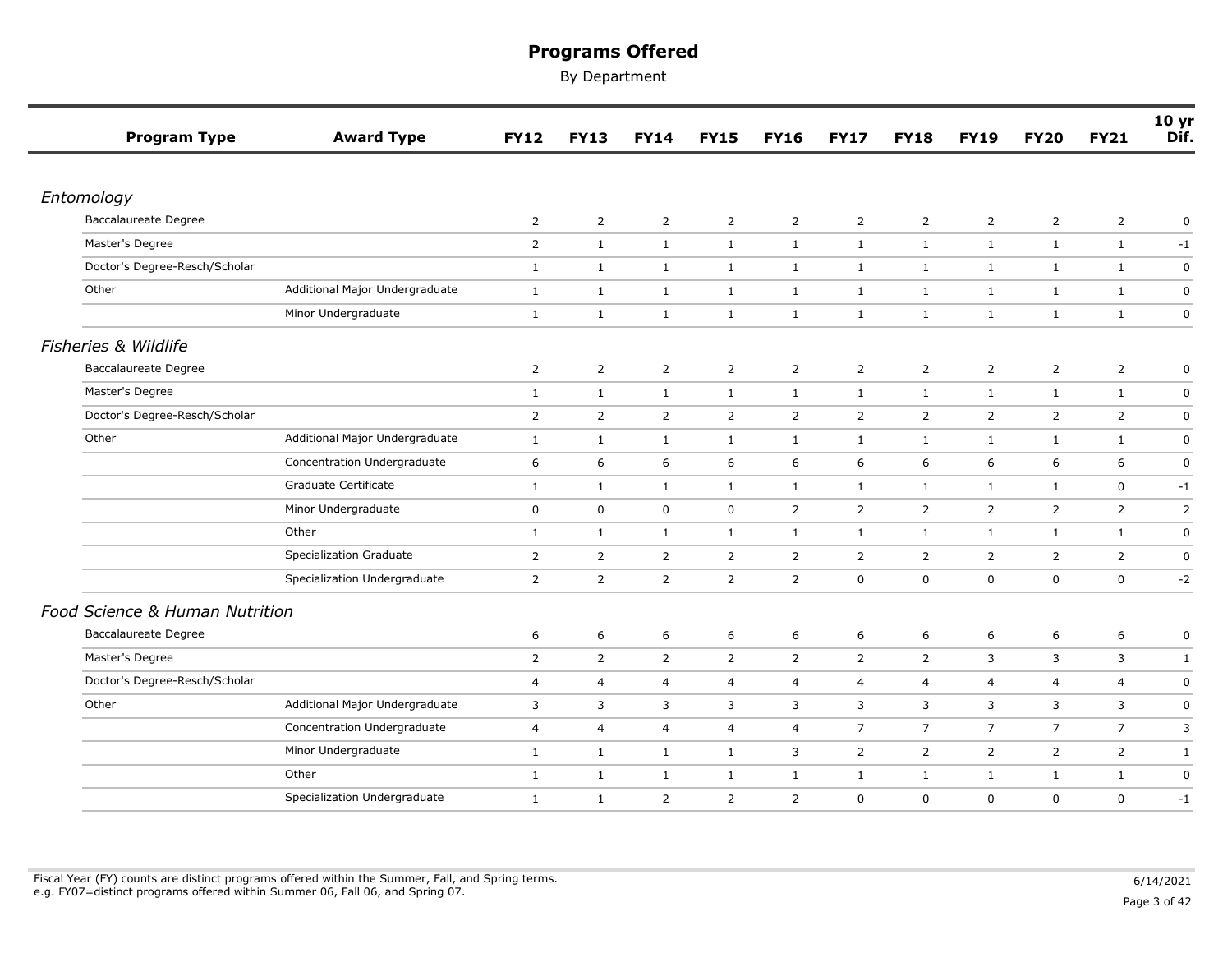|                 | <b>Program Type</b>           | <b>Award Type</b>              | <b>FY12</b>    | <b>FY13</b>    | <b>FY14</b>    | <b>FY15</b>    | <b>FY16</b>    | <b>FY17</b>    | <b>FY18</b>    | <b>FY19</b>    | <b>FY20</b>    | <b>FY21</b>    | 10 yr<br>Dif.  |
|-----------------|-------------------------------|--------------------------------|----------------|----------------|----------------|----------------|----------------|----------------|----------------|----------------|----------------|----------------|----------------|
|                 |                               |                                |                |                |                |                |                |                |                |                |                |                |                |
| Forestry        |                               |                                |                |                |                |                |                |                |                |                |                |                |                |
|                 | Baccalaureate Degree          |                                | $\overline{2}$ | $\overline{2}$ | $\overline{2}$ | $\overline{2}$ | $\overline{2}$ | $\overline{2}$ | $\overline{2}$ | $\overline{2}$ | $\overline{2}$ | $\overline{2}$ | 0              |
| Master's Degree |                               |                                | $\overline{2}$ | $\overline{2}$ | $\overline{2}$ | $\overline{2}$ | $\overline{2}$ | $\overline{2}$ | $\overline{2}$ | $\overline{2}$ | $\overline{2}$ | $\overline{2}$ | $\mathsf 0$    |
|                 | Doctor's Degree-Resch/Scholar |                                | 3              | 3              | 3              | 3              | 3              | 3              | 3              | 3              | 3              | 3              | $\pmb{0}$      |
| Other           |                               | Additional Major Undergraduate | $\mathbf{1}$   | $\mathbf{1}$   | $\mathbf{1}$   | $\mathbf{1}$   | $\mathbf{1}$   | $\mathbf{1}$   | $\mathbf{1}$   | $\mathbf{1}$   | $\mathbf{1}$   | $\mathbf{1}$   | $\mathbf 0$    |
|                 |                               | Concentration Undergraduate    | 5              | 5              | 5              | $\mathbf{1}$   | $\mathbf 0$    | $\mathbf 0$    | $\mathbf 0$    | $\mathbf 0$    | $\mathbf 0$    | $\mathbf 0$    | $-5$           |
|                 |                               | Graduate Certificate           | $\mathbf 0$    | $\mathbf{1}$   | $\mathbf{1}$   | $\mathbf{1}$   | $\overline{2}$ | $\overline{2}$ | $\overline{2}$ | 2              | $\overline{2}$ | $\overline{2}$ | $\overline{2}$ |
|                 |                               | Minor Undergraduate            | 0              | $\mathbf 0$    | $\mathbf 0$    | $\mathbf 0$    | $\mathbf 0$    | 3              | 3              | 3              | $\overline{4}$ | 4              | $\overline{a}$ |
|                 |                               | Other                          | $\mathbf{1}$   | $\mathbf{1}$   | $\mathbf{1}$   | $\mathbf{1}$   | $\mathbf{1}$   | $\mathbf{1}$   | $\mathbf{1}$   | $\mathbf{1}$   | $\mathbf{1}$   | $\mathbf{1}$   | $\mathbf 0$    |
| Horticulture    |                               |                                |                |                |                |                |                |                |                |                |                |                |                |
|                 | Baccalaureate Degree          |                                | $\overline{2}$ | $\overline{2}$ | $\overline{2}$ | $\overline{2}$ | $\overline{2}$ | $\overline{2}$ | $\overline{2}$ | $\overline{2}$ | $\overline{2}$ | $\overline{2}$ | 0              |
| Master's Degree |                               |                                | $\overline{2}$ | $\overline{2}$ | $\overline{2}$ | $\overline{2}$ | $\overline{2}$ | $\overline{2}$ | $\overline{2}$ | 2              | $\overline{2}$ | $\overline{2}$ | $\mathbf 0$    |
|                 | Doctor's Degree-Resch/Scholar |                                | $\overline{2}$ | $\overline{2}$ | $\overline{2}$ | $\overline{2}$ | $\overline{2}$ | $\overline{2}$ | $\overline{2}$ | 2              | $\overline{2}$ | $\overline{2}$ | $\pmb{0}$      |
| Other           |                               | Additional Major Undergraduate | $\mathbf{1}$   | $\mathbf{1}$   | $\mathbf{1}$   | $\mathbf{1}$   | $\mathbf{1}$   | $\mathbf{1}$   | 1              | $\mathbf{1}$   | 1              | $\mathbf{1}$   | $\mathbf 0$    |
|                 |                               | Concentration Undergraduate    | 3              | 3              | $\overline{3}$ | 3              | 3              | 3              | 3              | 3              | 3              | 3              | $\pmb{0}$      |
|                 |                               | Minor Undergraduate            | $\mathbf{1}$   | $\mathbf{1}$   | $\mathbf{1}$   | $\mathbf{1}$   | $\overline{2}$ | $\overline{2}$ | $\overline{2}$ | $\overline{2}$ | $\overline{2}$ | $\overline{2}$ | 1              |
|                 |                               | Other                          | $\mathbf{1}$   | $\mathbf{1}$   | $\mathbf{1}$   | $\mathbf{1}$   | $\mathbf{1}$   | $\mathbf{1}$   | $\mathbf{1}$   | $\mathbf{1}$   | $\mathbf{1}$   | $\mathbf{1}$   | $\pmb{0}$      |
| Packaging       |                               |                                |                |                |                |                |                |                |                |                |                |                |                |
|                 | <b>Baccalaureate Degree</b>   |                                | 2              | $\overline{2}$ | $\overline{2}$ | $\overline{2}$ | $\overline{2}$ | $\overline{2}$ | $\overline{2}$ | $\overline{2}$ | $\overline{2}$ | $\overline{2}$ | 0              |
| Master's Degree |                               |                                | $\overline{2}$ | $\overline{2}$ | $\overline{2}$ | $\overline{2}$ | $\overline{2}$ | $\overline{2}$ | $\overline{2}$ | $\overline{2}$ | $\overline{2}$ | 2              | $\mathbf 0$    |
|                 | Doctor's Degree-Resch/Scholar |                                | $\mathbf{1}$   | $\mathbf{1}$   | $\mathbf{1}$   | $\mathbf{1}$   | $\mathbf{1}$   | $\mathbf{1}$   | $\mathbf{1}$   | $\mathbf{1}$   | $\mathbf{1}$   | $\mathbf{1}$   | $\mathbf 0$    |
| Other           |                               | Additional Major Undergraduate | $\mathbf{1}$   | $\mathbf{1}$   | $\mathbf{1}$   | $\mathbf{1}$   | $\mathbf{1}$   | $\mathbf{1}$   | $\mathbf{1}$   | $\mathbf{1}$   | $\mathbf{1}$   | $\mathbf{1}$   | $\pmb{0}$      |
|                 |                               | Concentration Undergraduate    | $\mathbf 0$    | $\mathbf 0$    | $\mathbf 0$    | $\mathbf 0$    | $\mathbf 0$    | $\overline{2}$ | $\overline{2}$ | 2              | $\overline{2}$ | $\overline{2}$ | 2              |
|                 |                               |                                |                |                |                |                |                |                |                |                |                |                |                |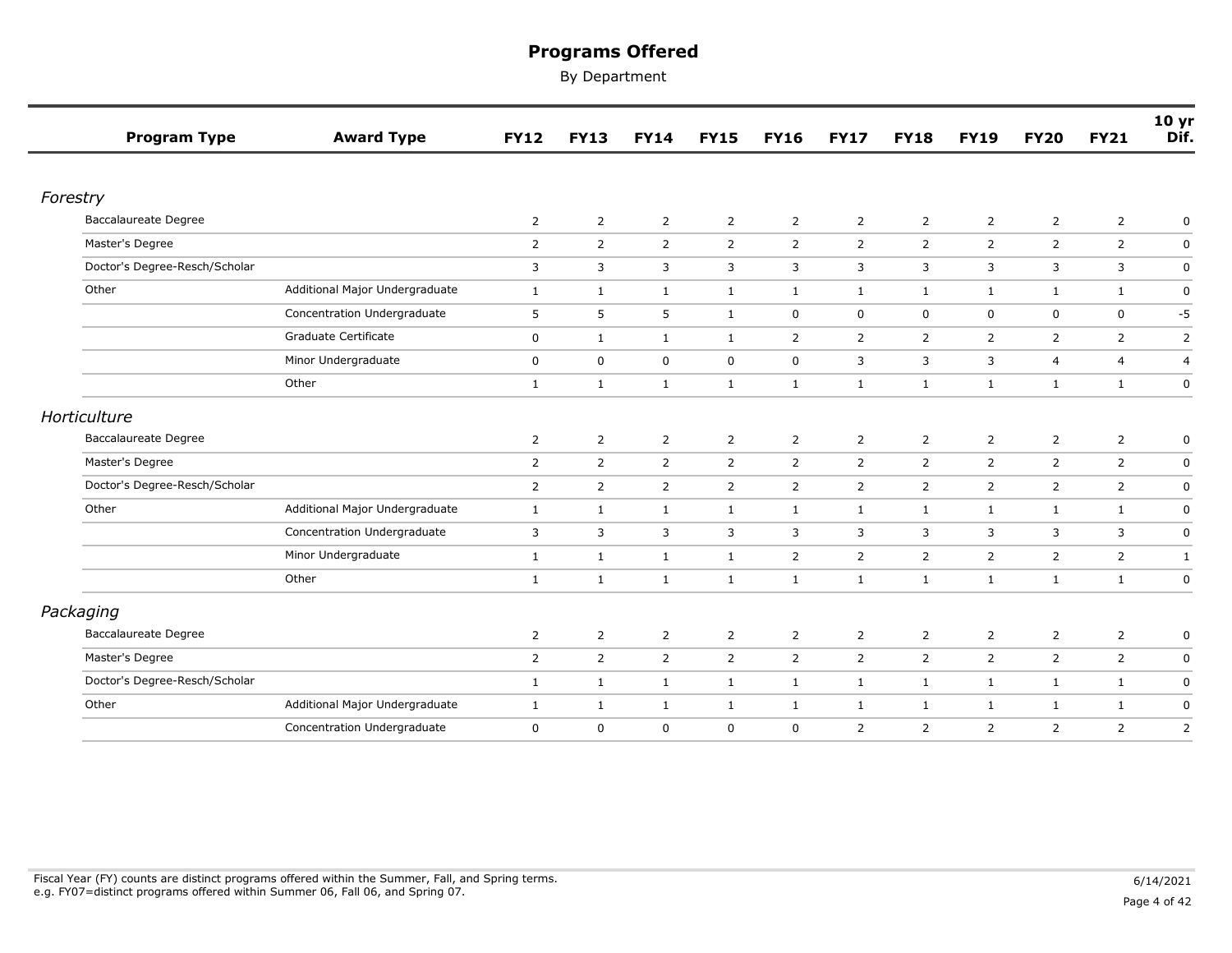| <b>Program Type</b>                              | <b>Award Type</b>              | <b>FY12</b>    | <b>FY13</b>    | <b>FY14</b>    | <b>FY15</b>    | <b>FY16</b>    | <b>FY17</b>    | <b>FY18</b>    | <b>FY19</b>    | <b>FY20</b>    | <b>FY21</b>    | 10 <sub>yr</sub><br>Dif. |
|--------------------------------------------------|--------------------------------|----------------|----------------|----------------|----------------|----------------|----------------|----------------|----------------|----------------|----------------|--------------------------|
|                                                  |                                |                |                |                |                |                |                |                |                |                |                |                          |
| Planning, Design, & Construction                 |                                |                |                |                |                |                |                |                |                |                |                |                          |
| <b>Baccalaureate Degree</b>                      |                                | 6              | 6              | 6              | 6              | 6              | 6              | 6              | 6              | 6              | 6              | 0                        |
| Master's Degree                                  |                                | $\overline{2}$ | $\overline{2}$ | 2              | 2              | $\overline{2}$ | 2              | $\overline{2}$ | 2              | $\overline{2}$ | $\overline{2}$ | $\mathbf 0$              |
| Doctor's Degree-Resch/Scholar                    |                                | $\mathbf{1}$   | $\overline{2}$ | $\mathbf{1}$   | $\mathbf{1}$   | $\mathbf{1}$   | $\mathbf{1}$   | $\mathbf{1}$   | $\mathbf{1}$   | 1              | 1              | $\mathbf 0$              |
| Other                                            | Additional Major Undergraduate | 3              | 3              | 3              | 3              | 3              | 3              | 3              | 3              | 3              | 3              | $\pmb{0}$                |
|                                                  | <b>Concentration Graduate</b>  | $\mathbf 0$    | 3              | 3              | 3              | 3              | 3              | 3              | 3              | 3              | 3              | 3                        |
| <b>Plant Biology</b>                             |                                |                |                |                |                |                |                |                |                |                |                |                          |
| Master's Degree                                  |                                | $\mathbf{1}$   | $\mathbf{1}$   | $\mathbf{1}$   | $\mathbf{1}$   | $\mathbf{1}$   | 1              | $\mathbf{1}$   | $\mathbf{1}$   | 1              | $\mathbf{1}$   | 0                        |
| Doctor's Degree-Resch/Scholar                    |                                | $\mathbf{1}$   | $\mathbf 1$    | $\mathbf{1}$   | $\mathbf{1}$   | $\mathbf{1}$   | $\mathbf{1}$   | $\mathbf{1}$   | $\mathbf{1}$   | $\mathbf{1}$   | $\mathbf{1}$   | $\mathsf 0$              |
| Plant Pathology                                  |                                |                |                |                |                |                |                |                |                |                |                |                          |
| Master's Degree                                  |                                | $\mathbf{1}$   | $\mathbf{1}$   | $\mathbf{1}$   | $\mathbf 0$    | $\mathbf 0$    | 0              | 0              | $\mathbf 0$    | 0              | 0              | $-1$                     |
| Doctor's Degree-Resch/Scholar                    |                                | $\mathbf{1}$   | $\mathbf{1}$   | $\mathbf{1}$   | $\mathbf 0$    | $\mathbf 0$    | $\mathbf 0$    | $\mathbf 0$    | $\mathbf 0$    | $\mathbf 0$    | $\mathbf 0$    | $-1$                     |
| <b>Plant Soil and Microbial Sciences</b>         |                                |                |                |                |                |                |                |                |                |                |                |                          |
| <b>Baccalaureate Degree</b>                      |                                | $\mathbf 0$    | $\mathsf 0$    | 3              | 3              | 3              | 3              | 3              | $\overline{2}$ | $\overline{2}$ | $\overline{2}$ | $\overline{2}$           |
| Master's Degree                                  |                                | $\mathbf 0$    | $\mathbf 0$    | 3              | 3              | 3              | 3              | 3              | 3              | 3              | 3              | 3                        |
| Doctor's Degree-Resch/Scholar                    |                                | $\mathbf 0$    | $\mathbf 0$    | 4              | $\overline{4}$ | $\overline{4}$ | 4              | 4              | $\overline{4}$ | $\overline{4}$ | $\overline{4}$ | 4                        |
| Other                                            | Additional Major Undergraduate | $\mathbf 0$    | $\mathbf 0$    | $\mathbf{1}$   | $\mathbf{1}$   | $\mathbf{1}$   | $\mathbf{1}$   | $\mathbf{1}$   | $\mathbf{1}$   | $\mathbf{1}$   | $\mathbf{1}$   | $\mathbf{1}$             |
|                                                  | Concentration Undergraduate    | 0              | $\mathbf 0$    | 0              | $\mathbf 0$    | 3              | 3              | 3              | 3              | 3              | 3              | 3                        |
|                                                  | Minor Undergraduate            | $\mathbf 0$    | $\mathbf 0$    | $\mathbf{1}$   | $\mathbf{1}$   | $\overline{4}$ | $\overline{4}$ | 5              | 5              | $\overline{4}$ | $\overline{4}$ | $\overline{a}$           |
|                                                  | Other                          | $\mathbf 0$    | $\mathbf 0$    | 2              | $\overline{2}$ | $\overline{2}$ | $\overline{2}$ | 2              | 2              | 2              | $\overline{2}$ | $\overline{2}$           |
|                                                  | <b>Specialization Graduate</b> | $\mathbf 0$    | $\mathbf 0$    | 2              | 2              | $\overline{2}$ | 2              | $\overline{2}$ | 2              | 2              | $\overline{2}$ | $\overline{2}$           |
|                                                  | Specialization Undergraduate   | $\mathbf 0$    | $\mathsf 0$    | $\overline{2}$ | 2              | $\overline{2}$ | $\pmb{0}$      | 0              | 0              | $\mathbf 0$    | 0              | $\pmb{0}$                |
| <b>Total - Agriculture and Natural Resources</b> |                                | 180            | 186            | 205            | 200            | 215            | 207            | 208            | 198            | 201            | 200            | 20                       |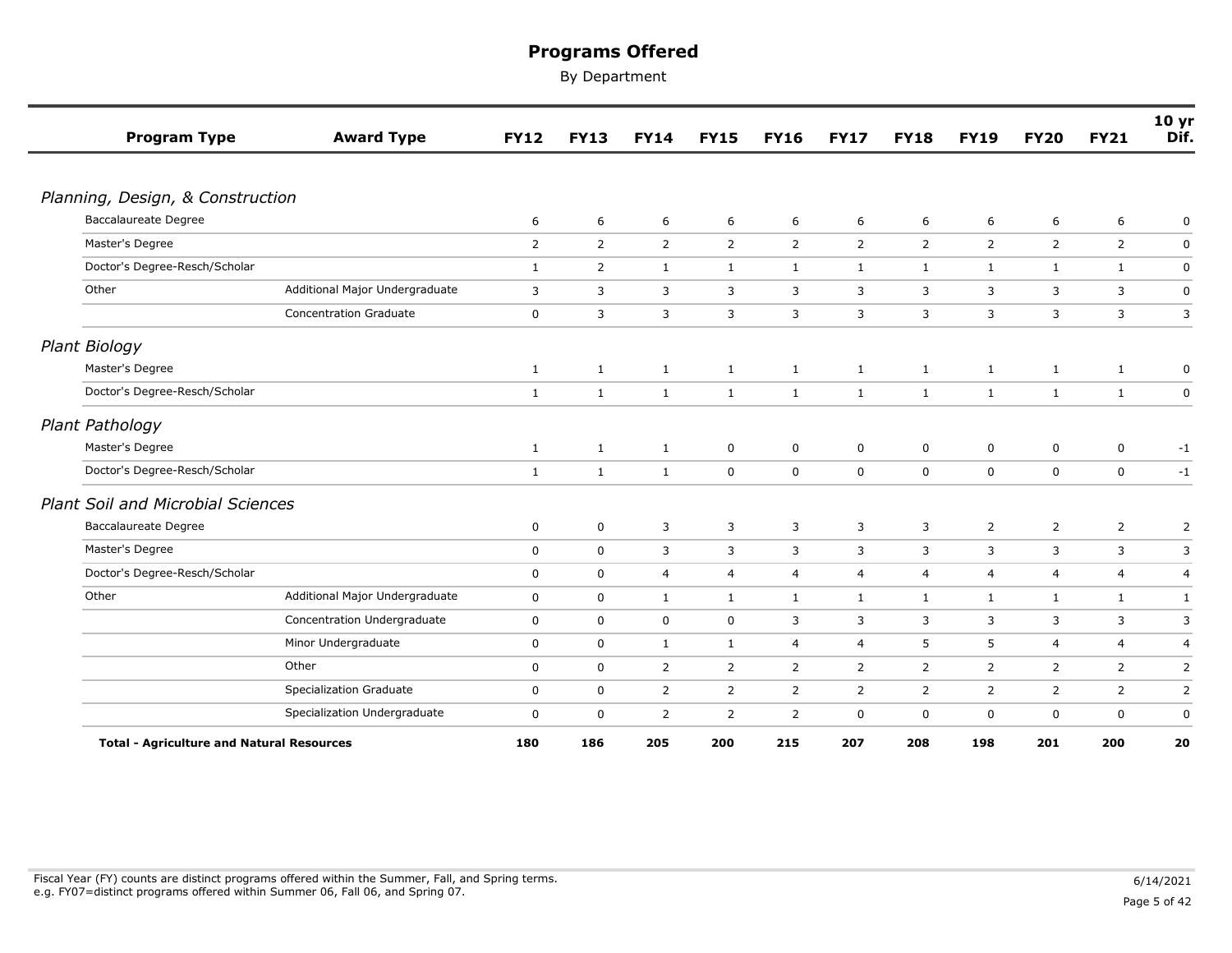| <b>Program Type</b>           | <b>Award Type</b>              | <b>FY12</b>  | <b>FY13</b>                              | <b>FY14</b>    | <b>FY15</b>    | <b>FY16</b>    | <b>FY17</b>    | <b>FY18</b>    | <b>FY19</b>    | <b>FY20</b>    | <b>FY21</b>                                                        | 10 <sub>yr</sub><br>Dif. |
|-------------------------------|--------------------------------|--------------|------------------------------------------|----------------|----------------|----------------|----------------|----------------|----------------|----------------|--------------------------------------------------------------------|--------------------------|
|                               |                                |              | <b>Programs Offered</b><br>By Department |                |                |                |                |                |                |                | <b>Michigan State University</b><br><b>Office of the Registrar</b> |                          |
| <b>Program Type</b>           | <b>Award Type</b>              | <b>FY12</b>  | <b>FY13</b>                              | <b>FY14</b>    | <b>FY15</b>    | <b>FY16</b>    | <b>FY17</b>    | <b>FY18</b>    | <b>FY19</b>    | <b>FY20</b>    | <b>FY21</b>                                                        | 10 <sub>yr</sub><br>Dif. |
| <b>Arts and Letters</b>       |                                |              |                                          |                |                |                |                |                |                |                |                                                                    |                          |
| Art, Art History, and Design  |                                |              |                                          |                |                |                |                |                |                |                |                                                                    |                          |
| <b>Baccalaureate Degree</b>   |                                | 12           | 12                                       | 12             | 12             | 14             | 14             | 14             | 14             | 14             | 14                                                                 | $\overline{2}$           |
| Master's Degree               |                                | $\mathbf{1}$ | $\mathbf{1}$                             | $\mathbf{1}$   | $\mathbf{1}$   | $\mathbf{1}$   | $\mathbf{1}$   | $\mathbf{1}$   | $\mathbf{1}$   | $\mathbf{1}$   | $\mathbf{1}$                                                       | 0                        |
| Other                         | Additional Major Undergraduate | 6            | 6                                        | 6              | 6              | $\overline{7}$ | $\overline{7}$ | $\overline{7}$ | $\overline{7}$ | $\overline{7}$ | $\overline{7}$                                                     | 1                        |
|                               | Minor Undergraduate            | $\mathbf{1}$ | $\mathbf{1}$                             | $\mathbf{1}$   | $\mathbf{1}$   | $\overline{2}$ | 3              | 3              | 3              | $\overline{4}$ | 4                                                                  | 3                        |
|                               | Specialization Undergraduate   | $\mathbf{1}$ | $\mathbf 0$                              | $\mathbf 0$    | $\mathbf 0$    | $\mathbf 0$    | $\mathbf 0$    | $\mathbf 0$    | $\mathbf 0$    | $\mathbf 0$    | $\mathbf 0$                                                        | $-1$                     |
| Arts & Letters Dean           |                                |              |                                          |                |                |                |                |                |                |                |                                                                    |                          |
| <b>Baccalaureate Degree</b>   |                                | 6            | 6                                        | 8              | 8              | 8              | 8              | 8              | 8              | 8              | 8                                                                  | 2                        |
| Master's Degree               |                                | 3            | $\overline{4}$                           | $\overline{4}$ | 3              | 3              | 3              | 3              | 3              | 3              | 3                                                                  | 0                        |
| Doctor's Degree-Resch/Scholar |                                | 3            | 3                                        | 3              | 2              | $\overline{2}$ | $\overline{2}$ | $\overline{2}$ | 2              | 2              | 2                                                                  | $-1$                     |
| Other                         | Additional Major Undergraduate | 3            | 3                                        | $\overline{4}$ | $\overline{4}$ | $\overline{4}$ | 4              | $\overline{4}$ | 4              | $\overline{4}$ | 4                                                                  | $\mathbf{1}$             |
|                               | <b>Concentration Graduate</b>  | 2            | 2                                        | $\overline{2}$ | $\overline{2}$ | 2              | 0              | 0              | $\mathbf 0$    | $\mathbf 0$    | $\mathbf 0$                                                        | $-2$                     |
|                               | Graduate Certificate           | $\mathbf 0$  | 3                                        | $\overline{4}$ | 5              | 5              | 5              | $\overline{4}$ | $\overline{4}$ | 5              | 5                                                                  | 5                        |
|                               | Minor Undergraduate            | $\mathbf{1}$ | 1                                        | $\overline{2}$ | 2              | 8              | 9              | 8              | 9              | 9              | 10                                                                 | 9                        |
|                               | Other                          | $\mathbf{1}$ | 1                                        | $\mathbf{1}$   | $\mathbf{1}$   | $\mathbf{1}$   | $\mathbf{1}$   | 1              | $\mathbf{1}$   | 1              | 1                                                                  | 0                        |
|                               | Specialization Undergraduate   | 6            | 6                                        | 6              | 6              | 6              | $\mathbf 0$    | $\mathbf 0$    | $\mathbf 0$    | $\mathbf 0$    | $\mathbf 0$                                                        | $-6$                     |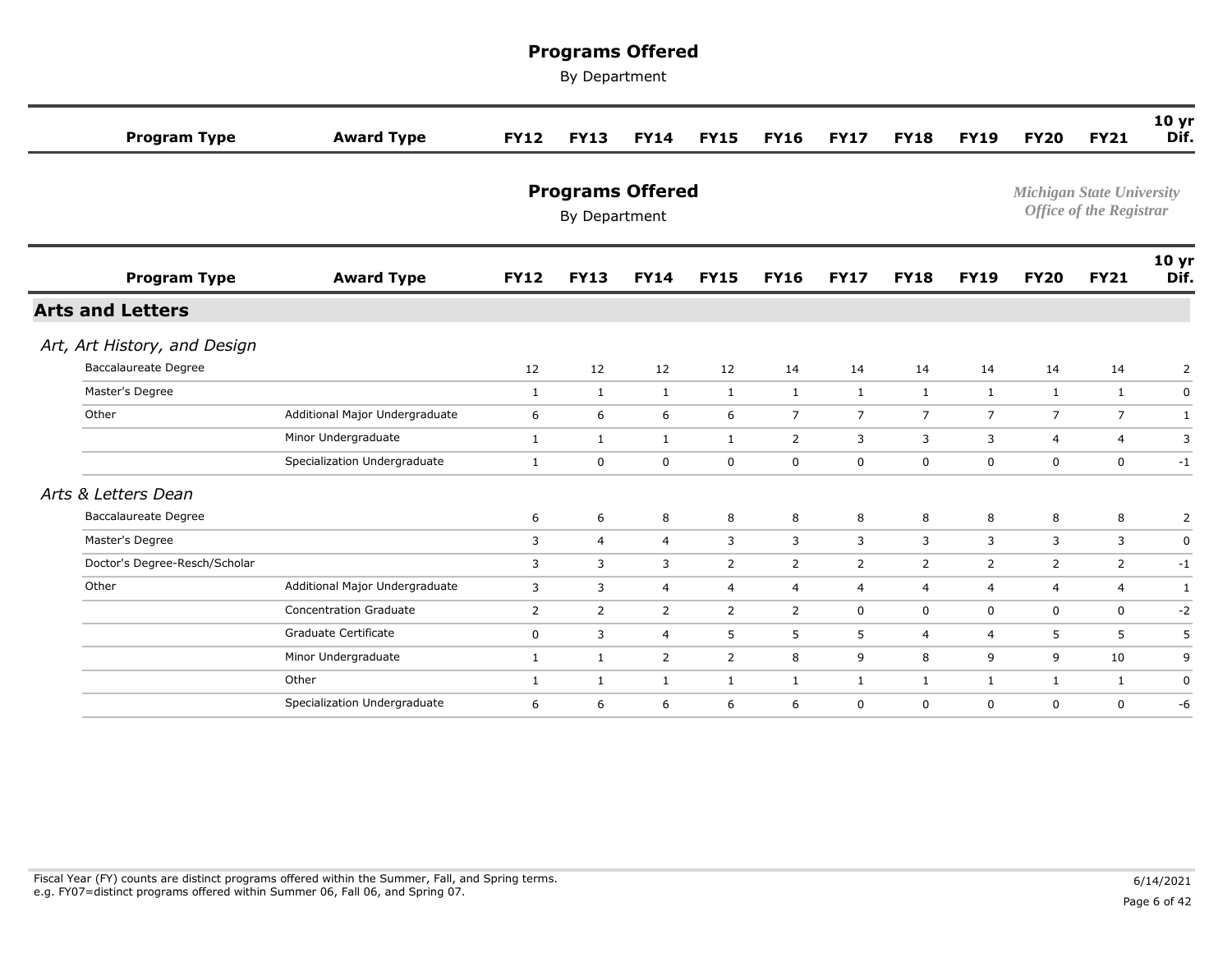| <b>Program Type</b>                | <b>Award Type</b>              | <b>FY12</b>    | <b>FY13</b>    | <b>FY14</b>    | <b>FY15</b>    | <b>FY16</b>    | <b>FY17</b>    | <b>FY18</b>    | <b>FY19</b>    | <b>FY20</b>    | <b>FY21</b>    | 10 <sub>yr</sub><br>Dif. |
|------------------------------------|--------------------------------|----------------|----------------|----------------|----------------|----------------|----------------|----------------|----------------|----------------|----------------|--------------------------|
|                                    |                                |                |                |                |                |                |                |                |                |                |                |                          |
| English                            |                                |                |                |                |                |                |                |                |                |                |                |                          |
| <b>Baccalaureate Degree</b>        |                                | $\overline{2}$ | $\overline{2}$ | $\overline{2}$ | 4              | 4              | 4              | 4              | $\overline{4}$ | $\overline{4}$ | $\overline{4}$ | 2                        |
| Master's Degree                    |                                | $\mathbf{1}$   | $\mathbf{1}$   | $\mathbf{1}$   | $\mathbf{1}$   | $\mathbf{1}$   | $\mathbf{1}$   | $\mathbf{1}$   | $\mathbf{1}$   | $\mathbf{1}$   | $\mathbf{1}$   | $\pmb{0}$                |
| Doctor's Degree-Resch/Scholar      |                                | $\mathbf{1}$   | $\mathbf{1}$   | $\mathbf{1}$   | $\mathbf{1}$   | $\mathbf{1}$   | $\mathbf{1}$   | $\mathbf{1}$   | $\mathbf{1}$   | $\mathbf{1}$   | $\mathbf{1}$   | $\mathsf 0$              |
| Other                              | Additional Major Undergraduate | $\mathbf{1}$   | $\mathbf{1}$   | $\mathbf{1}$   | $\overline{2}$ | $\overline{2}$ | $\overline{2}$ | $\overline{2}$ | $\overline{2}$ | $\overline{2}$ | $\overline{2}$ | $\mathbf{1}$             |
|                                    | Concentration Undergraduate    | $\overline{2}$ | $\overline{2}$ | $\overline{2}$ | $\overline{2}$ | $\mathbf{1}$   | $\overline{2}$ | $\overline{2}$ | 2              | $\overline{2}$ | $\overline{2}$ | 0                        |
|                                    | Graduate Certificate           | $\mathbf 0$    | $\mathbf 0$    | $\mathbf 0$    | $\mathbf 0$    | $\mathbf 0$    | 0              | $\mathbf 0$    | $\mathbf 0$    | $\mathbf{1}$   | $\mathbf{1}$   | $\mathbf{1}$             |
|                                    | Minor Undergraduate            | $\mathbf{1}$   | $\mathbf{1}$   | $\mathbf{1}$   | $\mathbf{1}$   | $\overline{2}$ | $\overline{2}$ | 3              | 3              | 3              | 4              | 3                        |
|                                    | Other                          | $\mathbf{1}$   | $\mathbf{1}$   | $\mathbf{1}$   | $\mathbf{1}$   | $\mathbf{1}$   | $\mathbf{1}$   | $\mathbf{1}$   | $\mathbf{1}$   | $\mathbf{1}$   | $\mathbf{1}$   | $\pmb{0}$                |
|                                    | Specialization Undergraduate   | $\overline{2}$ | $\overline{2}$ | $\overline{2}$ | $\overline{2}$ | $\overline{2}$ | 0              | $\mathbf 0$    | $\mathbf 0$    | $\mathbf 0$    | $\mathbf 0$    | $-2$                     |
| Linguistic, Languages and Cultures |                                |                |                |                |                |                |                |                |                |                |                |                          |
| Baccalaureate Degree               |                                | 12             | 12             | 12             | 12             | 12             | 12             | 12             | 12             | 12             | 12             | $\pmb{0}$                |
| Master's Degree                    |                                | 3              | 3              | 3              | 3              | 3              | 3              | 3              | 3              | 3              | 3              | $\pmb{0}$                |
| Doctor's Degree-Resch/Scholar      |                                | $\overline{2}$ | $\overline{2}$ | $\overline{2}$ | $\overline{2}$ | $\overline{2}$ | $\overline{2}$ | $\overline{2}$ | $\overline{2}$ | 2              | $\overline{2}$ | $\pmb{0}$                |
| Other                              | Additional Major Undergraduate | 6              | 6              | 6              | 6              | 6              | 6              | 6              | 6              | 6              | 6              | $\mathbf 0$              |
|                                    | Minor Undergraduate            | 6              | 6              | 6              | 8              | 9              | 10             | 10             | 11             | 11             | 11             | 5                        |
|                                    | Specialization Undergraduate   | $\mathbf{1}$   | $\mathbf{1}$   | $\mathbf{1}$   | $\mathbf{1}$   | $\mathbf{1}$   | 0              | $\mathbf 0$    | $\mathbf 0$    | $\mathbf 0$    | $\mathbf 0$    | $-1$                     |
| Philosophy                         |                                |                |                |                |                |                |                |                |                |                |                |                          |
| Baccalaureate Degree               |                                | $\overline{2}$ | $\overline{2}$ | $\overline{2}$ | $\overline{2}$ | $\overline{2}$ | $\overline{2}$ | $\overline{2}$ | $\overline{2}$ | $\overline{2}$ | $\overline{2}$ | $\pmb{0}$                |
| Master's Degree                    |                                | $\mathbf{1}$   | $\mathbf{1}$   | $\mathbf{1}$   | $\mathbf{1}$   | $\mathbf{1}$   | $\mathbf{1}$   | $\mathbf{1}$   | $\mathbf{1}$   | $\mathbf{1}$   | $\mathbf{1}$   | 0                        |
| Doctor's Degree-Resch/Scholar      |                                | 1              | $\mathbf{1}$   | $\mathbf{1}$   | $\mathbf{1}$   | $\mathbf{1}$   | $\mathbf{1}$   | $\mathbf{1}$   | $\mathbf{1}$   | $\mathbf{1}$   | $\mathbf{1}$   | $\mathbf 0$              |
| Other                              | Additional Major Undergraduate | 1              | $\mathbf{1}$   | $\mathbf{1}$   | 1              | $\mathbf{1}$   | $\mathbf{1}$   | 1              | $\mathbf{1}$   | 1              | $\mathbf{1}$   | $\mathsf 0$              |
|                                    | Concentration Undergraduate    | $\mathbf 0$    | $\mathbf 0$    | $\mathsf 0$    | $\mathbf 0$    | $\mathbf 0$    | $\mathbf 0$    | $\mathbf 0$    | $\mathbf 0$    | $\mathbf{1}$   | $\mathbf{1}$   | $\mathbf{1}$             |
|                                    | Minor Undergraduate            | $\overline{2}$ | $\overline{2}$ | $\overline{2}$ | $\overline{2}$ | $\overline{2}$ | $\overline{2}$ | $\overline{2}$ | $\overline{2}$ | $\overline{2}$ | $\overline{2}$ | $\mathbf 0$              |
|                                    | Other                          | 1              | $\mathbf{1}$   | $\mathbf{1}$   | $\mathbf{1}$   | $\mathbf{1}$   | $\mathbf{1}$   | $\mathbf{1}$   | $\mathbf{1}$   | $\mathbf{1}$   | $\mathbf{1}$   | $\mathbf 0$              |
|                                    | <b>Specialization Graduate</b> | $\overline{2}$ | $\overline{2}$ | $\overline{2}$ | $\overline{2}$ | $\overline{2}$ | $\mathbf 0$    | $\mathbf 0$    | $\mathbf 0$    | $\mathbf 0$    | $\mathbf 0$    | $-2$                     |
|                                    |                                |                |                |                |                |                |                |                |                |                |                |                          |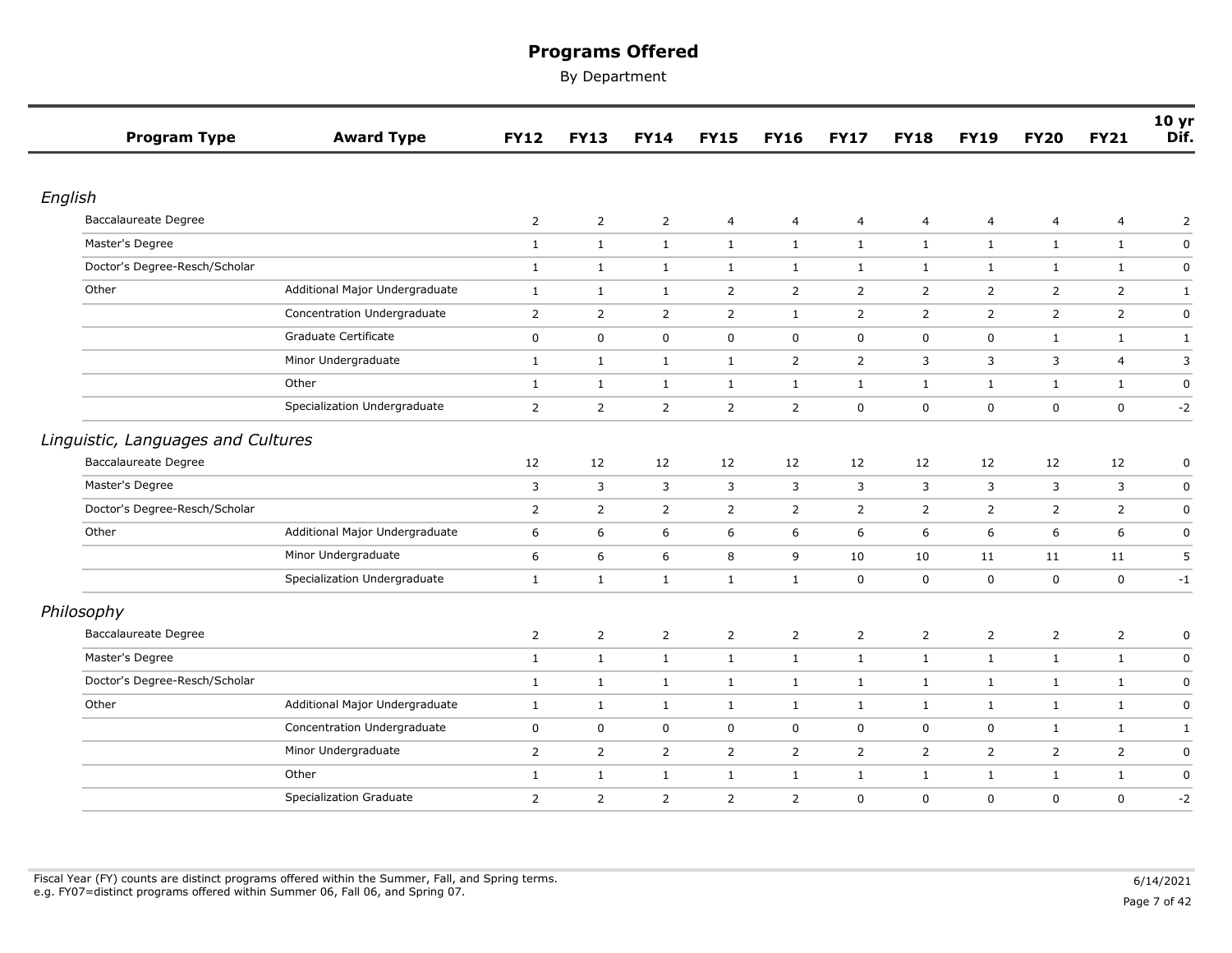| <b>Program Type</b>           | <b>Award Type</b>              | <b>FY12</b>    | <b>FY13</b>    | <b>FY14</b>    | <b>FY15</b>    | <b>FY16</b>    | <b>FY17</b>    | <b>FY18</b>    | <b>FY19</b>    | <b>FY20</b>    | <b>FY21</b>    | 10 <sub>yr</sub><br>Dif. |
|-------------------------------|--------------------------------|----------------|----------------|----------------|----------------|----------------|----------------|----------------|----------------|----------------|----------------|--------------------------|
|                               |                                |                |                |                |                |                |                |                |                |                |                |                          |
| <b>Religious Studies</b>      |                                |                |                |                |                |                |                |                |                |                |                |                          |
| <b>Baccalaureate Degree</b>   |                                | $\overline{2}$ | $\overline{2}$ | $\overline{2}$ | $\overline{2}$ | $\overline{2}$ | $\overline{2}$ | $\overline{2}$ | $\overline{2}$ | $\overline{2}$ | $\overline{2}$ | 0                        |
| Other                         | Additional Major Undergraduate | $\mathbf{1}$   | $\mathbf{1}$   | 1              | 1              | $\mathbf{1}$   | $\mathbf{1}$   | 1              | 1              | 1              | $\mathbf{1}$   | $\mathbf 0$              |
|                               | Concentration Undergraduate    | $\mathbf 0$    | 0              | 0              | $\mathbf{1}$   | 1              | $\mathbf{1}$   | $\mathbf{1}$   | $\mathbf{1}$   | 1              | $\mathbf{1}$   | 1                        |
|                               | Minor Undergraduate            | $\overline{2}$ | $\overline{2}$ | $\overline{2}$ | 2              | $\overline{2}$ | $\overline{2}$ | 2              | 2              | $\mathbf{1}$   | 1              | $-1$                     |
| Romance and Classical Studies |                                |                |                |                |                |                |                |                |                |                |                |                          |
| <b>Baccalaureate Degree</b>   |                                | 2              | 4              | 4              | 4              | 4              | 4              | 4              | 4              | 4              | 4              | 2                        |
| Master's Degree               |                                | $\mathbf{1}$   | 3              | 3              | 3              | $\overline{4}$ | 3              | 3              | 3              | $\overline{3}$ | $\overline{4}$ | 3                        |
| Doctor's Degree-Resch/Scholar |                                | $\mathbf{1}$   | $\overline{2}$ | $\overline{2}$ | $\overline{2}$ | $\overline{2}$ | $\overline{2}$ | $\overline{2}$ | $\overline{2}$ | $\overline{2}$ | 3              | $\mathsf{2}$             |
| Other                         | Additional Major Undergraduate | 1              | $\overline{2}$ | 2              | $\overline{2}$ | $\overline{2}$ | 2              | $\overline{2}$ | 2              | 2              | $\overline{2}$ | 1                        |
|                               | <b>Concentration Graduate</b>  | $\mathbf 0$    | 0              | $\mathbf 0$    | $\mathbf 0$    | $\mathbf 0$    | $\mathbf 0$    | $\mathbf 0$    | $\mathbf 0$    | $\mathbf 0$    | $\overline{4}$ | $\overline{a}$           |
|                               | Minor Undergraduate            | $\overline{2}$ | $\overline{4}$ | $\overline{4}$ | $\overline{4}$ | 5              | 5              | 5              | 5              | 5              | 5              | 3                        |
| Spanish and Portuguese        |                                |                |                |                |                |                |                |                |                |                |                |                          |
| <b>Baccalaureate Degree</b>   |                                | 2              | $\overline{2}$ | $\mathbf 0$    | $\mathbf 0$    | $\mathbf 0$    | 0              | $\mathbf 0$    | 0              | $\mathbf 0$    | $\mathbf 0$    | $-2$                     |
| Master's Degree               |                                | $\overline{2}$ | $\overline{2}$ | $\mathsf 0$    | $\mathbf 0$    | $\mathbf 0$    | $\mathbf 0$    | $\mathbf 0$    | 0              | $\mathbf 0$    | $\mathbf 0$    | $-2$                     |
| Doctor's Degree-Resch/Scholar |                                | $\mathbf{1}$   | $\mathbf{1}$   | $\mathbf 0$    | $\mathbf 0$    | $\mathbf 0$    | $\mathbf 0$    | $\mathbf 0$    | $\mathbf 0$    | $\mathbf 0$    | $\mathbf 0$    | $-1$                     |
| Other                         | Additional Major Undergraduate | $\mathbf{1}$   | $\mathbf{1}$   | $\mathbf 0$    | $\mathbf 0$    | $\mathbf 0$    | $\mathbf 0$    | $\mathbf 0$    | $\mathbf 0$    | $\mathbf 0$    | $\mathbf 0$    | $-1$                     |
|                               | Minor Undergraduate            | 2              | $\overline{2}$ | $\mathbf 0$    | $\mathbf 0$    | $\mathbf 0$    | $\mathbf 0$    | $\mathbf 0$    | $\mathbf 0$    | $\mathbf 0$    | $\mathbf 0$    | $-2$                     |
| Theatre                       |                                |                |                |                |                |                |                |                |                |                |                |                          |
| <b>Baccalaureate Degree</b>   |                                | 4              | 4              | 4              | 4              | 4              | 4              | 4              | 4              | $\overline{4}$ | 4              | 0                        |
| Master's Degree               |                                | $\mathbf{1}$   | $\mathbf{1}$   | $\mathbf{1}$   | $\mathbf{1}$   | $\mathbf{1}$   | $\mathbf{1}$   | $\mathbf{1}$   | $\mathbf{1}$   | $\mathbf{1}$   | $\mathbf{1}$   | $\mathbf 0$              |
| Other                         | Additional Major Undergraduate | 2              | $\overline{2}$ | 2              | $\overline{2}$ | $\overline{2}$ | $\overline{2}$ | $\overline{2}$ | 2              | 2              | $\overline{2}$ | $\mathbf 0$              |
|                               | Minor Undergraduate            | $\overline{2}$ | $\overline{2}$ | $\overline{2}$ | 3              | 3              | 3              | 3              | 3              | 3              | 3              | $\mathbf{1}$             |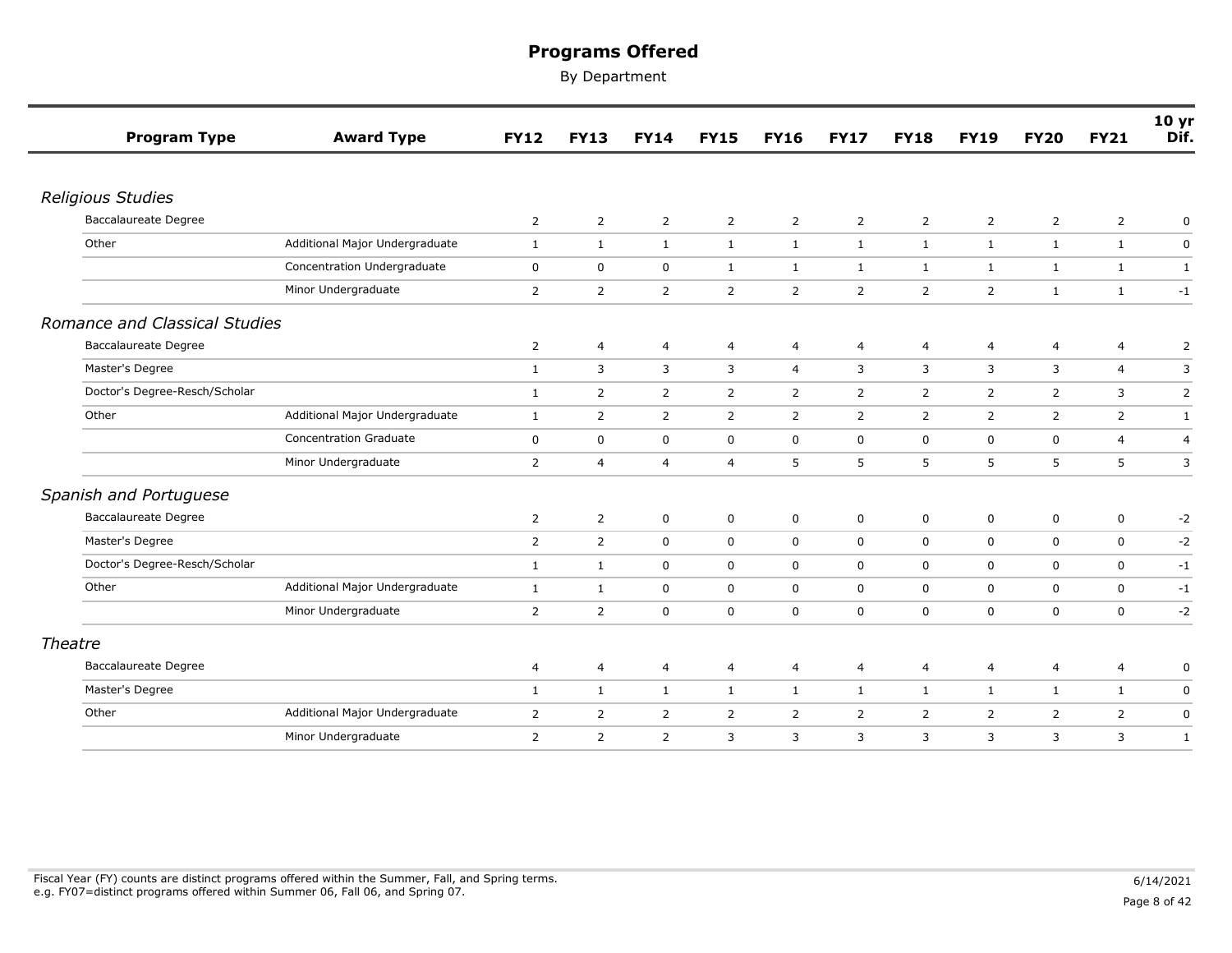| <b>Program Type</b>                  | <b>Award Type</b>              | <b>FY12</b> | <b>FY13</b>    | <b>FY14</b>  | <b>FY15</b> | <b>FY16</b>    | <b>FY17</b>    | <b>FY18</b>    | <b>FY19</b>    | <b>FY20</b>    | <b>FY21</b>    | 10 <sub>yr</sub><br>Dif. |
|--------------------------------------|--------------------------------|-------------|----------------|--------------|-------------|----------------|----------------|----------------|----------------|----------------|----------------|--------------------------|
|                                      |                                |             |                |              |             |                |                |                |                |                |                |                          |
| <b>Women's Studies</b>               |                                |             |                |              |             |                |                |                |                |                |                |                          |
| <b>Baccalaureate Degree</b>          |                                | 2           | $\overline{2}$ | 2            | 2           | $\overline{2}$ | $\overline{2}$ | $\overline{2}$ | 2              | 2              | 2              |                          |
| Other                                | Additional Major Undergraduate |             | 1              | 1            |             |                |                | $\mathbf{1}$   |                |                |                | 0                        |
|                                      | Minor Undergraduate            |             | 1              | $\mathbf{1}$ |             | 2              | 2              | 2              | 4              | $\overline{4}$ | $\overline{4}$ | 3                        |
|                                      | Specialization Graduate        | 2           | 2              | 2            | 2           | $\overline{2}$ | $\overline{2}$ | $\overline{2}$ | $\overline{2}$ | 2              | 2              | 0                        |
|                                      | Specialization Undergraduate   |             | 1              | 2            | 2           | 2              | 0              | 0              | 0              | $\mathbf 0$    | 0              | $-1$                     |
| Writing, Rhetoric, American Cultures |                                |             |                |              |             |                |                |                |                |                |                |                          |
| <b>Baccalaureate Degree</b>          |                                | 2           | $\overline{2}$ | 2            | 2           | 2              | $\overline{2}$ | $\overline{2}$ | $\overline{2}$ | $\overline{4}$ | $\overline{2}$ | 0                        |
| Master's Degree                      |                                | 0           | $\mathbf 0$    | $\mathbf 0$  | 2           | $\overline{2}$ | $\overline{2}$ | $\overline{2}$ | 2              | 2              | $\overline{2}$ | 2                        |
| Doctor's Degree-Resch/Scholar        |                                | 0           | 0              | 0            |             |                |                | 1              | 1              | -1             |                |                          |
| Other                                | Additional Major Undergraduate | 1           | $\mathbf{1}$   | $\mathbf{1}$ |             |                |                | 1              |                | $\overline{2}$ |                | 0                        |
| <b>Total - Arts and Letters</b>      |                                | 136         | 147            | 145          | 154         | 168            | 156            | 155            | 159            | 165            | 170            | 34                       |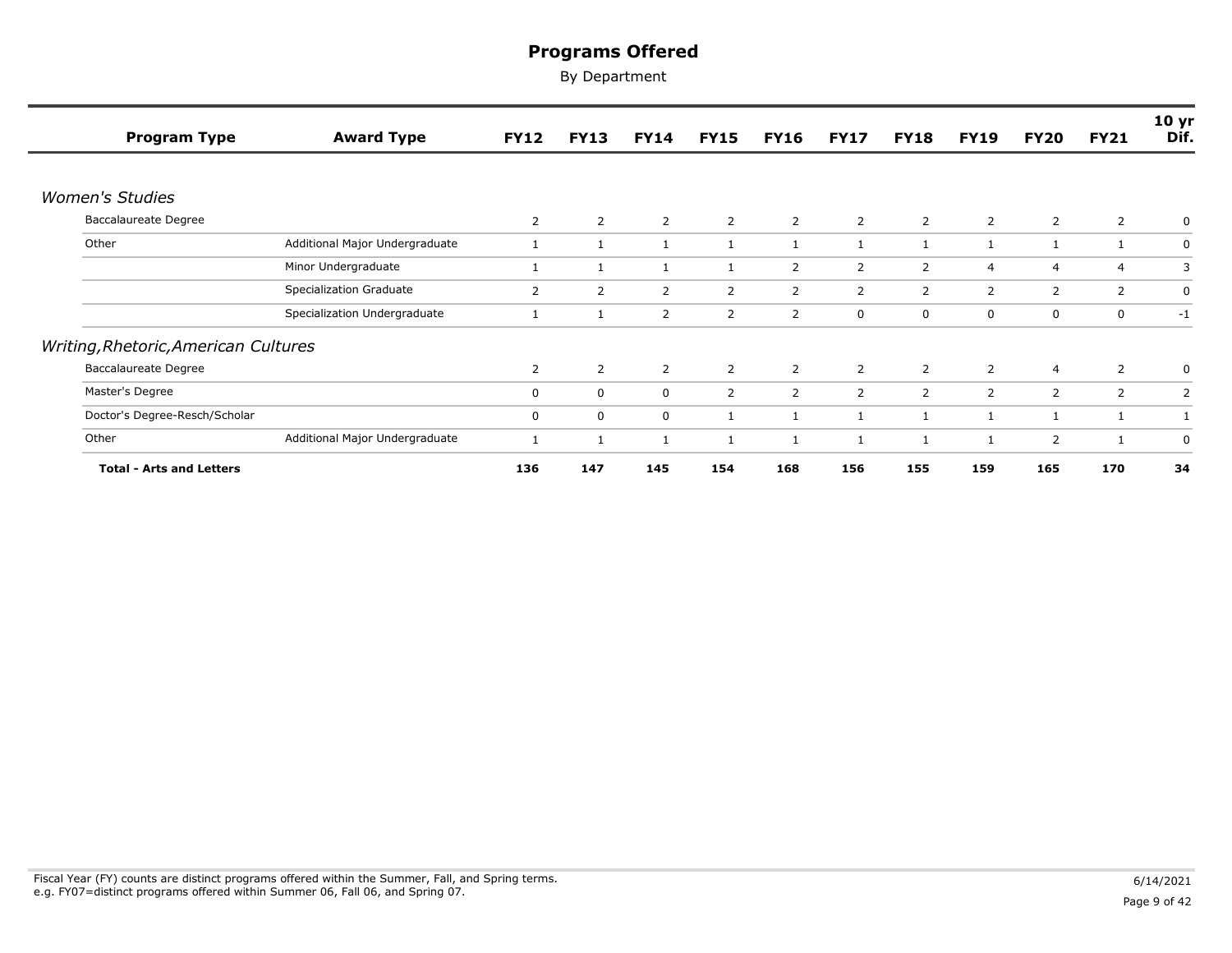By Department

| <b>Program Type</b>                | <b>Award Type</b>              | <b>FY12</b>    | <b>FY13</b>                              | <b>FY14</b>    | <b>FY15</b>    | <b>FY16</b>    | <b>FY17</b>    | <b>FY18</b>    | <b>FY19</b>    | <b>FY20</b>                      | <b>FY21</b>                    | 10 <sub>yr</sub><br>Dif. |
|------------------------------------|--------------------------------|----------------|------------------------------------------|----------------|----------------|----------------|----------------|----------------|----------------|----------------------------------|--------------------------------|--------------------------|
|                                    |                                |                | <b>Programs Offered</b><br>By Department |                |                |                |                |                |                | <b>Michigan State University</b> | <b>Office of the Registrar</b> |                          |
| <b>Program Type</b>                | <b>Award Type</b>              | <b>FY12</b>    | <b>FY13</b>                              | <b>FY14</b>    | <b>FY15</b>    | <b>FY16</b>    | <b>FY17</b>    | <b>FY18</b>    | <b>FY19</b>    | <b>FY20</b>                      | <b>FY21</b>                    | 10 <sub>yr</sub><br>Dif. |
| <b>Business</b>                    |                                |                |                                          |                |                |                |                |                |                |                                  |                                |                          |
| Accounting and Information Systems |                                |                |                                          |                |                |                |                |                |                |                                  |                                |                          |
| <b>Baccalaureate Degree</b>        |                                | $\overline{2}$ | $\overline{2}$                           | $\overline{2}$ | $\overline{2}$ | $\overline{2}$ | $\overline{2}$ | $\overline{2}$ | $\overline{2}$ | $\overline{2}$                   | $\overline{2}$                 | $\mathbf 0$              |
| Master's Degree                    |                                | $\mathbf{1}$   | $\mathbf{1}$                             | $\mathbf{1}$   | $\mathbf{1}$   | $\mathbf{1}$   | $\mathbf{1}$   | $\mathbf{1}$   | $\mathbf{1}$   | $\mathbf{1}$                     | $\mathbf{1}$                   | $\mathbf 0$              |
| Doctor's Degree-Resch/Scholar      |                                | $\mathbf{1}$   | $\mathbf{1}$                             | $\mathbf{1}$   | $\mathbf{1}$   | $\mathbf{1}$   | $\mathbf{1}$   | $\mathbf{1}$   | $\overline{2}$ | 2                                | $\overline{2}$                 | $\mathbf{1}$             |
| Other                              | Additional Major Undergraduate | $\mathbf{1}$   | $\mathbf{1}$                             | 1              | $\mathbf{1}$   | $\mathbf{1}$   | $\mathbf{1}$   | $\mathbf{1}$   | $\mathbf{1}$   | $\mathbf{1}$                     | 1                              | $\mathbf 0$              |
|                                    | <b>Concentration Graduate</b>  | 4              | 4                                        | 5              | 5              | 5              | 5              | 5              | 5              | 3                                | $\overline{3}$                 | $-1$                     |
|                                    | Graduate Certificate           | $\mathbf 0$    | $\mathbf 0$                              | $\mathbf 0$    | $\mathbf 0$    | $\mathbf 0$    | 0              | $\mathbf 0$    | $\pmb{0}$      | $\mathbf{1}$                     | $\mathbf{1}$                   | $\mathbf{1}$             |
| <b>Business Dean</b>               |                                |                |                                          |                |                |                |                |                |                |                                  |                                |                          |
| Master's Degree                    |                                | 5              | 5                                        | 5              | 6              | 6              | $\overline{7}$ | 5              | $\overline{7}$ | 6                                | 5                              | $\mathbf 0$              |
| Doctor's Degree-Resch/Scholar      |                                | $\mathbf{1}$   | $\mathbf{1}$                             | $\mathbf{1}$   | $\mathbf{1}$   | $\mathbf{1}$   | $\mathbf{1}$   | $\mathbf{1}$   | $\mathbf{1}$   | $\mathbf 0$                      | $\mathbf 0$                    | $-1$                     |
| Other                              | <b>Concentration Graduate</b>  | 11             | 12                                       | 12             | $\overline{7}$ | 5              | 4              | 4              | 8              | $\overline{7}$                   | $\overline{7}$                 | $-4$                     |
|                                    | Graduate Certificate           | $\mathbf 0$    | $\mathbf{1}$                             | $\mathbf{1}$   | $\mathbf{1}$   | $\mathbf{1}$   | $\mathbf{1}$   | $\mathbf{1}$   | $\mathbf{1}$   | $\mathbf{1}$                     | $\mathbf{1}$                   | $\mathbf{1}$             |
|                                    | Minor Undergraduate            | $\mathbf{1}$   | $\mathbf{1}$                             | 1              | $\mathbf{1}$   | 3              | 3              | 3              | 3              | 3                                | $\overline{2}$                 | $\mathbf{1}$             |
|                                    | Specialization Undergraduate   | $\mathbf{3}$   | $\overline{2}$                           | $\overline{2}$ | $\overline{2}$ | $\overline{2}$ | 0              | $\mathsf 0$    | $\pmb{0}$      | $\pmb{0}$                        | $\mathbf 0$                    | $-3$                     |
| Department of Marketing            |                                |                |                                          |                |                |                |                |                |                |                                  |                                |                          |
| Baccalaureate Degree               |                                | $\overline{2}$ | $\overline{2}$                           | $\overline{2}$ | $\overline{2}$ | $\overline{2}$ | $\overline{2}$ | $\overline{2}$ | $\overline{2}$ | $\mathsf{2}$                     | $\overline{2}$                 | $\mathbf 0$              |
| Master's Degree                    |                                | $\mathbf{1}$   | $\mathbf{1}$                             | $\mathbf{1}$   | $\mathbf{1}$   | $\mathbf{1}$   | $\mathbf{1}$   | $\mathbf{1}$   | $\mathbf{1}$   | $\mathbf{1}$                     | $\mathbf{1}$                   | $\mathbf 0$              |
| Doctor's Degree-Resch/Scholar      |                                | $\mathbf{1}$   | $\mathbf{1}$                             | $\mathbf{1}$   | $\mathbf{1}$   | $\mathbf{1}$   | $\mathbf{1}$   | $\mathbf{1}$   | $\mathbf{1}$   | $\mathbf{1}$                     | 1                              | $\mathsf 0$              |
| Other                              | Additional Major Undergraduate | $\mathbf{1}$   | $\mathbf{1}$                             | $\mathbf{1}$   | $\mathbf{1}$   | $\mathbf{1}$   | $\mathbf{1}$   | $\mathbf{1}$   | $\mathbf{1}$   | $\mathbf{1}$                     | $\mathbf{1}$                   | $\mathbf 0$              |
|                                    | <b>Specialization Graduate</b> | 2              | $\overline{2}$                           | 2              | 2              | $\overline{2}$ | 2              | 2              | $\overline{2}$ | 2                                | 2                              | $\mathbf 0$              |
|                                    |                                |                |                                          |                |                |                |                |                |                |                                  |                                |                          |

Fiscal Year (FY) counts are distinct programs offered within the Summer, Fall, and Spring terms.<br>e.g. FY07=distinct programs offered within Summer 06, Fall 06, and Spring 07. e.g. FY07=distinct programs offered within Summer 06, Fall 06, and Spring 07. Page 10 of 42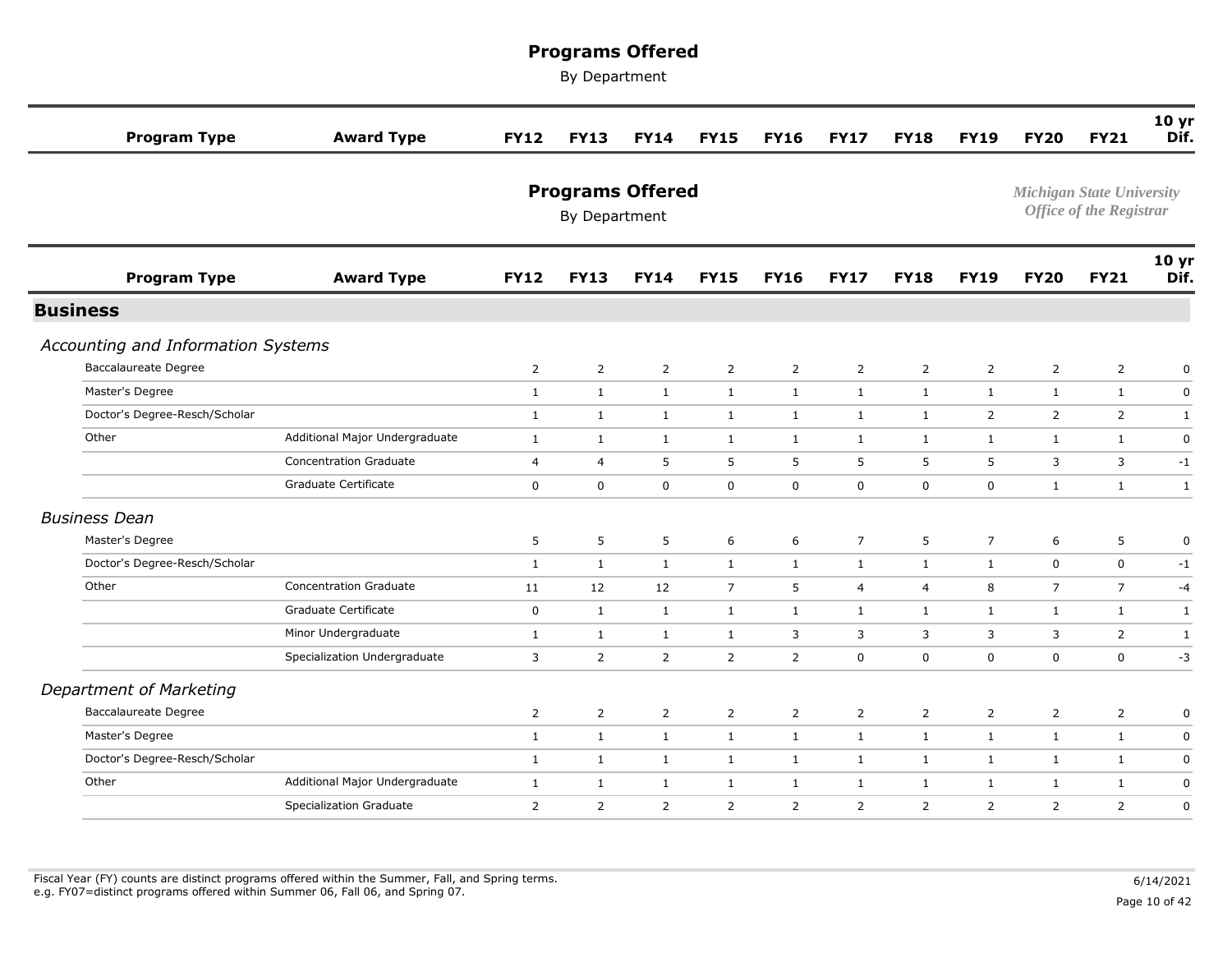By Department

| <b>Program Type</b>                                 | <b>Award Type</b>              | <b>FY12</b>    | <b>FY13</b>    | <b>FY14</b>    | <b>FY15</b>    | <b>FY16</b>    | <b>FY17</b>    | <b>FY18</b>    | <b>FY19</b>    | <b>FY20</b>    | <b>FY21</b>    | 10 <sub>yr</sub><br>Dif. |
|-----------------------------------------------------|--------------------------------|----------------|----------------|----------------|----------------|----------------|----------------|----------------|----------------|----------------|----------------|--------------------------|
|                                                     |                                |                |                |                |                |                |                |                |                |                |                |                          |
| Department of Supply Chain Mgt                      |                                |                |                |                |                |                |                |                |                |                |                |                          |
| Baccalaureate Degree                                |                                | $\overline{2}$ | $\overline{2}$ | $\overline{2}$ | $\overline{2}$ | $\overline{2}$ | $\overline{2}$ | $\overline{2}$ | 2              | $\overline{2}$ | $\overline{2}$ | 0                        |
| Master's Degree                                     |                                | $\overline{2}$ | $\overline{2}$ | $\overline{2}$ | $\overline{2}$ | $\overline{2}$ | $\overline{2}$ | $\overline{2}$ | $\overline{2}$ | $\overline{2}$ | $\overline{2}$ | $\pmb{0}$                |
| Doctor's Degree-Resch/Scholar                       |                                | $\overline{2}$ | $\overline{2}$ | $\overline{2}$ | $\overline{2}$ | $\overline{2}$ | $\overline{2}$ | $\overline{2}$ | $\overline{2}$ | $\overline{2}$ | $\overline{2}$ | $\pmb{0}$                |
| Other                                               | Additional Major Undergraduate | $\mathbf{1}$   | $\mathbf{1}$   | $\mathbf{1}$   | $\mathbf{1}$   | $\mathbf{1}$   | $\mathbf{1}$   | $\mathbf{1}$   | $\mathbf{1}$   | $\mathbf{1}$   | $\mathbf{1}$   | $\pmb{0}$                |
| Finance                                             |                                |                |                |                |                |                |                |                |                |                |                |                          |
| Baccalaureate Degree                                |                                | $\overline{2}$ | $\overline{2}$ | $\overline{2}$ | $\overline{2}$ | $\overline{2}$ | $\overline{2}$ | $\overline{2}$ | $\overline{2}$ | $\overline{2}$ | $\overline{2}$ | 0                        |
| Master's Degree                                     |                                | $\mathbf{1}$   | $\mathbf{1}$   | $\mathbf{1}$   | $\mathbf{1}$   | $\mathbf{1}$   | $\mathbf{1}$   | $\mathbf{1}$   | $\mathbf{1}$   | $\mathbf{1}$   | $\mathbf{1}$   | $\mathbf 0$              |
| Doctor's Degree-Resch/Scholar                       |                                | $\mathbf{1}$   | $\mathbf{1}$   | $\mathbf{1}$   | $\mathbf{1}$   | $\mathbf{1}$   | $\mathbf{1}$   | $\mathbf{1}$   | $\mathbf{1}$   | $\mathbf{1}$   | $\mathbf{1}$   | $\pmb{0}$                |
| Other                                               | Additional Major Undergraduate | $\mathbf{1}$   | $\mathbf{1}$   | $\mathbf{1}$   | 1              | $\mathbf{1}$   | 1              | $\mathbf{1}$   | $\mathbf{1}$   | $\mathbf{1}$   | $\mathbf{1}$   | $\pmb{0}$                |
|                                                     | Minor Undergraduate            | $\mathbf 0$    | $\mathbf 0$    | $\mathbf 0$    | $\mathbf 0$    | $\mathbf 0$    | $\mathsf 0$    | $\mathbf{1}$   | $\mathbf{1}$   | $\mathbf{1}$   | $\mathbf{1}$   | $\mathbf{1}$             |
|                                                     | Other                          | $\mathbf{1}$   | $\mathbf{1}$   | $\mathbf{1}$   | $\mathbf{1}$   | $\mathbf{1}$   | $\mathbf{1}$   | $\mathbf{1}$   | $\mathbf{1}$   | $\mathbf{1}$   | $\mathbf{1}$   | $\pmb{0}$                |
|                                                     |                                |                |                |                |                |                |                |                |                |                |                |                          |
| <b>Hospitality Business</b><br>Baccalaureate Degree |                                | $\overline{2}$ | $\overline{2}$ | $\overline{2}$ | $\overline{2}$ | 2              | $\overline{2}$ | $\overline{2}$ | $\overline{2}$ | $\overline{2}$ |                | $\mathbf 0$              |
| Master's Degree                                     |                                |                |                |                |                |                |                |                |                |                | $\overline{2}$ |                          |
|                                                     |                                | $\overline{2}$ | $\overline{2}$ | $\overline{2}$ | $\overline{2}$ | $\overline{2}$ | $\overline{2}$ | $\overline{2}$ | $\overline{2}$ | $\overline{2}$ | 2              | $\mathbf 0$              |
| Other                                               | Additional Major Undergraduate | $\mathbf{1}$   | $\mathbf{1}$   | $\mathbf{1}$   | $\mathbf{1}$   | $\mathbf{1}$   | $\mathbf{1}$   | $\mathbf{1}$   | $\mathbf{1}$   | $\mathbf{1}$   | $\mathbf{1}$   | $\mathsf 0$              |
|                                                     | Minor Undergraduate            | 0              | $\mathbf 0$    | 0              | $\mathbf 0$    | $\mathbf{1}$   | $\mathbf{1}$   | $\mathbf{1}$   | 1              | $\mathbf{1}$   | $\mathbf{1}$   | $\mathbf{1}$             |
|                                                     | Specialization Graduate        | $\overline{2}$ | $\overline{2}$ | $\overline{2}$ | $\overline{2}$ | $\overline{2}$ | $\overline{2}$ | $\overline{2}$ | $\overline{2}$ | $\overline{2}$ | $\overline{2}$ | $\pmb{0}$                |
|                                                     | Specialization Undergraduate   | $\mathbf{1}$   | $\mathbf{1}$   | $\overline{2}$ | 1              | $\mathbf{1}$   | $\mathbf 0$    | $\mathbf 0$    | 0              | $\mathbf 0$    | $\mathbf 0$    | $-1$                     |
| Management                                          |                                |                |                |                |                |                |                |                |                |                |                |                          |
| <b>Baccalaureate Degree</b>                         |                                | $\overline{4}$ | $\overline{4}$ | 4              | $\overline{4}$ | 6              | $\overline{a}$ | 4              | 4              | $\overline{4}$ | $\overline{4}$ | $\pmb{0}$                |
| Master's Degree                                     |                                | $\mathbf 0$    | $\mathbf 0$    | $\mathbf{1}$   | $\mathbf{1}$   | $\mathbf{1}$   | $\mathbf{1}$   | $\mathbf{1}$   | $\mathbf{1}$   | $\mathbf{1}$   | $\mathbf{1}$   | $\mathbf{1}$             |
| Doctor's Degree-Resch/Scholar                       |                                | $\overline{2}$ | $\overline{2}$ | $\overline{2}$ | $\overline{2}$ | $\overline{2}$ | $\overline{2}$ | 2              | $\overline{2}$ | 2              | $\overline{2}$ | $\mathbf 0$              |
| Other                                               | Additional Major Undergraduate | $\overline{2}$ | $\overline{2}$ | $\overline{2}$ | $\overline{2}$ | 3              | $\overline{2}$ | $\overline{2}$ | $\overline{2}$ | $\overline{2}$ | $\overline{2}$ | $\pmb{0}$                |
|                                                     | Graduate Certificate           | $\mathbf 0$    | $\mathbf 0$    | 3              | 3              | 3              | 3              | 3              | 3              | 3              | 3              | 3                        |
|                                                     | Minor Undergraduate            | $\mathbf 0$    | $\mathbf 0$    | $\mathbf 0$    | $\mathbf 0$    | $\overline{2}$ | $\overline{2}$ | 2              | $\overline{2}$ | 3              | 3              | 3                        |
| <b>Total - Business</b>                             |                                | 66             | 67             | 73             | 68             | 74             | 68             | 67             | 74             | 71             | 69             | 3                        |

Fiscal Year (FY) counts are distinct programs offered within the Summer, Fall, and Spring terms.<br>e.g. FY07=distinct programs offered within Summer 06, Fall 06, and Spring 07. e.g. FY07=distinct programs offered within Summer 06, Fall 06, and Spring 07. Page 11 of 42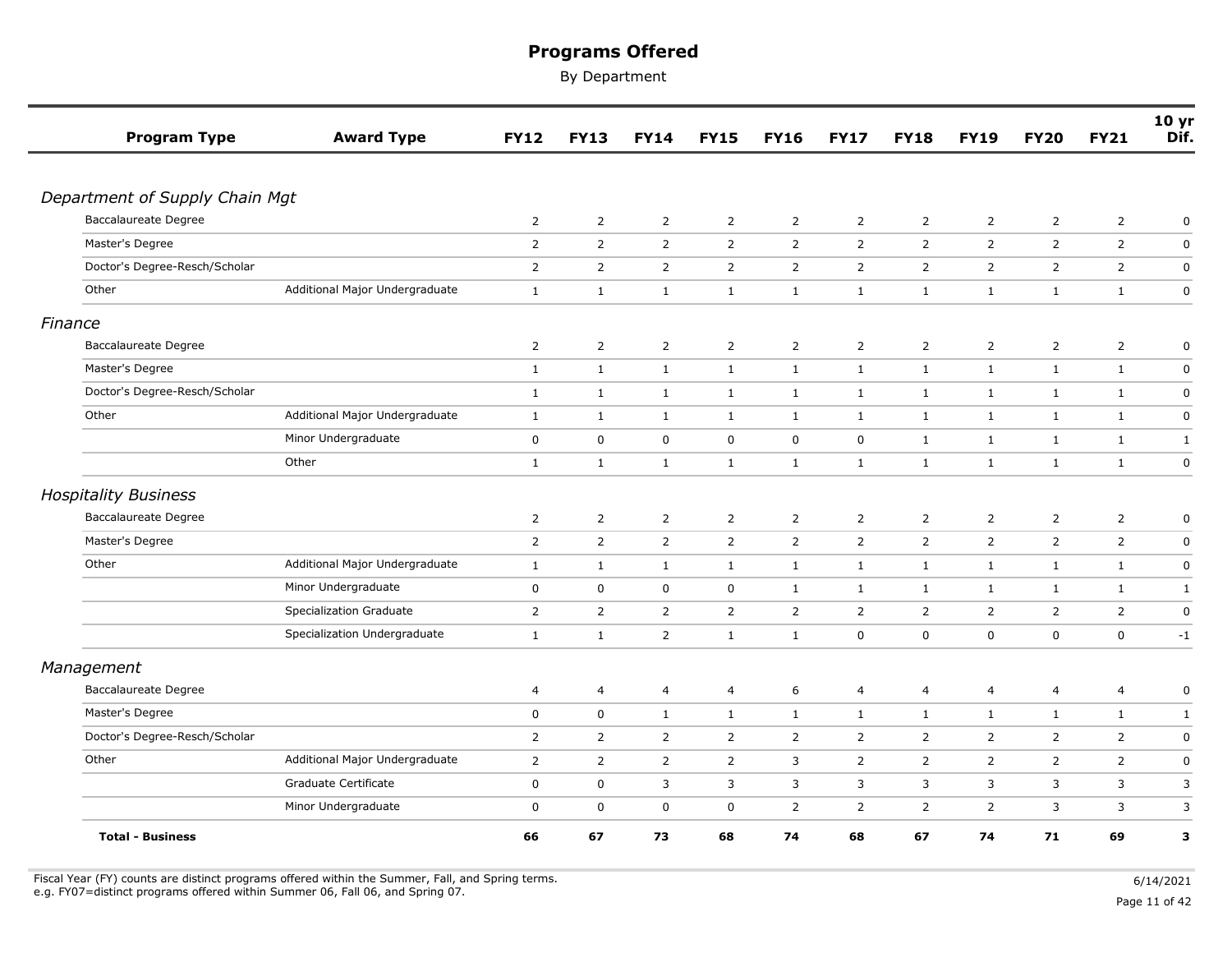| <b>Program Type</b>                    | <b>Award Type</b>              | <b>FY12</b>    | <b>FY13</b>                              | <b>FY14</b>    | <b>FY15</b>    | <b>FY16</b>    | <b>FY17</b>    | <b>FY18</b>    | <b>FY19</b>    | <b>FY20</b>      | <b>FY21</b>                                                        | 10 <sub>yr</sub><br>Dif. |
|----------------------------------------|--------------------------------|----------------|------------------------------------------|----------------|----------------|----------------|----------------|----------------|----------------|------------------|--------------------------------------------------------------------|--------------------------|
|                                        |                                |                | <b>Programs Offered</b><br>By Department |                |                |                |                |                |                |                  | <b>Michigan State University</b><br><b>Office of the Registrar</b> |                          |
| <b>Program Type</b>                    | <b>Award Type</b>              | <b>FY12</b>    | <b>FY13</b>                              | <b>FY14</b>    | <b>FY15</b>    | <b>FY16</b>    | <b>FY17</b>    | <b>FY18</b>    | <b>FY19</b>    | <b>FY20</b>      | <b>FY21</b>                                                        | 10 <sub>yr</sub><br>Dif. |
| <b>Communication Arts and Sciences</b> |                                |                |                                          |                |                |                |                |                |                |                  |                                                                    |                          |
| Advertising and Public Relations       |                                |                |                                          |                |                |                |                |                |                |                  |                                                                    |                          |
| <b>Baccalaureate Degree</b>            |                                | $\overline{2}$ | $\overline{2}$                           | $\overline{2}$ | $\overline{2}$ | $\overline{2}$ | $\overline{2}$ | $\overline{4}$ | 4              | $\overline{4}$   | 6                                                                  | 4                        |
| Master's Degree                        |                                | $\overline{2}$ | $\overline{2}$                           | $\overline{2}$ | $\overline{2}$ | $\overline{2}$ | $\overline{2}$ | $\overline{2}$ | $\overline{2}$ | $\overline{2}$   | $\overline{2}$                                                     | 0                        |
| Other                                  | Additional Major Undergraduate | $\mathbf{1}$   | $\mathbf{1}$                             | $\mathbf{1}$   | $\mathbf{1}$   | $\mathbf{1}$   | $\mathbf{1}$   | 2              | 2              | 2                | 3                                                                  | $\overline{2}$           |
|                                        | Concentration Undergraduate    | $\overline{2}$ | $\overline{2}$                           | $\overline{2}$ | $\overline{2}$ | $\overline{2}$ | $\overline{2}$ | $\overline{2}$ | $\overline{2}$ | 2                | $\overline{2}$                                                     | $\mathbf 0$              |
|                                        | Minor Undergraduate            | $\mathbf 0$    | $\mathbf 0$                              | $\mathbf 0$    | $\mathbf 0$    | $\mathbf{1}$   | $\mathbf{1}$   | $\overline{2}$ | 2              | 2                | $\overline{2}$                                                     | $\overline{2}$           |
|                                        | Specialization Undergraduate   | $\mathbf{1}$   | $\mathbf{1}$                             | $\mathbf{1}$   | $\mathbf{1}$   | $\mathbf{1}$   | $\mathbf 0$    | $\mathsf 0$    | $\mathbf 0$    | $\boldsymbol{0}$ | $\mathbf 0$                                                        | $-1$                     |
| Communication                          |                                |                |                                          |                |                |                |                |                |                |                  |                                                                    |                          |
| <b>Baccalaureate Degree</b>            |                                | 2              | $\overline{2}$                           | $\overline{2}$ | $\overline{2}$ | $\overline{2}$ | $\overline{2}$ | $\overline{2}$ | 2              | $\overline{2}$   | $\overline{4}$                                                     | $\overline{2}$           |
| Master's Degree                        |                                | $\mathbf{1}$   | $\mathbf{1}$                             | $\mathbf{1}$   | $\mathbf{1}$   | $\mathbf{1}$   | $\mathbf{1}$   | $\mathbf{1}$   | $\mathbf{1}$   | 1                | 1                                                                  | 0                        |
| Doctor's Degree-Resch/Scholar          |                                | 1              | 1                                        | 1              | $\mathbf{1}$   | $\mathbf{1}$   | $\mathbf{1}$   | $\mathbf{1}$   | 1              | 1                | 1                                                                  | 0                        |
| Other                                  | Additional Major Undergraduate | 1              | 1                                        | 1              | $\mathbf{1}$   | $\mathbf{1}$   | $\mathbf{1}$   | 1              | 1              | 1                | $\overline{2}$                                                     | 1                        |
|                                        | Concentration Undergraduate    | $\mathbf 0$    | $\mathbf 0$                              | $\mathbf 0$    | $\mathbf 0$    | 0              | $\mathbf 0$    | $\mathbf 0$    | $\mathbf 0$    | $\overline{7}$   | $\overline{7}$                                                     | $\overline{7}$           |
|                                        | Minor Undergraduate            | 0              | $\mathbf 0$                              | $\mathbf 0$    | $\mathbf 0$    | $\mathbf{1}$   | $\mathbf{1}$   | $\mathbf{1}$   | $\mathbf{1}$   | 1                | 1                                                                  | 1                        |
|                                        | <b>Specialization Graduate</b> | $\mathbf 0$    | $\mathbf 0$                              | $\mathbf 0$    | $\mathbf 0$    | $\mathbf 0$    | $\mathbf{1}$   | $\mathbf{1}$   | $\mathbf{1}$   | 1                | 1                                                                  | $\mathbf{1}$             |
|                                        | Specialization Undergraduate   | $\mathbf{1}$   | 1                                        | 1              | 1              | $\mathbf{1}$   | $\mathbf 0$    | $\mathbf 0$    | $\mathbf 0$    | $\mathbf 0$      | $\mathbf 0$                                                        | $-1$                     |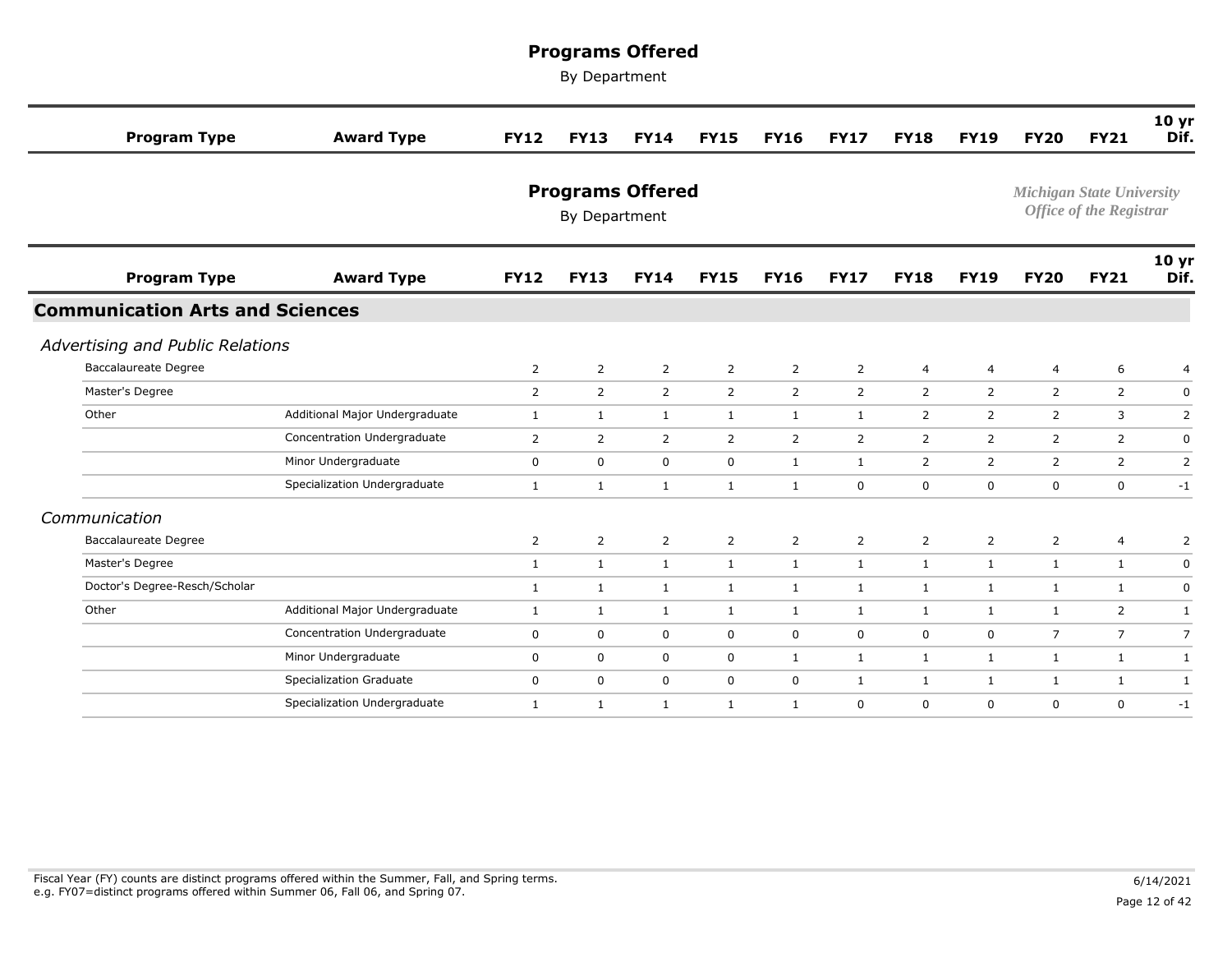| <b>Program Type</b>                 | <b>Award Type</b>              | <b>FY12</b>  | <b>FY13</b>    | <b>FY14</b>    | <b>FY15</b>    | <b>FY16</b>    | <b>FY17</b>    | <b>FY18</b>    | <b>FY19</b>    | <b>FY20</b>    | <b>FY21</b>    | 10 <sub>yr</sub><br>Dif. |
|-------------------------------------|--------------------------------|--------------|----------------|----------------|----------------|----------------|----------------|----------------|----------------|----------------|----------------|--------------------------|
|                                     |                                |              |                |                |                |                |                |                |                |                |                |                          |
| Communication Arts & Sciences Dean  |                                |              |                |                |                |                |                |                |                |                |                |                          |
| Master's Degree                     |                                | $\mathbf{1}$ | 1              | $\mathbf{1}$   | $\mathbf{1}$   | $\mathbf{1}$   | $\overline{2}$ | $\overline{2}$ | $\overline{2}$ | $\overline{2}$ | $\overline{2}$ | 1                        |
| Doctor's Degree-Resch/Scholar       |                                | $\mathbf{1}$ | $\overline{2}$ | $\mathbf{1}$   | $\mathbf{1}$   | $\mathbf{1}$   | $\overline{2}$ | $\mathbf{1}$   | $\mathbf{1}$   | 1              | 1              | $\mathbf 0$              |
| Other                               | Graduate Certificate           | $\mathbf 0$  | $\overline{2}$ | 2              | $\overline{2}$ | $\overline{2}$ | $\overline{2}$ | $\mathbf{1}$   | $\overline{4}$ | $\overline{4}$ | $\overline{4}$ | $\overline{4}$           |
|                                     | Specialization Graduate        | $\mathbf 0$  | $\mathbf 0$    | $\mathbf 0$    | $\overline{2}$ | $\overline{2}$ | $\overline{2}$ | $\overline{2}$ | 2              | 2              | $\overline{2}$ | 2                        |
|                                     | Specialization Undergraduate   | $\mathbf{1}$ | $\mathbf{1}$   | $\mathbf{1}$   | $\mathbf{1}$   | $\mathbf{1}$   | $\mathbf 0$    | 0              | 0              | $\mathbf 0$    | $\mathbf 0$    | $-1$                     |
| Communicative Sciences & Disorders  |                                |              |                |                |                |                |                |                |                |                |                |                          |
| Master's Degree                     |                                | 1            | $\mathbf{1}$   | $\mathbf{1}$   | $\mathbf{1}$   | $\mathbf{1}$   | $\mathbf{1}$   | $\mathbf{1}$   | $\mathbf{1}$   | $\mathbf{1}$   | $\mathbf{1}$   | 0                        |
| Doctor's Degree-Resch/Scholar       |                                | $\mathbf{1}$ | $\mathbf{1}$   | 1              | $\mathbf{1}$   | $\mathbf{1}$   | $\mathbf{1}$   | $\mathbf{1}$   | 1              | $\mathbf{1}$   | $\mathbf{1}$   | 0                        |
| Other                               | Minor Undergraduate            | $\mathbf 0$  | $\mathbf 0$    | $\mathbf 0$    | $\mathbf 0$    | $\mathbf{1}$   | $\mathbf{1}$   | $\mathbf{1}$   | $\mathbf{1}$   | $\mathbf{1}$   | 1              | 1                        |
| Department of Media and Information |                                |              |                |                |                |                |                |                |                |                |                |                          |
| <b>Baccalaureate Degree</b>         |                                | 8            | $\overline{4}$ | $\overline{4}$ | $\overline{4}$ | $\overline{4}$ | $\overline{4}$ | $\overline{2}$ | $\overline{2}$ | $\overline{2}$ | 6              | $-2$                     |
| Master's Degree                     |                                | $\mathbf{1}$ | $\mathbf{1}$   | $\mathbf{1}$   | $\mathbf{1}$   | $\overline{2}$ | $\mathbf{1}$   | $\mathbf{1}$   | $\mathbf{1}$   | $\mathbf{1}$   | $\mathbf{1}$   | $\boldsymbol{0}$         |
| Other                               | Additional Major Undergraduate | 3            | $\mathbf{1}$   | $\mathbf{1}$   | $\mathbf{1}$   | $\mathbf{1}$   | $\mathbf{1}$   | 1              | 1              | 1              | 3              | 0                        |
|                                     | <b>Concentration Graduate</b>  | $\mathbf 0$  | $\overline{2}$ | 2              | 2              | $\overline{2}$ | $\overline{2}$ | $\overline{2}$ | $\mathbf 0$    | $\mathbf 0$    | $\mathbf 0$    | 0                        |
|                                     | Concentration Undergraduate    | 4            | $\overline{2}$ | $\overline{2}$ | $\overline{2}$ | $\overline{2}$ | 5              | 5              | 5              | 5              | 5              | 1                        |
|                                     | Graduate Certificate           | 0            | $\mathbf{1}$   | $\mathbf{1}$   | $\mathbf{1}$   | $\mathbf{1}$   | $\mathbf{1}$   | 1              | 1              | $\mathbf{1}$   | $\mathbf{1}$   | 1                        |
|                                     | Minor Undergraduate            | $\mathbf 0$  | $\mathbf 0$    | $\mathbf 0$    | $\mathbf 0$    | 3              | $\overline{4}$ | 3              | 3              | 3              | 3              | 3                        |
|                                     | Specialization Graduate        | $\mathbf{1}$ | $\mathbf{1}$   | $\mathbf{1}$   | $\mathbf{1}$   | $\mathbf{1}$   | $\mathbf{1}$   | 1              | 1              | 1              | $\mathbf{1}$   | 0                        |
|                                     | Specialization Undergraduate   | 3            | 3              | 3              | 3              | 3              | $\mathbf 0$    | 0              | $\mathbf 0$    | $\mathbf 0$    | $\mathbf 0$    | $-3$                     |
|                                     |                                |              |                |                |                |                |                |                |                |                |                |                          |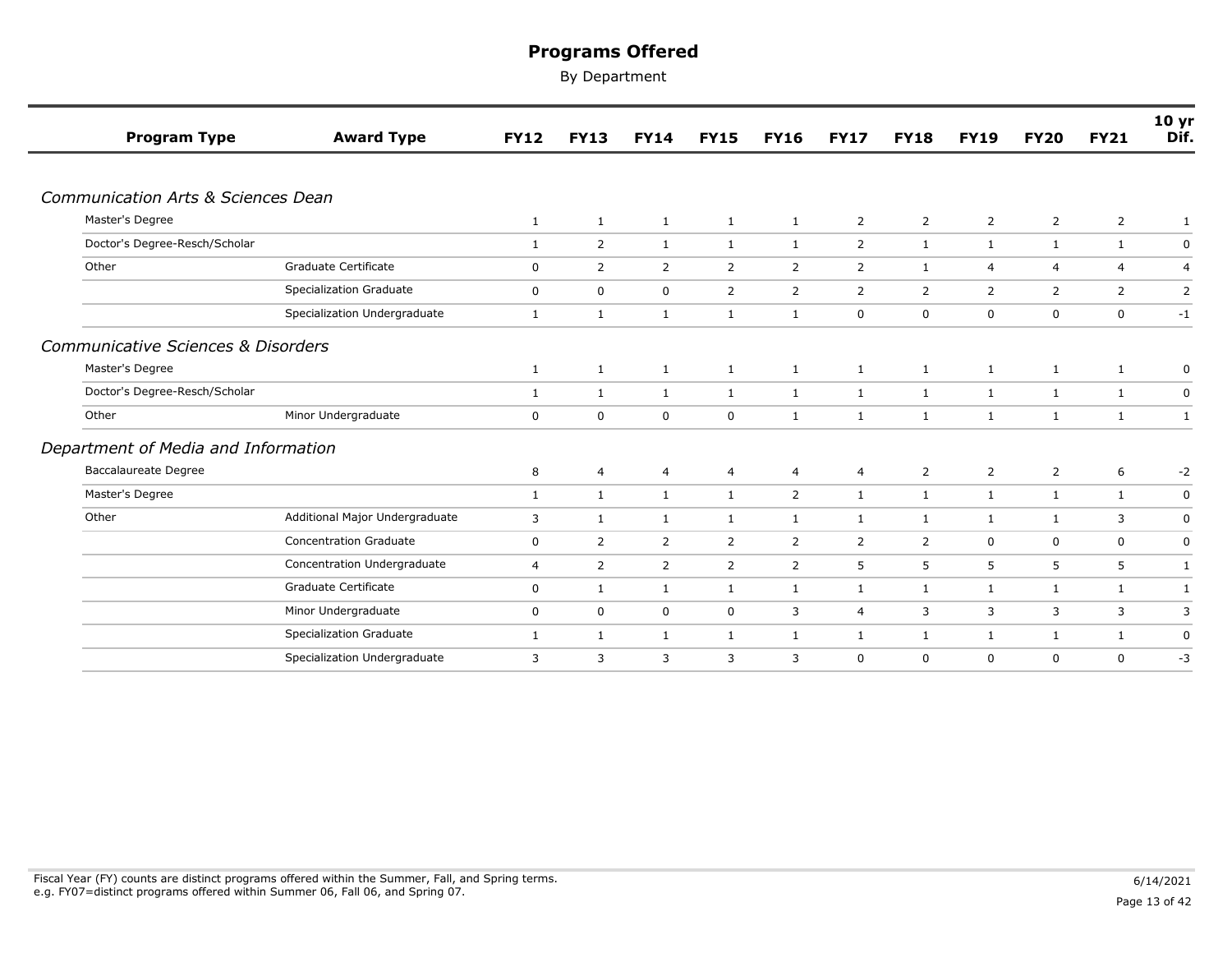| <b>Program Type</b>                            | <b>Award Type</b>              | <b>FY12</b>    | <b>FY13</b>    | <b>FY14</b>    | <b>FY15</b>    | <b>FY16</b> | <b>FY17</b> | <b>FY18</b>  | <b>FY19</b>  | <b>FY20</b>    | <b>FY21</b>    | 10 <sub>yr</sub><br>Dif. |
|------------------------------------------------|--------------------------------|----------------|----------------|----------------|----------------|-------------|-------------|--------------|--------------|----------------|----------------|--------------------------|
| Journalism                                     |                                |                |                |                |                |             |             |              |              |                |                |                          |
| <b>Baccalaureate Degree</b>                    |                                | $\overline{2}$ | $\overline{2}$ | $\overline{2}$ | $\overline{2}$ | 2           | 2           | 2            | 2            | 2              | $\overline{2}$ | 0                        |
| Master's Degree                                |                                |                |                |                |                |             |             |              | $\mathbf{1}$ |                |                | 0                        |
| Other                                          | Additional Major Undergraduate |                |                |                |                |             |             |              |              |                |                | 0                        |
|                                                | <b>Concentration Graduate</b>  | 2              | 5              | 3              | 3              | 3           | 3           | 3            | 3            | 3              | 3              |                          |
|                                                | Concentration Undergraduate    | 10             | 10             | 10             | 10             | 10          | 10          | 10           | 19           | 10             | 10             | 0                        |
|                                                | Graduate Certificate           | 0              |                |                |                |             |             | $\mathbf{1}$ | $\mathbf{1}$ |                |                |                          |
|                                                | Minor Undergraduate            | 0              | $\mathbf 0$    | $\mathbf 0$    | $\mathbf 0$    | 0           |             | $\mathbf{1}$ | 3            | $\overline{4}$ | $\overline{4}$ | $\overline{4}$           |
| <b>Total - Communication Arts and Sciences</b> |                                | 55             | 57             | 54             | 56             | 63          | 64          | 63           | 75           | 74             | 86             | 31                       |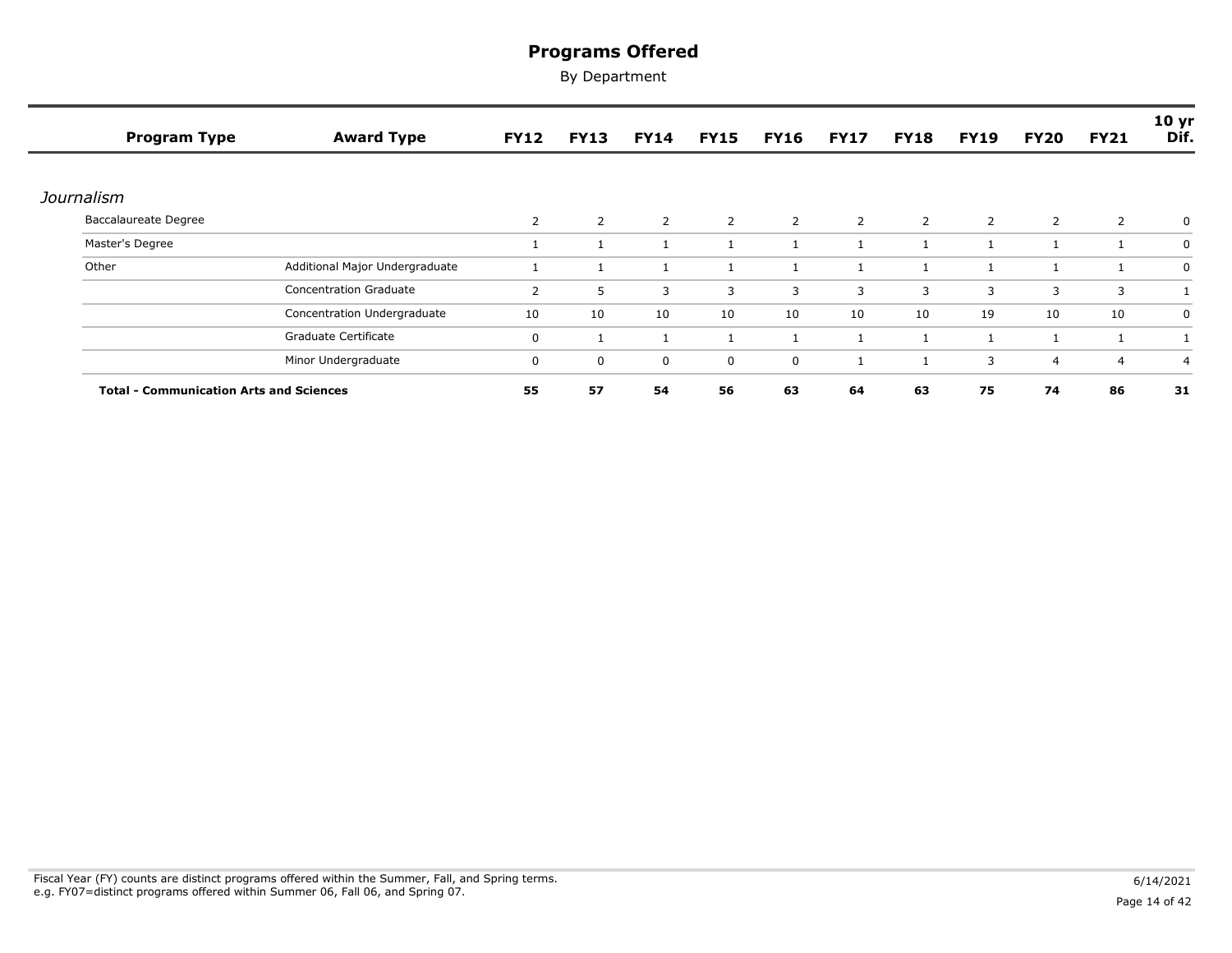By Department

| <b>Program Type</b>               | <b>Award Type</b>              | <b>FY12</b>    | <b>FY13</b>                              | <b>FY14</b>    | <b>FY15</b>    | <b>FY16</b>    | <b>FY17</b>    | <b>FY18</b>    | <b>FY19</b>    | <b>FY20</b>                      | <b>FY21</b>                    | 10 <sub>yr</sub><br>Dif. |
|-----------------------------------|--------------------------------|----------------|------------------------------------------|----------------|----------------|----------------|----------------|----------------|----------------|----------------------------------|--------------------------------|--------------------------|
|                                   |                                |                | <b>Programs Offered</b><br>By Department |                |                |                |                |                |                | <b>Michigan State University</b> | <b>Office of the Registrar</b> |                          |
| <b>Program Type</b>               | <b>Award Type</b>              | <b>FY12</b>    | <b>FY13</b>                              | <b>FY14</b>    | <b>FY15</b>    | <b>FY16</b>    | <b>FY17</b>    | <b>FY18</b>    | <b>FY19</b>    | <b>FY20</b>                      | <b>FY21</b>                    | 10 yr<br>Dif.            |
| <b>Education</b>                  |                                |                |                                          |                |                |                |                |                |                |                                  |                                |                          |
| Counseling, Ed Psych & Special Ed |                                |                |                                          |                |                |                |                |                |                |                                  |                                |                          |
| Baccalaureate Degree              |                                | $\overline{2}$ | $\overline{2}$                           | $\overline{2}$ | $\overline{2}$ | $\overline{2}$ | $\overline{2}$ | $\overline{2}$ | $\overline{2}$ | $\overline{2}$                   | $\overline{2}$                 | $\mathbf 0$              |
| Master's Degree                   |                                | 6              | 6                                        | 6              | 6              | 6              | $\overline{7}$ | $\overline{7}$ | 6              | $\overline{7}$                   | $\overline{7}$                 | $\mathbf{1}$             |
| Doctor's Degree-Resch/Scholar     |                                | $\overline{7}$ | $\overline{7}$                           | $\overline{7}$ | $\overline{7}$ | $\overline{7}$ | $\overline{7}$ | $\overline{7}$ | $\overline{7}$ | $\overline{7}$                   | $\overline{7}$                 | $\mathbf 0$              |
| Other                             | Additional Major Undergraduate | $\mathbf{1}$   | $\mathbf{1}$                             | $\mathbf{1}$   | $\mathbf{1}$   | $\mathbf{1}$   | 1              | $\mathbf{1}$   | $\mathbf{1}$   | 1                                | $\mathbf{1}$                   | $\mathbf 0$              |
|                                   | Graduate Certificate           | 2              | $\overline{2}$                           | $\overline{4}$ | $\overline{4}$ | 4              | 5              | 5              | 6              | $\overline{7}$                   | $\overline{7}$                 | 5                        |
|                                   | Other                          | 3              | 3                                        | 3              | 3              | 3              | 3              | 3              | 3              | 3                                | 3                              | $\mathbf 0$              |
| <b>Education Dean</b>             |                                |                |                                          |                |                |                |                |                |                |                                  |                                |                          |
| Master's Degree                   |                                | 3              | $\overline{2}$                           | $\overline{2}$ | $\overline{2}$ | $\mathbf{1}$   | $\mathbf{1}$   | $\mathbf{1}$   | 1              | 1                                | $\mathbf{1}$                   | $-2$                     |
| Doctor's Degree-Resch/Scholar     |                                | $\mathbf{1}$   | $\mathbf{1}$                             | $\mathbf{1}$   | $\mathbf{1}$   | $\mathbf 0$    | $\mathbf 0$    | 0              | $\mathbf 0$    | $\mathbf 0$                      | 0                              | $-1$                     |
| Other                             | <b>Concentration Graduate</b>  | 0              | $\mathbf 0$                              | $\mathbf 0$    | $\mathbf 0$    | 0              | $\mathbf 0$    | 6              | 6              | 6                                | 6                              | 6                        |
|                                   | Minor Undergraduate            | $\mathbf{1}$   | $\mathbf{1}$                             | 1              | $\mathbf{1}$   | $\mathbf{1}$   | $\mathbf{1}$   | $\mathbf{1}$   | $\mathbf{1}$   | $\mathbf{1}$                     | $\mathbf{1}$                   | $\mathsf 0$              |
|                                   | Other                          | $\mathbf{1}$   | $\mathbf{1}$                             | $\mathbf{1}$   | $\mathbf{1}$   | $\mathbf 0$    | $\mathbf 0$    | $\mathbf 0$    | $\mathbf 0$    | $\mathbf 0$                      | $\mathbf 0$                    | $-1$                     |
|                                   | <b>Specialization Graduate</b> | $\mathbf 0$    | $\mathbf{1}$                             | $\mathbf{1}$   | $\mathbf{1}$   | $\mathbf{1}$   | $\mathbf{1}$   | $\mathbf 0$    | $\mathbf 0$    | $\mathbf 0$                      | $\mathbf 0$                    | $\mathbf 0$              |
| <b>Educational Administration</b> |                                |                |                                          |                |                |                |                |                |                |                                  |                                |                          |
| Doctor's Degree-Prof Practice     |                                | $\mathbf 0$    | $\mathbf{1}$                             | $\mathbf{1}$   | $\mathbf{1}$   | $\mathbf{1}$   | 1              | $\mathbf{1}$   | $\mathbf{1}$   | $\mathbf{1}$                     | $\mathbf{1}$                   | 1                        |
| Master's Degree                   |                                | $\overline{4}$ | 4                                        | $\overline{4}$ | $\overline{4}$ | $\overline{4}$ | $\overline{4}$ | $\overline{4}$ | $\overline{4}$ | 4                                | $\overline{4}$                 | $\mathbf 0$              |
| Doctor's Degree-Resch/Scholar     |                                | $\overline{2}$ | $\overline{2}$                           | $\overline{2}$ | 3              | 3              | 4              | 3              | 3              | 3                                | 3                              | $\mathbf{1}$             |
| Other                             | Graduate Certificate           | 2              | $\overline{2}$                           | $\overline{2}$ | $\overline{2}$ | $\overline{2}$ | $\overline{2}$ | $\overline{2}$ | $\overline{2}$ | 2                                | $\overline{2}$                 | $\mathbf 0$              |
|                                   | Other                          | $\overline{2}$ | $\overline{2}$                           | $\overline{2}$ | 3              | 3              | $\overline{4}$ | 3              | 3              | 3                                | 3                              | $\mathbf{1}$             |
|                                   | <b>Specialization Graduate</b> | $\mathbf 0$    | 0                                        | $\mathbf 0$    | $\mathbf 0$    | 0              | $\mathbf{1}$   | $\mathbf{1}$   | $\mathbf{1}$   | 1                                | $\mathbf{1}$                   | $\mathbf{1}$             |
|                                   |                                |                |                                          |                |                |                |                |                |                |                                  |                                |                          |

Fiscal Year (FY) counts are distinct programs offered within the Summer, Fall, and Spring terms.<br>e.g. FY07=distinct programs offered within Summer 06, Fall 06, and Spring 07. e.g. FY07=distinct programs offered within Summer 06, Fall 06, and Spring 07. Page 15 of 42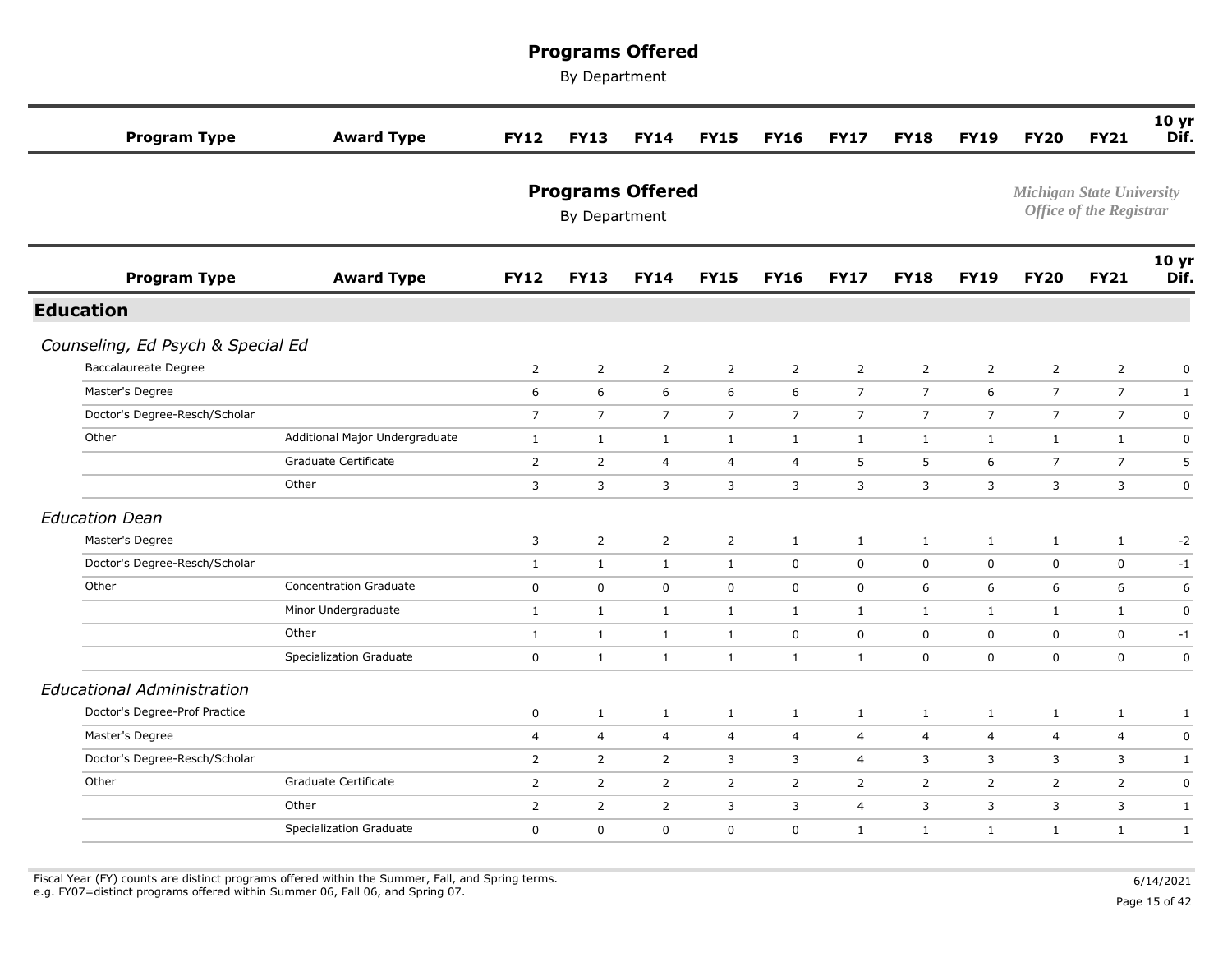| <b>Program Type</b>           | <b>Award Type</b>              | <b>FY12</b>    | <b>FY13</b>    | <b>FY14</b>    | <b>FY15</b>    | <b>FY16</b>    | <b>FY17</b>    | <b>FY18</b>    | <b>FY19</b>    | <b>FY20</b>    | <b>FY21</b>    | 10 <sub>yr</sub><br>Dif. |
|-------------------------------|--------------------------------|----------------|----------------|----------------|----------------|----------------|----------------|----------------|----------------|----------------|----------------|--------------------------|
|                               |                                |                |                |                |                |                |                |                |                |                |                |                          |
| Kinesiology                   |                                |                |                |                |                |                |                |                |                |                |                |                          |
| Baccalaureate Degree          |                                | 4              | 4              | 4              | 4              | 4              | 4              | $\overline{4}$ | $\overline{4}$ | $\overline{4}$ | $\overline{2}$ | $-2$                     |
| Master's Degree               |                                | $\mathbf{1}$   | $\mathbf{1}$   | $\mathbf{1}$   | $\mathbf{1}$   | $\overline{2}$ | $\overline{2}$ | $\overline{2}$ | $\overline{2}$ | $\overline{2}$ | 3              | $\overline{2}$           |
| Doctor's Degree-Resch/Scholar |                                | $\mathbf{1}$   | $\mathbf{1}$   | $\mathbf{1}$   | 1              | $\mathbf{1}$   | $\mathbf{1}$   | $\mathbf{1}$   | $\mathbf{1}$   | 1              | $\mathbf{1}$   | 0                        |
| Other                         | Additional Major Undergraduate | 2              | 2              | $\overline{2}$ | 2              | $\overline{2}$ | 2              | 2              | 2              | 2              | 1              | $-1$                     |
|                               | <b>Concentration Graduate</b>  | 10             | 10             | 10             | 10             | 11             | 8              | 8              | 8              | 9              | 9              | $-1$                     |
|                               | Graduate Certificate           | 0              | $\mathbf{1}$   | 1              | 1              | $\overline{2}$ | 2              | $\overline{2}$ | $\overline{2}$ | 2              | $\overline{2}$ | $\overline{2}$           |
|                               | Minor Undergraduate            | $\mathbf 0$    | $\mathbf 0$    | $\mathbf 0$    | $\mathbf 0$    | $\overline{2}$ | $\overline{2}$ | $\overline{2}$ | $\overline{2}$ | 2              | $\overline{2}$ | 2                        |
|                               | Other                          | $\mathbf{1}$   | $\mathbf{1}$   | $\mathbf{1}$   | $\mathbf{1}$   | $\mathbf{1}$   | $\mathbf{1}$   | $\mathbf{1}$   | $\mathbf{1}$   | $\mathbf{1}$   | $\mathbf{1}$   | $\mathbf 0$              |
|                               | Specialization Undergraduate   | $\overline{2}$ | 2              | $\overline{2}$ | 2              | $\overline{2}$ | 0              | $\mathbf 0$    | $\mathbf 0$    | $\mathbf 0$    | 0              | $-2$                     |
| <b>Teacher Education</b>      |                                |                |                |                |                |                |                |                |                |                |                |                          |
| <b>Baccalaureate Degree</b>   |                                | $\overline{2}$ | $\overline{2}$ | $\overline{2}$ | $\overline{2}$ | $\overline{2}$ | $\overline{2}$ | 2              | $\overline{2}$ | 2              | $\overline{2}$ | $\mathbf 0$              |
| Master's Degree               |                                | 2              | $\overline{2}$ | 2              | $\overline{2}$ | $\overline{2}$ | $\overline{2}$ | $\overline{2}$ | $\overline{2}$ | 2              | $\overline{2}$ | $\mathbf 0$              |
| Doctor's Degree-Resch/Scholar |                                | $\mathbf{1}$   | $\mathbf{1}$   | $\mathbf{1}$   | $\mathbf{1}$   | $\mathbf{1}$   | $\mathbf{1}$   | $\mathbf{1}$   | $\mathbf{1}$   | $\mathbf{1}$   | $\mathbf{1}$   | $\mathbf 0$              |
| Other                         | Additional Major Undergraduate | $\mathbf{1}$   | $\mathbf{1}$   | 1              | $\mathbf{1}$   | $\mathbf{1}$   | 1              | 1              | $\mathbf{1}$   | $\mathbf{1}$   | $\mathbf{1}$   | 0                        |
|                               | Graduate Certificate           | 3              | 3              | 3              | 3              | 5              | 5              | 5              | $\overline{7}$ | $\overline{7}$ | 8              | 5                        |
|                               | Other                          | $\overline{2}$ | $\overline{2}$ | $\overline{2}$ | 2              | $\overline{2}$ | $\overline{2}$ | $\overline{2}$ | $\overline{2}$ | 2              | $\overline{2}$ | $\mathbf 0$              |
|                               | Specialization Graduate        | $\overline{2}$ | $\overline{2}$ | $\overline{2}$ | $\overline{2}$ | $\overline{2}$ | 3              | 3              | 3              | 3              | 3              | 1                        |
|                               | <b>Teaching Certificate</b>    | 17             | 17             | 17             | 17             | 17             | 17             | 17             | 17             | 17             | 17             | $\mathbf 0$              |
| <b>Total - Education</b>      |                                | 88             | 90             | 92             | 94             | 98             | 99             | 102            | 104            | 107            | 106            | 18                       |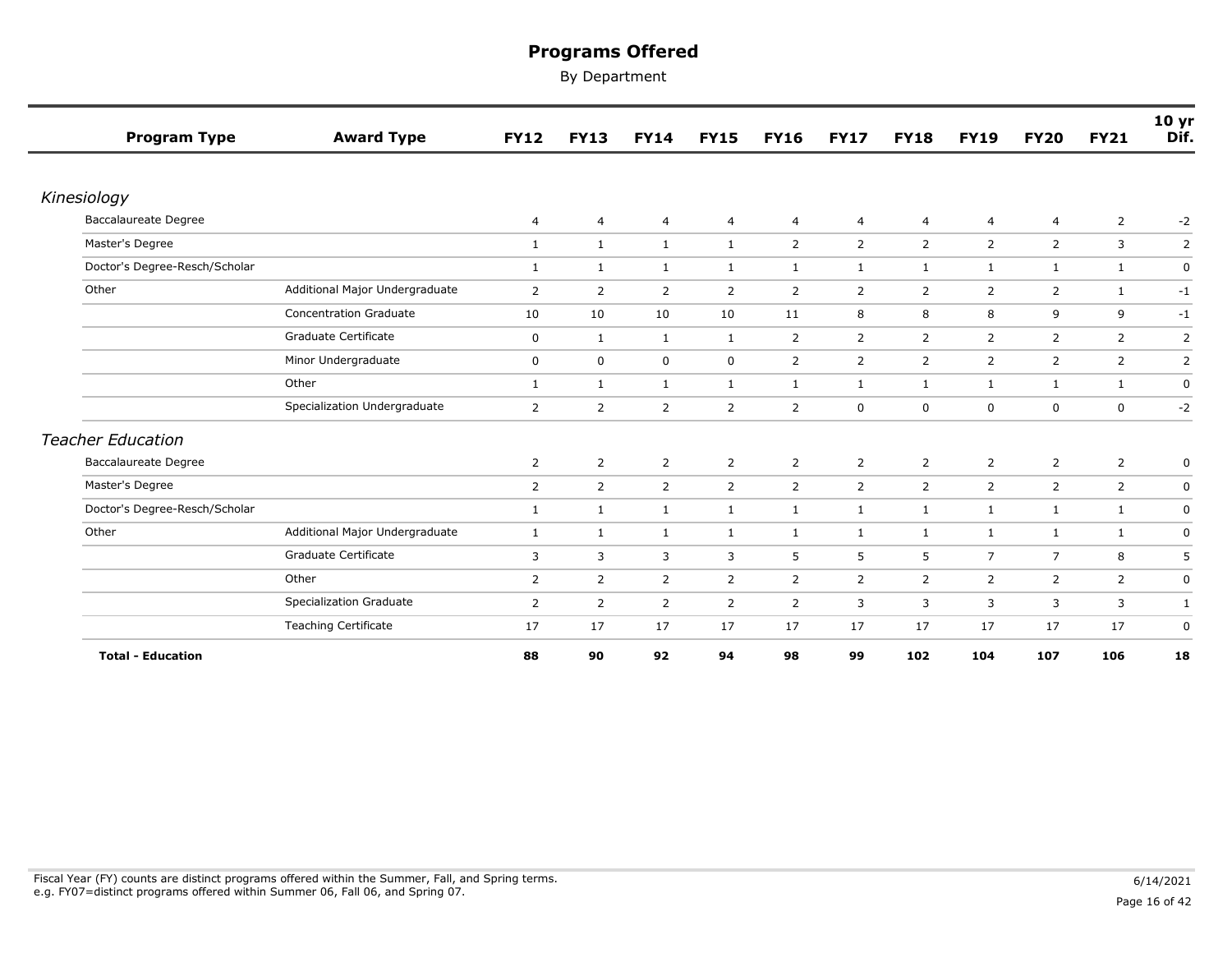| <b>Program Type</b>               | <b>Award Type</b>              | <b>FY12</b>    | <b>FY13</b>                              | <b>FY14</b>    | <b>FY15</b>    | <b>FY16</b>    | <b>FY17</b>    | <b>FY18</b>    | <b>FY19</b>    | <b>FY20</b>    | <b>FY21</b>                                                        | 10 <sub>yr</sub><br>Dif. |
|-----------------------------------|--------------------------------|----------------|------------------------------------------|----------------|----------------|----------------|----------------|----------------|----------------|----------------|--------------------------------------------------------------------|--------------------------|
|                                   |                                |                | <b>Programs Offered</b><br>By Department |                |                |                |                |                |                |                | <b>Michigan State University</b><br><b>Office of the Registrar</b> |                          |
| <b>Program Type</b>               | <b>Award Type</b>              | <b>FY12</b>    | <b>FY13</b>                              | <b>FY14</b>    | <b>FY15</b>    | <b>FY16</b>    | <b>FY17</b>    | <b>FY18</b>    | <b>FY19</b>    | <b>FY20</b>    | <b>FY21</b>                                                        | 10 <sub>yr</sub><br>Dif. |
| <b>Engineering</b>                |                                |                |                                          |                |                |                |                |                |                |                |                                                                    |                          |
| <b>Biomedical Engineering</b>     |                                |                |                                          |                |                |                |                |                |                |                |                                                                    |                          |
| Master's Degree                   |                                | $\mathbf 0$    | $\mathbf 0$                              | $\mathbf 0$    | $\mathbf 0$    | $\mathbf 0$    | $\mathbf{1}$   | $\mathbf{1}$   | $\mathbf{1}$   | $\mathbf{1}$   | $\mathbf{1}$                                                       | $\mathbf{1}$             |
| Doctor's Degree-Resch/Scholar     |                                | $\mathbf 0$    | $\mathbf 0$                              | $\mathbf 0$    | $\mathbf 0$    | $\mathbf{0}$   | $\mathbf{1}$   | 1              | $\mathbf{1}$   | $\mathbf{1}$   | $\mathbf{1}$                                                       | $\mathbf{1}$             |
| Chemical Engr & Materials Science |                                |                |                                          |                |                |                |                |                |                |                |                                                                    |                          |
| <b>Baccalaureate Degree</b>       |                                | 4              | 4                                        | $\overline{4}$ | $\overline{4}$ | $\overline{4}$ | $\overline{4}$ | 4              | 4              | $\overline{4}$ | 4                                                                  | 0                        |
| Master's Degree                   |                                | $\overline{2}$ | $\overline{2}$                           | $\overline{2}$ | $\overline{2}$ | $\overline{2}$ | $\overline{2}$ | $\overline{2}$ | $\overline{2}$ | 2              | $\overline{2}$                                                     | $\mathsf 0$              |
| Doctor's Degree-Resch/Scholar     |                                | $\overline{2}$ | $\overline{2}$                           | $\overline{2}$ | $\overline{2}$ | $\overline{2}$ | $\overline{2}$ | $\overline{2}$ | $\overline{2}$ | 2              | $\overline{2}$                                                     | 0                        |
| Other                             | Additional Major Undergraduate | $\overline{2}$ | 2                                        | 2              | $\overline{2}$ | $\overline{2}$ | 2              | $\overline{2}$ | $\overline{2}$ | 2              | 2                                                                  | $\mathbf 0$              |
|                                   | Concentration Undergraduate    | 10             | 10                                       | 10             | 10             | 10             | 10             | 11             | 10             | 10             | 10                                                                 | $\mathbf 0$              |
|                                   | Minor Undergraduate            | $\mathbf 0$    | $\mathbf{1}$                             | $\mathbf{1}$   | $\mathbf{1}$   | $\mathbf{1}$   | $\mathbf{1}$   | $\mathbf{1}$   | $\mathbf{1}$   | 1              | $\mathbf{1}$                                                       | $\mathbf{1}$             |
|                                   | Other                          | $\overline{2}$ | $\overline{2}$                           | $\overline{2}$ | $\overline{2}$ | $\overline{2}$ | $\overline{2}$ | $\overline{2}$ | $\overline{2}$ | 2              | 2                                                                  | $\mathbf 0$              |
| Civil & Environmental Engineering |                                |                |                                          |                |                |                |                |                |                |                |                                                                    |                          |
| <b>Baccalaureate Degree</b>       |                                | 4              | $\overline{4}$                           | $\overline{4}$ | $\overline{4}$ | $\overline{4}$ | $\overline{4}$ | 4              | $\overline{4}$ | $\overline{4}$ | $\overline{4}$                                                     | 0                        |
| Master's Degree                   |                                | $\overline{2}$ | $\overline{2}$                           | $\overline{2}$ | $\overline{2}$ | $\overline{2}$ | $\overline{2}$ | $\overline{2}$ | $\overline{2}$ | 2              | 3                                                                  | $\mathbf{1}$             |
| Doctor's Degree-Resch/Scholar     |                                | $\overline{2}$ | $\overline{2}$                           | $\overline{2}$ | $\overline{2}$ | $\overline{2}$ | $\overline{2}$ | $\overline{2}$ | $\overline{2}$ | 2              | $\overline{2}$                                                     | $\mathsf 0$              |
| Other                             | Additional Major Undergraduate | $\overline{2}$ | $\overline{2}$                           | $\overline{2}$ | $\overline{2}$ | $\overline{2}$ | $\overline{2}$ | $\overline{2}$ | $\overline{2}$ | 2              | $\overline{2}$                                                     | $\mathbf 0$              |
|                                   | Concentration Undergraduate    | $\mathbf{1}$   | $\mathbf 0$                              | $\mathbf 0$    | $\mathbf 0$    | $\mathbf 0$    | $\mathbf 0$    | $\mathbf 0$    | $\mathbf 0$    | $\mathbf 0$    | $\mathbf 0$                                                        | $-1$                     |
|                                   | Other                          | $\mathbf{1}$   | $\mathbf{1}$                             | $\mathbf{1}$   | $\mathbf{1}$   | $\mathbf{1}$   | $\mathbf{1}$   | $\mathbf{1}$   | $\mathbf{1}$   | $\mathbf{1}$   | 2                                                                  | $\mathbf{1}$             |
|                                   |                                |                |                                          |                |                |                |                |                |                |                |                                                                    |                          |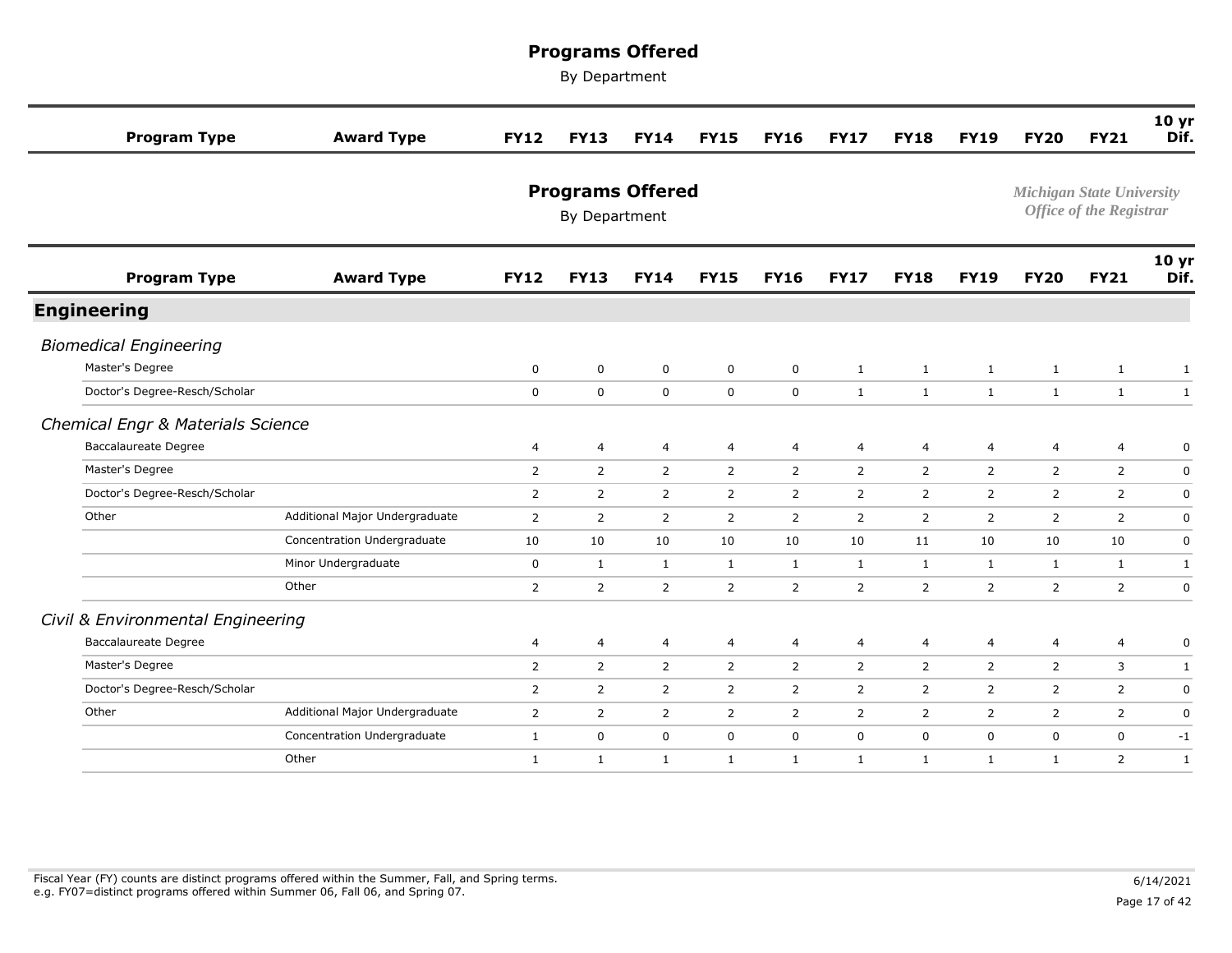| <b>Program Type</b>                        | <b>Award Type</b>              | <b>FY12</b>    | <b>FY13</b>    | <b>FY14</b>    | <b>FY15</b>    | <b>FY16</b>    | <b>FY17</b>      | <b>FY18</b>    | <b>FY19</b>    | <b>FY20</b>    | <b>FY21</b>    | 10 yr<br>Dif.  |
|--------------------------------------------|--------------------------------|----------------|----------------|----------------|----------------|----------------|------------------|----------------|----------------|----------------|----------------|----------------|
|                                            |                                |                |                |                |                |                |                  |                |                |                |                |                |
| Computational Math, Sci, Engineering       |                                |                |                |                |                |                |                  |                |                |                |                |                |
| Master's Degree                            |                                | 0              | $\mathbf 0$    | $\mathbf 0$    | $\mathbf 0$    | $\mathbf 0$    | $\mathbf 0$      | $\mathbf{1}$   | $\mathbf{1}$   | $\mathbf{1}$   | $\mathbf{1}$   | $\mathbf{1}$   |
| Doctor's Degree-Resch/Scholar              |                                | $\mathbf 0$    | $\mathbf 0$    | $\mathbf 0$    | $\mathbf 0$    | $\mathbf 0$    | $\mathbf 0$      | 1              | 1              | $\mathbf{1}$   | $\mathbf{1}$   | $\mathbf{1}$   |
| Other                                      | Graduate Certificate           | $\mathbf 0$    | 0              | 0              | $\mathbf 0$    | $\mathbf 0$    | $\mathbf 0$      | 2              | $\overline{2}$ | $\overline{2}$ | $\overline{2}$ | $\mathsf{2}$   |
|                                            | Other                          | $\mathbf 0$    | 0              | $\mathbf 0$    | $\mathbf 0$    | $\mathbf 0$    | $\boldsymbol{0}$ | $\mathbf{1}$   | $\mathbf{1}$   | $\mathbf{1}$   | $\mathbf{1}$   | $\mathbf{1}$   |
| <b>Computer Science &amp; Engineering</b>  |                                |                |                |                |                |                |                  |                |                |                |                |                |
| <b>Baccalaureate Degree</b>                |                                | 2              | $\overline{2}$ | 2              | 2              | 2              | 2                | $\overline{2}$ | 2              | $\overline{4}$ | 4              | 2              |
| Master's Degree                            |                                | $\mathbf{1}$   | $\mathbf{1}$   | $\mathbf{1}$   | $\mathbf{1}$   | $\mathbf{1}$   | $\mathbf{1}$     | $\mathbf{1}$   | $\mathbf{1}$   | $\mathbf{1}$   | $\mathbf{1}$   | $\pmb{0}$      |
| Doctor's Degree-Resch/Scholar              |                                | $\mathbf{1}$   | $\mathbf{1}$   | $\mathbf{1}$   | $\mathbf{1}$   | $\mathbf{1}$   | $\mathbf{1}$     | $\mathbf{1}$   | $\mathbf{1}$   | $\mathbf{1}$   | $\mathbf{1}$   | $\mathsf 0$    |
| Other                                      | Additional Major Undergraduate | $\mathbf{1}$   | $\mathbf{1}$   | $\mathbf{1}$   | 1              | $\mathbf{1}$   | $\mathbf{1}$     | 1              | 1              | 2              | $\overline{2}$ | 1              |
|                                            | Minor Undergraduate            | $\mathbf{1}$   | $\mathbf{1}$   | $\mathbf{1}$   | $\mathbf{1}$   | $\mathbf{1}$   | $\mathbf{1}$     | $\mathbf{1}$   | $\mathbf{1}$   | $\mathbf{1}$   | $\mathbf{1}$   | $\pmb{0}$      |
|                                            | Other                          | $\mathbf{1}$   | $\mathbf{1}$   | $\mathbf{1}$   | $\mathbf{1}$   | $\mathbf{1}$   | $\mathbf{1}$     | $\mathbf{1}$   | $\mathbf{1}$   | $\mathbf{1}$   | $\mathbf{1}$   | $\mathbf 0$    |
| <b>Electrical and Computer Engineering</b> |                                |                |                |                |                |                |                  |                |                |                |                |                |
| <b>Baccalaureate Degree</b>                |                                | 4              | 4              | 4              | $\overline{4}$ | $\overline{4}$ | 4                | 4              | 4              | 4              | 4              | 0              |
| Master's Degree                            |                                | $\mathbf{1}$   | $\mathbf{1}$   | $\mathbf{1}$   | $\mathbf{1}$   | $\mathbf{1}$   | $\mathbf{1}$     | $\mathbf{1}$   | $\overline{2}$ | $\overline{2}$ | $\overline{2}$ | $\mathbf{1}$   |
| Doctor's Degree-Resch/Scholar              |                                | $\mathbf{1}$   | $\mathbf{1}$   | $\mathbf{1}$   | $\mathbf{1}$   | $\mathbf{1}$   | $\mathbf{1}$     | $\mathbf{1}$   | $\mathbf{1}$   | $\mathbf{1}$   | $\mathbf{1}$   | $\mathbf 0$    |
| Other                                      | Additional Major Undergraduate | $\overline{2}$ | $\overline{2}$ | $\overline{2}$ | 2              | $\overline{2}$ | 2                | 2              | 2              | 2              | $\overline{2}$ | 0              |
|                                            | Concentration Undergraduate    | $\mathbf{1}$   | $\mathbf{1}$   | $\overline{2}$ | $\overline{2}$ | $\overline{2}$ | $\overline{2}$   | 2              | $\overline{2}$ | $\overline{2}$ | $\overline{2}$ | $\mathbf{1}$   |
|                                            | Other                          | $\mathbf{1}$   | $\mathbf{1}$   | $\mathbf{1}$   | $\mathbf{1}$   | $\mathbf{1}$   | $\mathbf{1}$     | $\mathbf{1}$   | $\mathbf{1}$   | $\mathbf{1}$   | $\mathbf{1}$   | $\pmb{0}$      |
| <b>Engineering Dean</b>                    |                                |                |                |                |                |                |                  |                |                |                |                |                |
| <b>Baccalaureate Degree</b>                |                                | 4              | 4              | 4              | $\overline{4}$ | 4              | 4                | 4              | 4              | $\overline{4}$ | 4              | 0              |
| Other                                      | Additional Major Undergraduate | $\overline{2}$ | $\overline{2}$ | $\overline{2}$ | 2              | $\overline{2}$ | $\overline{2}$   | 2              | $\overline{2}$ | $\overline{2}$ | $\overline{2}$ | 0              |
|                                            | Concentration Undergraduate    | 8              | 8              | 10             | 10             | 11             | 11               | 10             | 10             | 10             | 10             | $\overline{2}$ |
|                                            | Graduate Certificate           | 0              | $\mathbf{1}$   | $\mathbf{1}$   | 1              | $\mathbf{1}$   | $\mathbf{1}$     | $\mathbf{1}$   | 1              | $\mathbf{1}$   | $\mathbf{1}$   | $\mathbf{1}$   |
|                                            | Minor Undergraduate            | 0              | $\pmb{0}$      | 0              | $\mathsf 0$    | $\mathbf 0$    | $\mathbf{1}$     | $\mathbf{1}$   | $\mathbf{1}$   | $\mathbf{1}$   | $\mathbf{1}$   | $\mathbf{1}$   |
|                                            |                                |                |                |                |                |                |                  |                |                |                |                |                |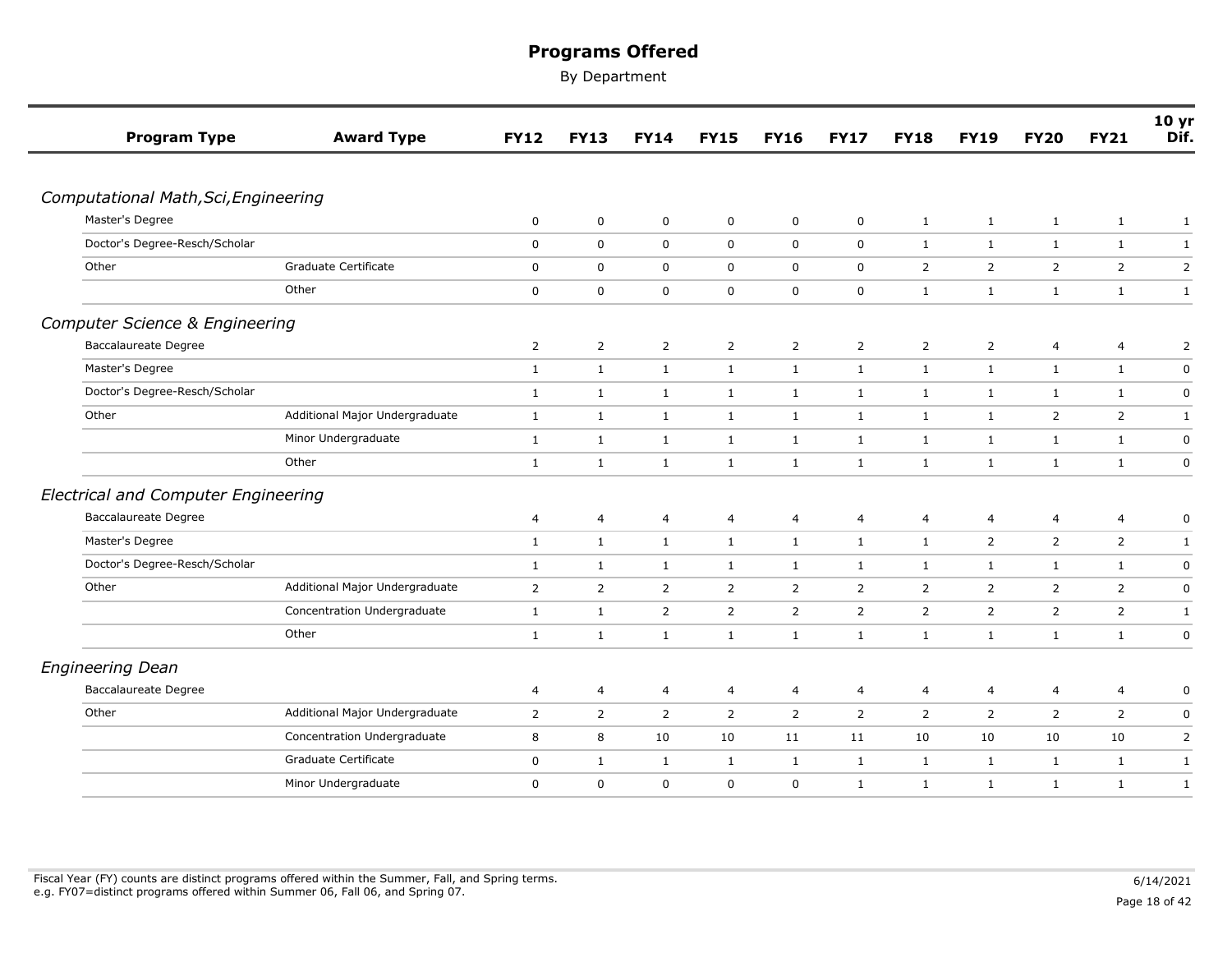| <b>Program Type</b>           | <b>Award Type</b>              | <b>FY12</b>    | <b>FY13</b>    | <b>FY14</b>    | <b>FY15</b>    | <b>FY16</b>    | <b>FY17</b>    | <b>FY18</b>    | <b>FY19</b>    | <b>FY20</b>    | <b>FY21</b>    | 10 yr<br>Dif. |
|-------------------------------|--------------------------------|----------------|----------------|----------------|----------------|----------------|----------------|----------------|----------------|----------------|----------------|---------------|
|                               |                                |                |                |                |                |                |                |                |                |                |                |               |
| <b>Mechanical Engineering</b> |                                |                |                |                |                |                |                |                |                |                |                |               |
| <b>Baccalaureate Degree</b>   |                                | $\overline{2}$ | $\overline{2}$ | $\overline{2}$ | 2              | $\overline{2}$ | $\overline{2}$ | $2^{\circ}$    | $\overline{2}$ | 2              | $\overline{2}$ | 0             |
| Master's Degree               |                                | $\overline{2}$ | 2              | $\overline{2}$ | 2              | 2              | $\overline{2}$ | 2              | 3              | 3              | 3              |               |
| Doctor's Degree-Resch/Scholar |                                | $\overline{2}$ | 2              | 2              | 2              | $\overline{2}$ | $\overline{2}$ | $\overline{2}$ | $\overline{2}$ | $\overline{2}$ | $\overline{2}$ | 0             |
| Other                         | Additional Major Undergraduate |                |                |                |                |                |                |                |                |                |                | 0             |
|                               | Concentration Undergraduate    | 4              | 4              | $\overline{4}$ | $\overline{4}$ | $\overline{4}$ | 8              | $\overline{7}$ | 9              | 9              | 9              | 5             |
|                               | Other                          | 2              | 2              | $\overline{2}$ | 2              | 2              | $\overline{2}$ | $\overline{2}$ | 2              | 2              | $\overline{2}$ | 0             |
| <b>Total - Engineering</b>    |                                | 78             | 79             | 82             | 82             | 83             | 90             | 94             | 97             | 100            | 102            | 24            |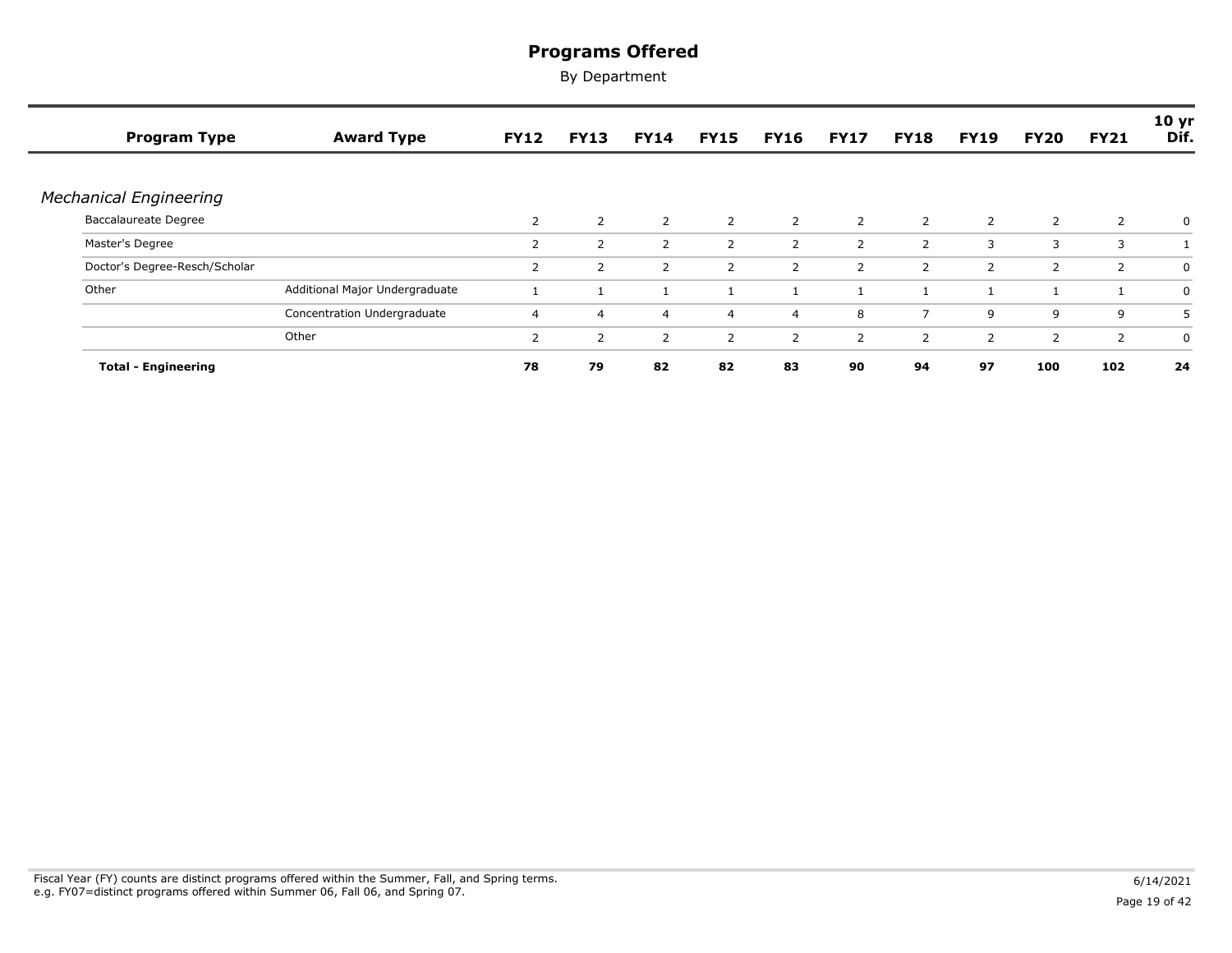| <b>Program Type</b>                 | <b>Award Type</b>    | <b>FY12</b>  | <b>FY13</b>                              | <b>FY14</b>  | <b>FY15</b>  | <b>FY16</b>  | <b>FY17</b>  | <b>FY18</b>  | <b>FY19</b>    | FY20         | <b>FY21</b>                                                        | 10 <sub>yr</sub><br>Dif. |
|-------------------------------------|----------------------|--------------|------------------------------------------|--------------|--------------|--------------|--------------|--------------|----------------|--------------|--------------------------------------------------------------------|--------------------------|
|                                     |                      |              | <b>Programs Offered</b><br>By Department |              |              |              |              |              |                |              | <b>Michigan State University</b><br><b>Office of the Registrar</b> |                          |
| <b>Program Type</b>                 | <b>Award Type</b>    | <b>FY12</b>  | <b>FY13</b>                              | <b>FY14</b>  | <b>FY15</b>  | <b>FY16</b>  | <b>FY17</b>  | <b>FY18</b>  | <b>FY19</b>    | FY20         | <b>FY21</b>                                                        | 10 <sub>yr</sub><br>Dif. |
| <b>Graduate School Dean</b>         |                      |              |                                          |              |              |              |              |              |                |              |                                                                    |                          |
| Graduate School Dean                |                      |              |                                          |              |              |              |              |              |                |              |                                                                    |                          |
| Other                               | Graduate Certificate | 0            | 1                                        | $\mathbf{1}$ | $\mathbf{1}$ | $\mathbf{1}$ | $\mathbf{1}$ | $\mathbf{1}$ | $\overline{1}$ | 1            | 1                                                                  |                          |
| <b>Total - Graduate School Dean</b> |                      | $\mathbf{o}$ | -1                                       | -1           | 1            | 1.           | $\mathbf{1}$ | 1            | -1             | $\mathbf{1}$ | 1                                                                  | 1                        |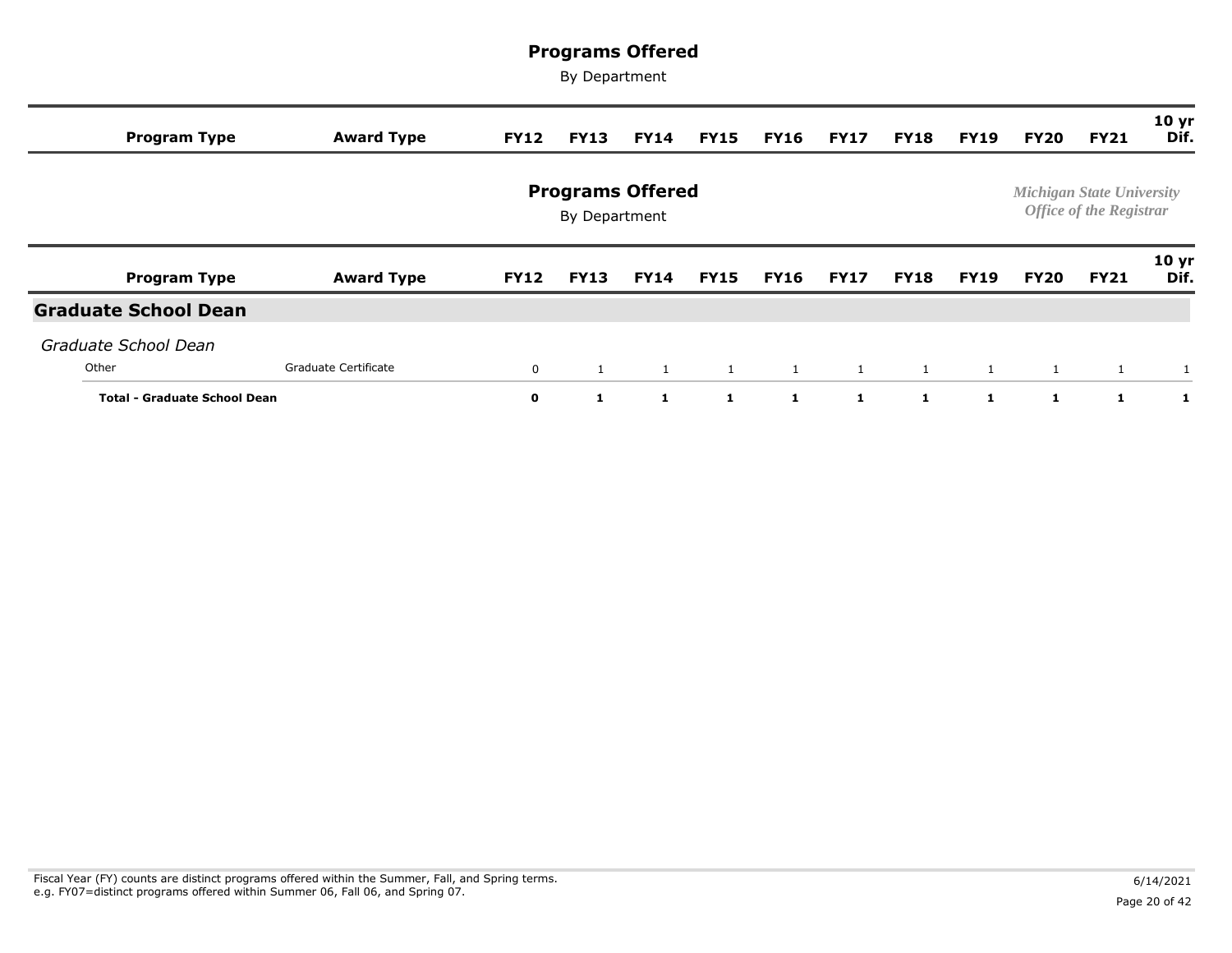| <b>Program Type</b>                         | <b>Award Type</b>            | <b>FY12</b>    | <b>FY13</b>                              | <b>FY14</b>    | <b>FY15</b>    | <b>FY16</b>    | <b>FY17</b>    | <b>FY18</b>    | <b>FY19</b>    | <b>FY20</b>    | <b>FY21</b>                                                        | 10 <sub>yr</sub><br>Dif. |
|---------------------------------------------|------------------------------|----------------|------------------------------------------|----------------|----------------|----------------|----------------|----------------|----------------|----------------|--------------------------------------------------------------------|--------------------------|
|                                             |                              |                | <b>Programs Offered</b><br>By Department |                |                |                |                |                |                |                | <b>Michigan State University</b><br><b>Office of the Registrar</b> |                          |
| <b>Program Type</b>                         | <b>Award Type</b>            | <b>FY12</b>    | <b>FY13</b>                              | <b>FY14</b>    | <b>FY15</b>    | <b>FY16</b>    | <b>FY17</b>    | <b>FY18</b>    | <b>FY19</b>    | <b>FY20</b>    | <b>FY21</b>                                                        | 10 <sub>yr</sub><br>Dif. |
| <b>Human Medicine</b>                       |                              |                |                                          |                |                |                |                |                |                |                |                                                                    |                          |
| <b>Biochemistry &amp; Molecular Biology</b> |                              |                |                                          |                |                |                |                |                |                |                |                                                                    |                          |
| Master's Degree                             |                              | $\mathbf{1}$   | $\mathbf{1}$                             | $\mathbf{1}$   | $\mathbf{1}$   | $\mathbf{1}$   | $\mathbf{1}$   | $\mathbf{1}$   | $\mathbf{1}$   | $\mathbf{1}$   | $\mathbf{1}$                                                       | $\pmb{0}$                |
| Doctor's Degree-Resch/Scholar               |                              | $\mathbf{1}$   | $\mathbf{1}$                             | $\mathbf{1}$   | $\mathbf{1}$   | $\mathbf{1}$   | $\mathbf{1}$   | $\mathbf{1}$   | $\mathbf{1}$   | $\mathbf{1}$   | $\mathbf{1}$                                                       | $\mathbf 0$              |
| Epidemiology and Biostatistics              |                              |                |                                          |                |                |                |                |                |                |                |                                                                    |                          |
| Master's Degree                             |                              | $\mathbf{1}$   | $\mathbf{1}$                             | $\overline{2}$ | $\overline{2}$ | $\overline{2}$ | $\overline{2}$ | $\overline{2}$ | $\overline{2}$ | $\overline{2}$ | $\overline{2}$                                                     | $1\,$                    |
| Doctor's Degree-Resch/Scholar               |                              | <sup>1</sup>   | $\mathbf{1}$                             | $\mathbf{1}$   | $\mathbf{1}$   | $\mathbf{1}$   | $\mathbf{1}$   | $\overline{2}$ | $\overline{2}$ | $\overline{2}$ | $\overline{2}$                                                     | $\mathbf{1}$             |
| Other                                       | Minor Undergraduate          | $\mathbf 0$    | $\mathbf 0$                              | $\mathbf 0$    | $\mathbf 0$    | $\mathbf{1}$   | $\mathbf{1}$   | $\mathbf{1}$   | $\mathbf{1}$   | $\mathbf{1}$   | $\mathbf{1}$                                                       | $\mathbf{1}$             |
|                                             | Other                        | $\mathbf{1}$   | $\mathbf{1}$                             | $\mathbf{1}$   | $\mathbf{1}$   | $\mathbf{1}$   | $\mathbf{1}$   | $\mathbf{1}$   | $\mathbf{1}$   | $\mathbf{1}$   | $\mathbf{1}$                                                       | $\mathbf 0$              |
|                                             | Specialization Undergraduate | $\mathbf{1}$   | $\mathbf{1}$                             | $\mathbf{1}$   | $\mathbf{1}$   | $\mathbf{1}$   | $\mathbf 0$    | $\mathbf 0$    | $\mathbf 0$    | $\mathbf 0$    | $\mathbf 0$                                                        | $-1$                     |
| Human Medicine Dean                         |                              |                |                                          |                |                |                |                |                |                |                |                                                                    |                          |
| Doctor's Degree-Prof Practice               |                              | 3              | 3                                        | 3              | 3              | 3              | $\overline{4}$ | 5              | 5              | 5              | $\overline{4}$                                                     | $\mathbf{1}$             |
| Master's Degree                             |                              | $\mathbf{1}$   | $\mathbf{1}$                             | $\mathbf{1}$   | $\mathbf{1}$   | $\mathbf{1}$   | $\mathbf{1}$   | $\mathbf{1}$   | 2              | $\overline{2}$ | $\overline{2}$                                                     | $\mathbf{1}$             |
| Other                                       | Graduate Certificate         | 4              | $\overline{7}$                           | $\overline{7}$ | 8              | 8              | 11             | 5              | 5              | 5              | 6                                                                  | $\overline{2}$           |
|                                             | Minor Undergraduate          | $\mathbf 0$    | $\mathbf 0$                              | $\mathbf 0$    | $\mathbf 0$    | $\mathbf{1}$   | 1              | $\mathbf{1}$   | $\mathbf 0$    | $\mathbf 0$    | $\mathbf 0$                                                        | $\mathbf 0$              |
|                                             | Specialization Undergraduate | $\mathbf{1}$   | $\mathbf{1}$                             | $\mathbf{1}$   | $\mathbf{1}$   | $\mathbf{1}$   | $\mathbf 0$    | $\mathbf 0$    | $\mathbf 0$    | $\mathbf 0$    | $\mathbf 0$                                                        | $-1$                     |
| Microbiology & Molecular Genetics           |                              |                |                                          |                |                |                |                |                |                |                |                                                                    |                          |
| Master's Degree                             |                              | $\overline{2}$ | $\overline{2}$                           | $\overline{2}$ | $\overline{2}$ | $\overline{2}$ | $\overline{2}$ | $\mathbf{1}$   | $\mathbf{1}$   | $\mathbf{1}$   | $\mathbf{1}$                                                       | $-1$                     |
| Doctor's Degree-Resch/Scholar               |                              | $\mathbf{1}$   | $\mathbf{1}$                             | $\mathbf{1}$   | $\mathbf{1}$   | $\mathbf{1}$   | $\mathbf{1}$   | $\mathbf{1}$   | $\mathbf{1}$   | $\mathbf{1}$   | $\mathbf{1}$                                                       | $\mathbf 0$              |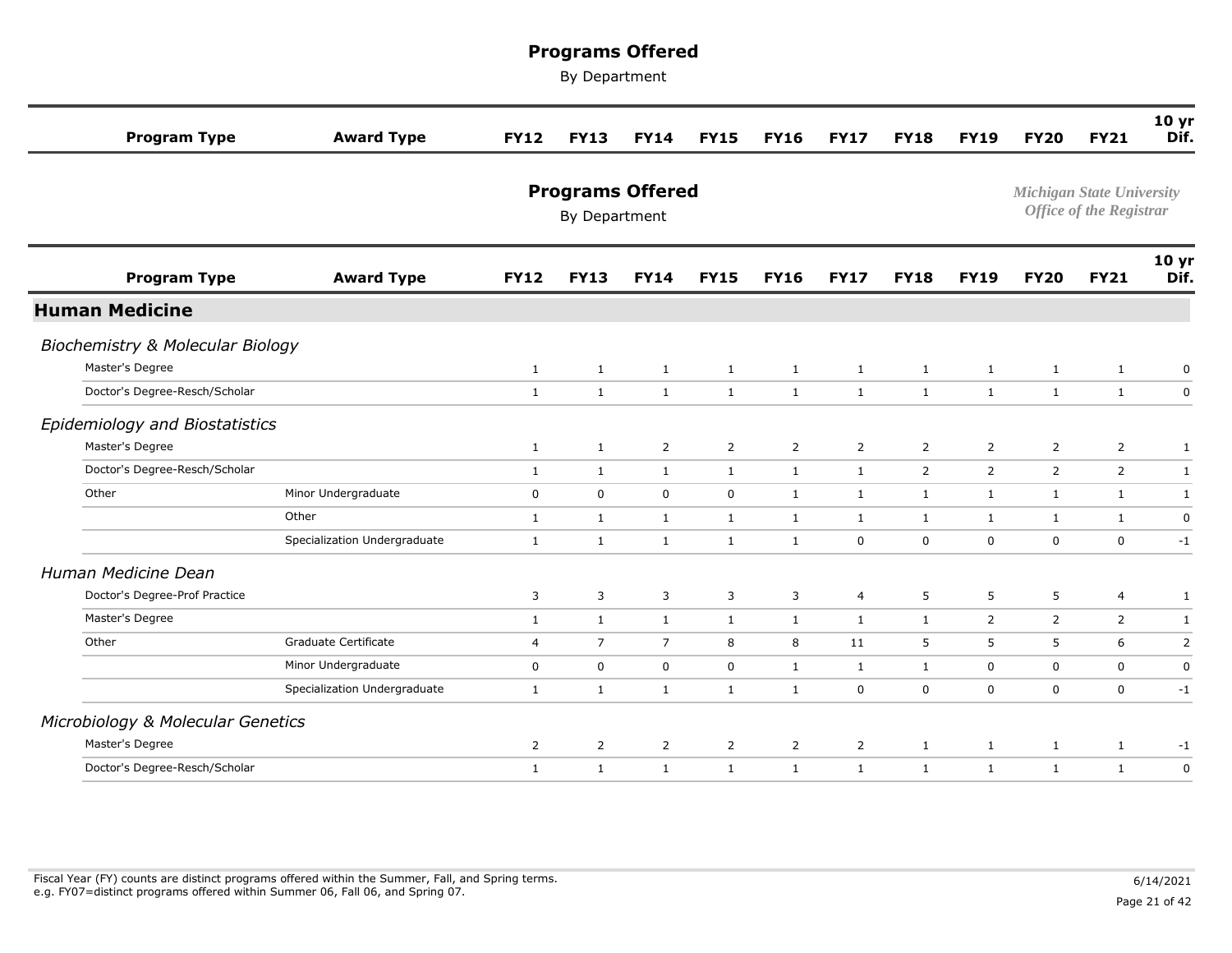| <b>Program Type</b>           | <b>Award Type</b>             | <b>FY12</b>  | <b>FY13</b>  | <b>FY14</b>  | <b>FY15</b>    | <b>FY16</b>    | <b>FY17</b>    | <b>FY18</b>    | <b>FY19</b>    | <b>FY20</b>    | <b>FY21</b> | 10 <sub>yr</sub><br>Dif. |
|-------------------------------|-------------------------------|--------------|--------------|--------------|----------------|----------------|----------------|----------------|----------------|----------------|-------------|--------------------------|
|                               |                               |              |              |              |                |                |                |                |                |                |             |                          |
| Pharmacology & Toxicology     |                               |              |              |              |                |                |                |                |                |                |             |                          |
| Master's Degree               |                               | 3            | 3            | 3            | 3              | 3              | $\overline{3}$ | $\overline{3}$ | 3              | $\overline{3}$ | 3           | 0                        |
| Doctor's Degree-Resch/Scholar |                               | $\mathbf{1}$ | 1            | 1            |                |                | $\mathbf{1}$   | 1              | $\overline{1}$ |                |             | $\mathbf 0$              |
| Other                         | <b>Concentration Graduate</b> | $\mathbf 0$  | $\mathbf 0$  | 2            | $\overline{2}$ | $\overline{2}$ | $\overline{2}$ | 2              | 2              | 2              | 2           | 2                        |
|                               | Graduate Certificate          | $\mathbf 0$  | 1            | 1            |                |                | $\mathbf{1}$   | 1              | $\mathbf{1}$   |                |             |                          |
|                               | Other                         | $\mathbf{1}$ | 1            | 1            |                |                | $\mathbf{1}$   |                | $\mathbf{1}$   |                | 1           | $\mathbf 0$              |
| Physiology                    |                               |              |              |              |                |                |                |                |                |                |             |                          |
| Master's Degree               |                               | $\mathbf{1}$ | 1            | <sup>1</sup> | 1              | $\mathbf{1}$   | $\mathbf{1}$   | $\mathbf{1}$   | $\mathbf{1}$   | $\mathbf{1}$   | 1           | $\mathbf 0$              |
| Doctor's Degree-Resch/Scholar |                               | $\mathbf{1}$ | $\mathbf{1}$ |              |                |                | $\mathbf{1}$   |                | $\overline{1}$ |                | 2           |                          |
| <b>Total - Human Medicine</b> |                               | 25           | 29           | 32           | 33             | 35             | 37             | 32             | 32             | 32             | 33          | 8                        |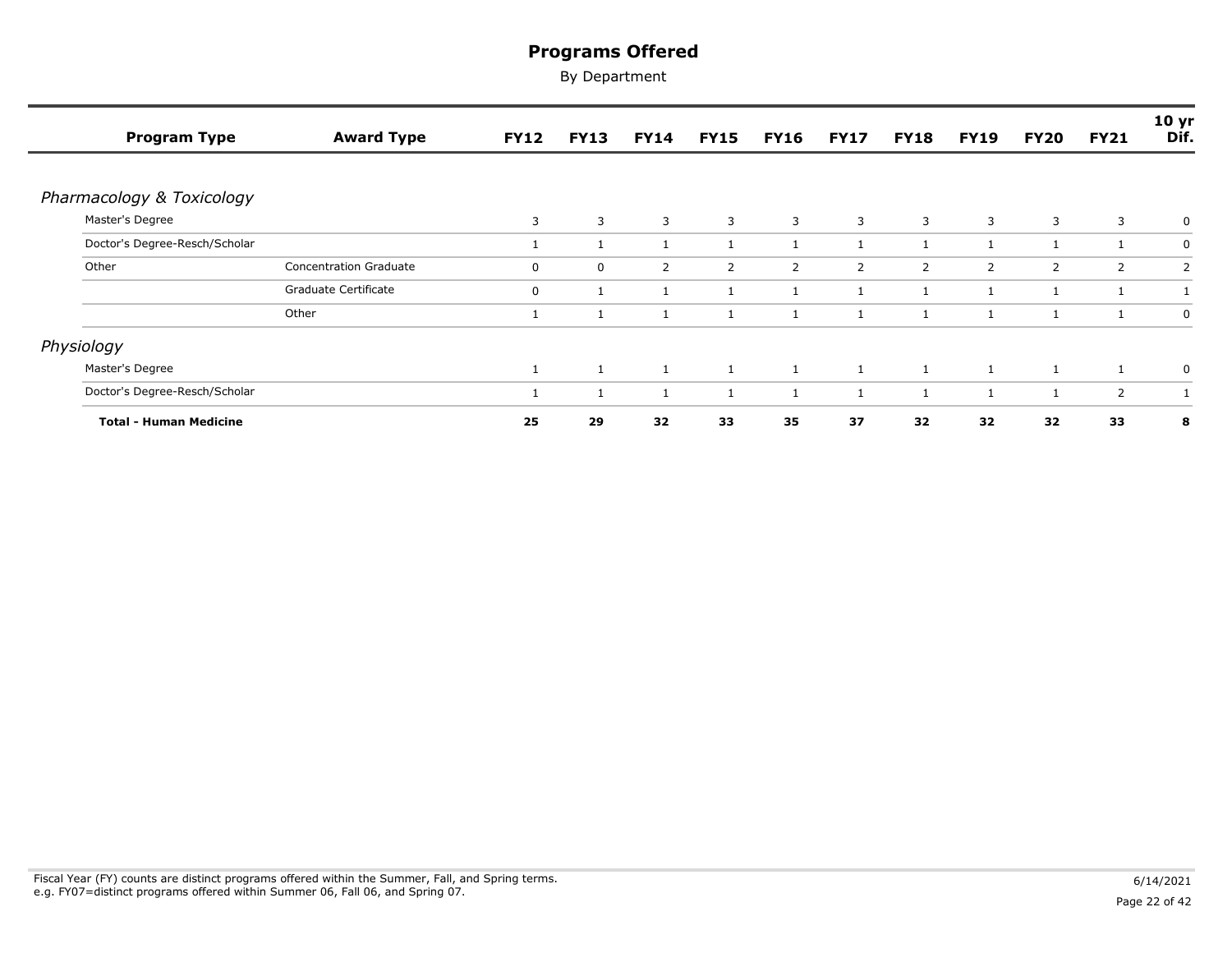| <b>Program Type</b>                  | <b>Award Type</b>              | <b>FY12</b>    | <b>FY13</b>                              | <b>FY14</b> | <b>FY15</b>    | <b>FY16</b>    | <b>FY17</b>    | <b>FY18</b>    | <b>FY19</b>    | <b>FY20</b> | <b>FY21</b>                                                        | 10 <sub>yr</sub><br>Dif. |
|--------------------------------------|--------------------------------|----------------|------------------------------------------|-------------|----------------|----------------|----------------|----------------|----------------|-------------|--------------------------------------------------------------------|--------------------------|
|                                      |                                |                | <b>Programs Offered</b><br>By Department |             |                |                |                |                |                |             | <b>Michigan State University</b><br><b>Office of the Registrar</b> |                          |
| <b>Program Type</b>                  | <b>Award Type</b>              | <b>FY12</b>    | <b>FY13</b>                              | <b>FY14</b> | <b>FY15</b>    | <b>FY16</b>    | <b>FY17</b>    | <b>FY18</b>    | <b>FY19</b>    | FY20        | <b>FY21</b>                                                        | 10 <sub>yr</sub><br>Dif. |
| <b>James Madison College</b>         |                                |                |                                          |             |                |                |                |                |                |             |                                                                    |                          |
| James Madison College Dean           |                                |                |                                          |             |                |                |                |                |                |             |                                                                    |                          |
| <b>Baccalaureate Degree</b>          |                                | 8              | 8                                        | 8           | 8              | 8              | 8              | 8              | 8              | 8           | 8                                                                  | $\Omega$                 |
| Other                                | Additional Major Undergraduate | $\overline{4}$ | $\overline{4}$                           | 4           | $\overline{4}$ | $\overline{4}$ | $\overline{4}$ | $\overline{4}$ | $\overline{4}$ | 4           | 4                                                                  | 0                        |
|                                      | Minor Undergraduate            | 0              | 0                                        | $\mathbf 0$ | 0              | 5              | $\overline{4}$ | $\overline{4}$ | $\overline{4}$ | 4           | 4                                                                  | $\overline{4}$           |
|                                      | Specialization Undergraduate   | 4              | $\overline{4}$                           | 4           | 4              | $\overline{4}$ | 0              | 0              | 0              | 0           | $\mathbf 0$                                                        | $-4$                     |
| <b>Total - James Madison College</b> |                                | 16             | 16                                       | 16          | 16             | 21             | 16             | 16             | 16             | 16          | 16                                                                 | 0                        |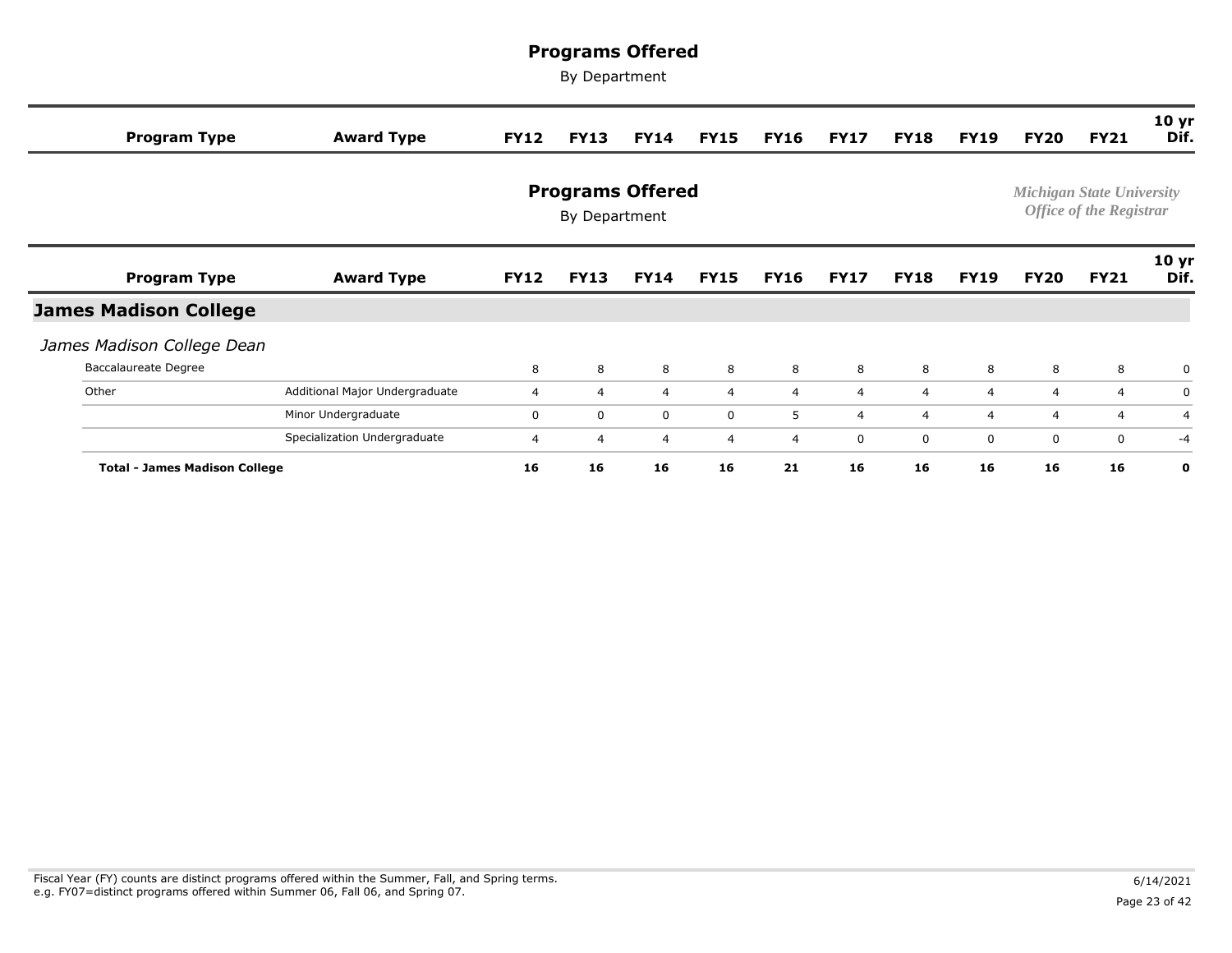|     | <b>Program Type</b>           | <b>Award Type</b> | <b>FY12</b>    | <b>FY13</b>                              | <b>FY14</b> | <b>FY15</b> | <b>FY16</b> | <b>FY17</b> | <b>FY18</b> | FY19        | <b>FY20</b> | <b>FY21</b>                                                        | 10 <sub>yr</sub><br>Dif. |
|-----|-------------------------------|-------------------|----------------|------------------------------------------|-------------|-------------|-------------|-------------|-------------|-------------|-------------|--------------------------------------------------------------------|--------------------------|
|     |                               |                   |                | <b>Programs Offered</b><br>By Department |             |             |             |             |             |             |             | <b>Michigan State University</b><br><b>Office of the Registrar</b> |                          |
|     | <b>Program Type</b>           | <b>Award Type</b> | <b>FY12</b>    | <b>FY13</b>                              | <b>FY14</b> | <b>FY15</b> | <b>FY16</b> | <b>FY17</b> | <b>FY18</b> | <b>FY19</b> | <b>FY20</b> | <b>FY21</b>                                                        | 10 <sub>yr</sub><br>Dif. |
| Law |                               |                   |                |                                          |             |             |             |             |             |             |             |                                                                    |                          |
|     | <b>MSU College of Law</b>     |                   |                |                                          |             |             |             |             |             |             |             |                                                                    |                          |
|     | Doctor's Degree-Prof Practice |                   | $\overline{7}$ | 9                                        | 10          | 11          | 11          | 11          | 11          | 12          | 12          | 12                                                                 | 5                        |
|     | Other                         | Other             | 3              | 3                                        | 3           | 3           | 3           | 3           | 3           | 3           | 3           | 3                                                                  | $\mathbf 0$              |
|     | <b>Total - Law</b>            |                   | 10             | 12                                       | 13          | 14          | 14          | 14          | 14          | 15          | 15          | 15                                                                 | 5                        |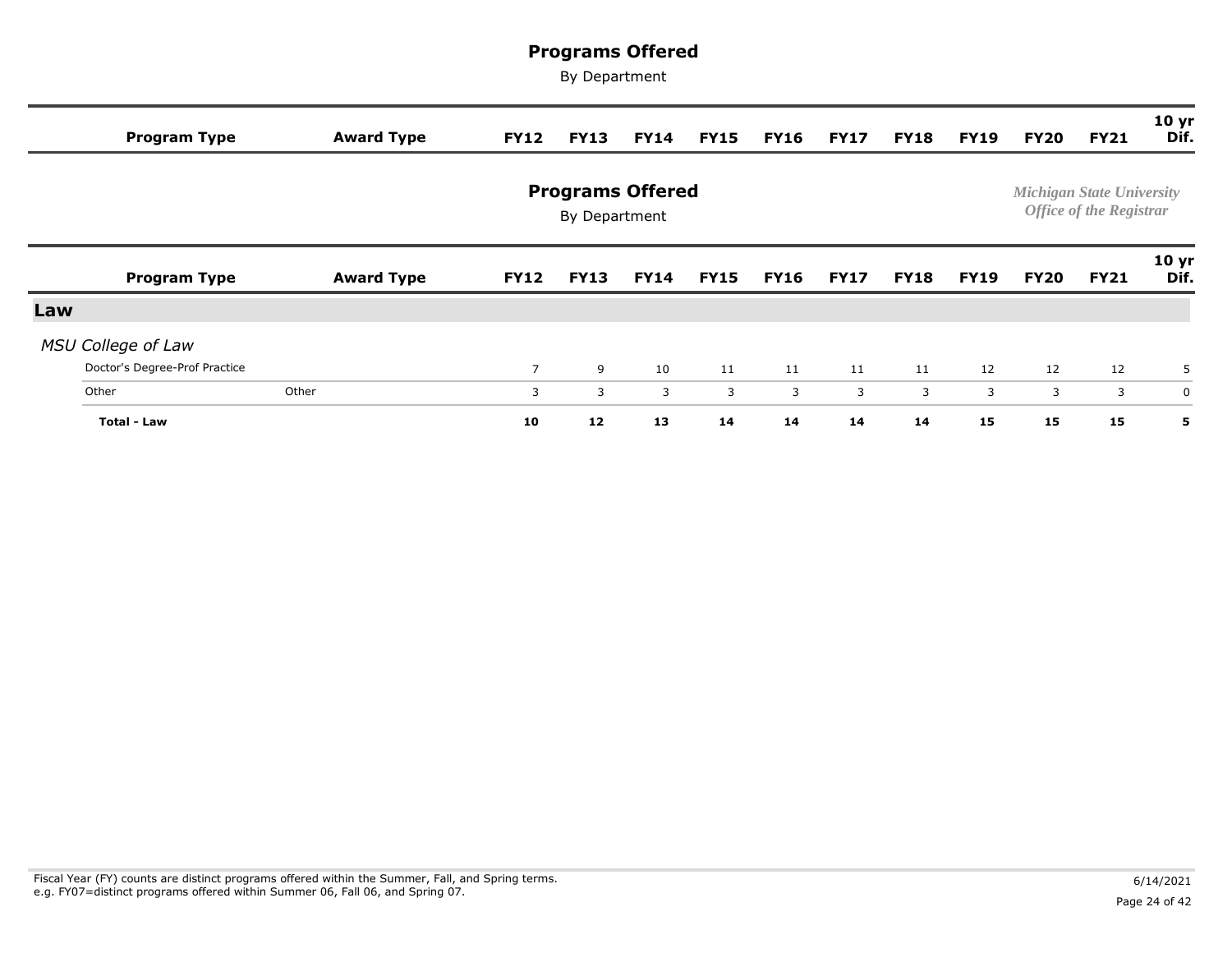| <b>Program Type</b>                 | <b>Award Type</b>              | <b>FY12</b> | <b>FY13</b>                              | <b>FY14</b> | <b>FY15</b> | <b>FY16</b> | <b>FY17</b>  | <b>FY18</b> | <b>FY19</b> | <b>FY20</b>    | <b>FY21</b>                                                        | 10 <sub>yr</sub><br>Dif. |
|-------------------------------------|--------------------------------|-------------|------------------------------------------|-------------|-------------|-------------|--------------|-------------|-------------|----------------|--------------------------------------------------------------------|--------------------------|
|                                     |                                |             | <b>Programs Offered</b><br>By Department |             |             |             |              |             |             |                | <b>Michigan State University</b><br><b>Office of the Registrar</b> |                          |
| <b>Program Type</b>                 | <b>Award Type</b>              | <b>FY12</b> | <b>FY13</b>                              | <b>FY14</b> | <b>FY15</b> | <b>FY16</b> | <b>FY17</b>  | <b>FY18</b> | <b>FY19</b> | <b>FY20</b>    | <b>FY21</b>                                                        | 10 <sub>yr</sub><br>Dif. |
| <b>Lyman Briggs College</b>         |                                |             |                                          |             |             |             |              |             |             |                |                                                                    |                          |
| Lyman Briggs Dean                   |                                |             |                                          |             |             |             |              |             |             |                |                                                                    |                          |
| <b>Baccalaureate Degree</b>         |                                | 74          | 82                                       | 78          | 78          | 78          | 78           | 76          | 76          | 76             | 76                                                                 | $\overline{2}$           |
| Other                               | Additional Major Undergraduate | 37          | 41                                       | 39          | 39          | 39          | 39           | 38          | 38          | 38             | 38                                                                 |                          |
|                                     | Concentration Undergraduate    | 21          | 25                                       | 25          | 26          | 25          | 28           | 26          | 32          | 32             | 32                                                                 | 11                       |
|                                     | Minor Undergraduate            | $\mathbf 0$ | 1                                        | 1           |             |             | $\mathbf{1}$ | 2           | 2           | $\overline{2}$ | 2                                                                  | $\overline{2}$           |
| <b>Total - Lyman Briggs College</b> |                                | 132         | 149                                      | 143         | 144         | 143         | 146          | 142         | 148         | 148            | 148                                                                | 16                       |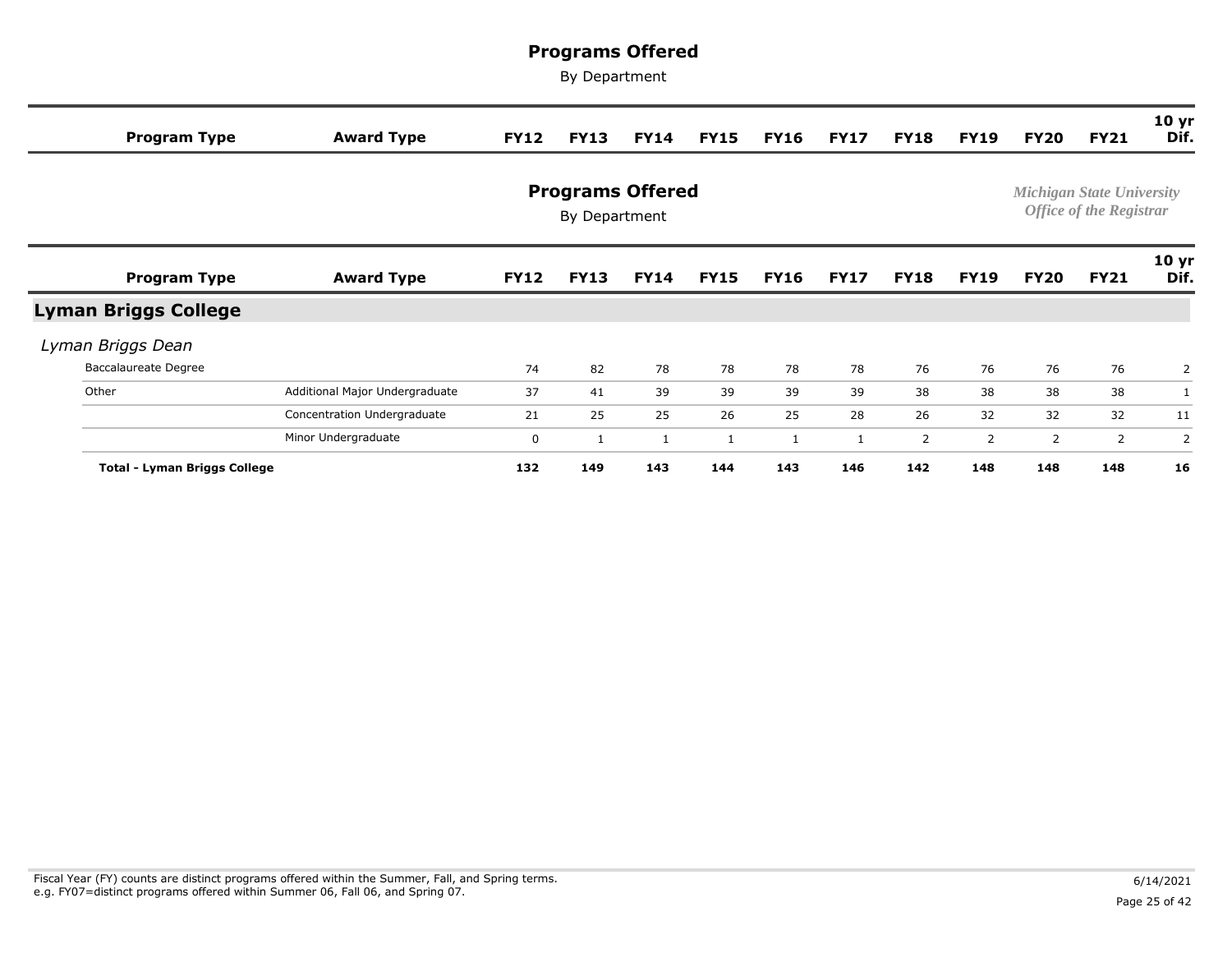|              | <b>Program Type</b>           | <b>Award Type</b>              | <b>FY12</b>    | <b>FY13</b>                              | <b>FY14</b>    | <b>FY15</b>    | <b>FY16</b>    | <b>FY17</b>    | <b>FY18</b>    | <b>FY19</b> | <b>FY20</b>               | <b>FY21</b>                    | 10 <sub>yr</sub><br>Dif. |
|--------------|-------------------------------|--------------------------------|----------------|------------------------------------------|----------------|----------------|----------------|----------------|----------------|-------------|---------------------------|--------------------------------|--------------------------|
|              |                               |                                |                | <b>Programs Offered</b><br>By Department |                |                |                |                |                |             | Michigan State University | <b>Office of the Registrar</b> |                          |
|              | <b>Program Type</b>           | <b>Award Type</b>              | <b>FY12</b>    | <b>FY13</b>                              | <b>FY14</b>    | <b>FY15</b>    | <b>FY16</b>    | <b>FY17</b>    | <b>FY18</b>    | <b>FY19</b> | <b>FY20</b>               | <b>FY21</b>                    | 10 <sub>yr</sub><br>Dif. |
| <b>Music</b> |                               |                                |                |                                          |                |                |                |                |                |             |                           |                                |                          |
| <b>Music</b> |                               |                                |                |                                          |                |                |                |                |                |             |                           |                                |                          |
|              | <b>Baccalaureate Degree</b>   |                                | 10             | 10                                       | 10             | 10             | 10             | 10             | 10             | 10          | 10                        | 10                             | $\mathbf 0$              |
|              | Master's Degree               |                                | 9              | 9                                        | 9              | 9              | 9              | 9              | 9              | 9           | 9                         | 9                              | $\mathbf 0$              |
|              | Doctor's Degree-Resch/Scholar |                                | $\overline{4}$ | 4                                        | $\overline{4}$ | $\overline{4}$ | $\overline{4}$ | $\overline{4}$ | $\overline{4}$ | 5           | 5                         | 5                              | $\mathbf{1}$             |
|              | Other                         | Additional Major Undergraduate | 5              | 5                                        | 5              | 5              | 5              | 5              | 5              | 5           | 5                         | 5                              | $\mathbf 0$              |
|              |                               | Graduate Certificate           | $\mathbf 0$    | $\mathbf{1}$                             | 1              | $\mathbf{1}$   | 1              | 1              | 1              | 1           | 2                         | 4                              | $\overline{4}$           |
|              |                               | Minor Undergraduate            | $\overline{2}$ | 2                                        | 2              | $\overline{2}$ | 3              | 3              | 3              | 3           | 3                         | 3                              | 1                        |
|              |                               | Specialization Undergraduate   | 1              | $\mathbf{1}$                             | 1              | 1              | 1              | 0              | 0              | 0           | 0                         | 0                              | $-1$                     |
|              | <b>Total - Music</b>          |                                | 31             | 32                                       | 32             | 32             | 33             | 32             | 32             | 33          | 34                        | 36                             | 5                        |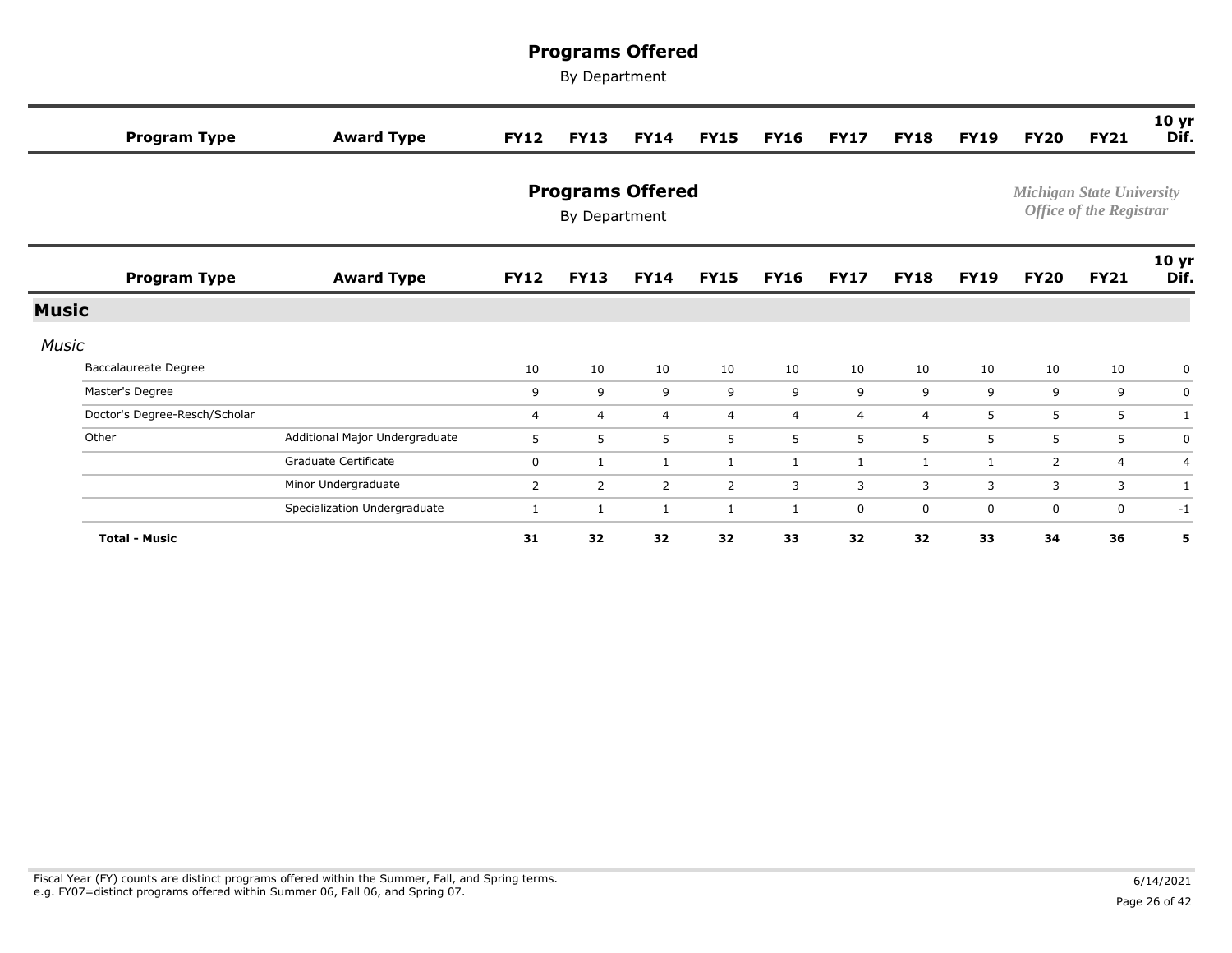| <b>Program Type</b>                         | <b>Award Type</b>              | <b>FY12</b>    | <b>FY13</b>    | <b>FY14</b>             | <b>FY15</b>    | <b>FY16</b>    | <b>FY17</b>    | <b>FY18</b>    | <b>FY19</b>  | <b>FY20</b>    | <b>FY21</b>                                                        | 10 <sub>yr</sub><br>Dif. |
|---------------------------------------------|--------------------------------|----------------|----------------|-------------------------|----------------|----------------|----------------|----------------|--------------|----------------|--------------------------------------------------------------------|--------------------------|
|                                             |                                |                | By Department  | <b>Programs Offered</b> |                |                |                |                |              |                | <b>Michigan State University</b><br><b>Office of the Registrar</b> |                          |
| <b>Program Type</b>                         | <b>Award Type</b>              | <b>FY12</b>    | <b>FY13</b>    | <b>FY14</b>             | <b>FY15</b>    | <b>FY16</b>    | <b>FY17</b>    | <b>FY18</b>    | <b>FY19</b>  | <b>FY20</b>    | <b>FY21</b>                                                        | 10 yr<br>Dif.            |
| <b>Natural Science</b>                      |                                |                |                |                         |                |                |                |                |              |                |                                                                    |                          |
| <b>Biochemistry &amp; Molecular Biology</b> |                                |                |                |                         |                |                |                |                |              |                |                                                                    |                          |
| Baccalaureate Degree                        |                                | 4              | $\overline{4}$ | $\overline{4}$          | $\overline{4}$ | $\overline{4}$ | 4              | 4              | 4            | $\overline{4}$ | 4                                                                  | 0                        |
| Master's Degree                             |                                | $\mathbf{1}$   | $\mathbf{1}$   | $\mathbf{1}$            | $\mathbf{1}$   | $\mathbf{1}$   | $\mathbf{1}$   | $\mathbf{1}$   | $\mathbf{1}$ | $\mathbf{1}$   | $\mathbf{1}$                                                       | $\mathbf 0$              |
| Doctor's Degree-Resch/Scholar               |                                | $\overline{2}$ | 2              | 2                       | $\overline{2}$ | $\overline{2}$ | $\overline{2}$ | 2              | 2            | 2              | $\overline{2}$                                                     | $\mathbf 0$              |
| Other                                       | Additional Major Undergraduate | $\overline{2}$ | $\overline{2}$ | 2                       | $\overline{2}$ | $\overline{2}$ | $\overline{2}$ | $\overline{2}$ | 2            | 2              | $\overline{2}$                                                     | $\mathbf 0$              |
|                                             | Other                          | $\mathbf{1}$   | $\mathbf{1}$   | $\mathbf{1}$            | $\mathbf{1}$   | $\mathbf{1}$   | $\mathbf{1}$   | $\mathbf{1}$   | $\mathbf{1}$ | $\mathbf{1}$   | $\mathbf{1}$                                                       | $\mathbf 0$              |
| <b>Biomedical Laboratory Diagstcs Prog</b>  |                                |                |                |                         |                |                |                |                |              |                |                                                                    |                          |
| <b>Baccalaureate Degree</b>                 |                                | 6              | 6              | $\overline{4}$          | 4              | 4              | 4              | 4              | 4            | $\overline{4}$ | 4                                                                  | $-2$                     |
| Master's Degree                             |                                | 5              | 5              | 5                       | 5              | 5              | 5              | 5              | 5            | 5              | 5                                                                  | $\pmb{0}$                |
| Other                                       | Additional Major Undergraduate | 3              | 3              | 2                       | $\overline{2}$ | $\overline{2}$ | $\overline{2}$ | $\overline{2}$ | 2            | 2              | $2^{\circ}$                                                        | $-1$                     |
|                                             | Concentration Undergraduate    | 0              | $\mathbf 0$    | $\mathsf 0$             | $\mathbf 0$    | $\mathbf 0$    | $\mathbf 0$    | $\mathbf 0$    | 6            | 6              | 6                                                                  | 6                        |
| Chemistry                                   |                                |                |                |                         |                |                |                |                |              |                |                                                                    |                          |
| <b>Baccalaureate Degree</b>                 |                                | 8              | 8              | 6                       | 6              | 6              | 6              | 6              | 6            | 6              | 6                                                                  | $-2$                     |
| Master's Degree                             |                                | $\mathbf{1}$   | $\mathbf{1}$   | $\mathbf{1}$            | $\mathbf{1}$   | $\mathbf{1}$   | $\mathbf{1}$   | $\mathbf{1}$   | $\mathbf{1}$ | $\mathbf{1}$   | $\mathbf{1}$                                                       | $\mathbf 0$              |
| Doctor's Degree-Resch/Scholar               |                                | 3              | 3              | 3                       | 3              | 3              | 3              | 3              | 3            | 3              | 3                                                                  | $\pmb{0}$                |
| Other                                       | Additional Major Undergraduate | 3              | 3              | $\overline{2}$          | $\overline{2}$ | $\overline{2}$ | $\overline{2}$ | $\overline{2}$ | 2            | $\overline{2}$ | $\overline{2}$                                                     | $-1$                     |
|                                             | Other                          | $\mathbf{1}$   | $\mathbf{1}$   | 1                       | $\mathbf{1}$   | $\mathbf{1}$   | $\mathbf{1}$   | $\mathbf{1}$   | $\mathbf{1}$ | $\mathbf{1}$   | $\mathbf{1}$                                                       | $\mathbf 0$              |
|                                             |                                |                |                |                         |                |                |                |                |              |                |                                                                    |                          |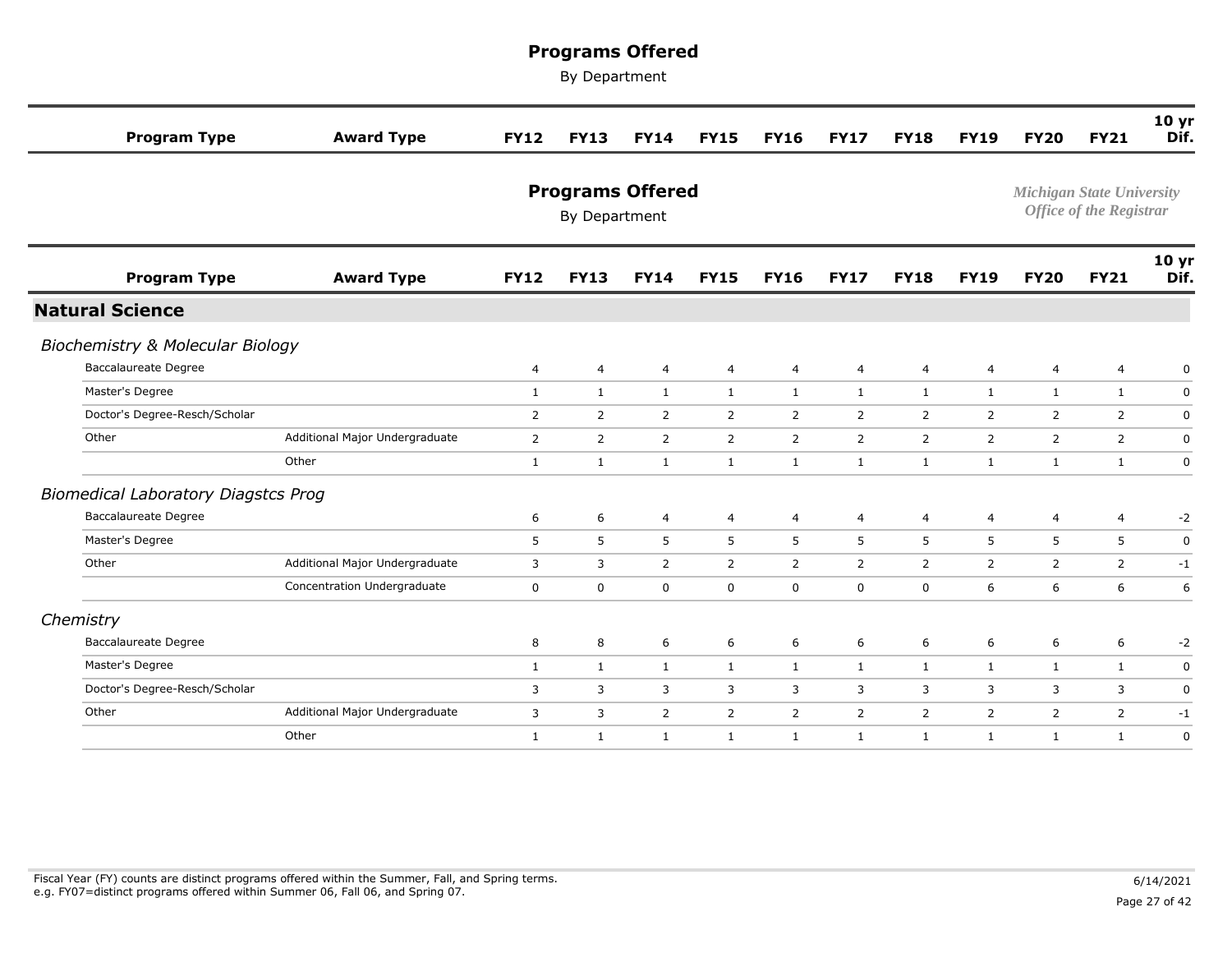By Department

| <b>Program Type</b>                     | <b>Award Type</b>              | <b>FY12</b>    | <b>FY13</b>    | <b>FY14</b>    | <b>FY15</b>    | <b>FY16</b>    | <b>FY17</b>      | <b>FY18</b>    | <b>FY19</b>    | <b>FY20</b>    | <b>FY21</b>    | 10 <sub>yr</sub><br>Dif. |
|-----------------------------------------|--------------------------------|----------------|----------------|----------------|----------------|----------------|------------------|----------------|----------------|----------------|----------------|--------------------------|
|                                         |                                |                |                |                |                |                |                  |                |                |                |                |                          |
| Computational Math, Sci, Engineering    |                                |                |                |                |                |                |                  |                |                |                |                |                          |
| Baccalaureate Degree                    |                                | $\pmb{0}$      | $\pmb{0}$      | $\mathsf 0$    | $\mathbf 0$    | $\mathbf 0$    | $\boldsymbol{0}$ | $\mathbf 0$    | $\mathbf 0$    | $\overline{2}$ | $\overline{2}$ | $\overline{2}$           |
| Master's Degree                         |                                | 0              | 0              | $\mathbf 0$    | $\mathbf 0$    | $\mathbf 0$    | $\mathbf{1}$     | $\mathbf 0$    | $\mathbf 0$    | $\mathbf 0$    | $\mathbf 0$    | $\mathbf 0$              |
| Doctor's Degree-Resch/Scholar           |                                | $\pmb{0}$      | $\mathbf 0$    | $\mathsf 0$    | $\mathsf 0$    | $\mathbf 0$    | $\mathbf{1}$     | $\mathbf 0$    | $\mathbf 0$    | $\mathbf 0$    | $\mathbf 0$    | $\pmb{0}$                |
| Other                                   | Additional Major Undergraduate | 0              | 0              | $\mathbf 0$    | $\mathbf 0$    | $\mathbf 0$    | 0                | 0              | 0              | $\mathbf{1}$   | $\mathbf{1}$   | $\mathbf{1}$             |
|                                         | Graduate Certificate           | $\pmb{0}$      | $\mathbf 0$    | $\mathbf 0$    | $\mathbf 0$    | $\mathbf 0$    | $\overline{2}$   | 0              | $\mathbf 0$    | $\mathsf 0$    | $\mathbf 0$    | $\pmb{0}$                |
|                                         | Minor Undergraduate            | 0              | $\mathbf 0$    | 0              | $\mathbf 0$    | $\mathbf 0$    | 0                | $\mathbf{1}$   | $\mathbf{1}$   | $\overline{2}$ | $\overline{2}$ | $\overline{2}$           |
| <b>Earth and Environmental Sciences</b> |                                |                |                |                |                |                |                  |                |                |                |                |                          |
| <b>Baccalaureate Degree</b>             |                                | 6              | 6              | 6              | 6              | 6              | 6                | 4              | 4              | $\overline{4}$ | $\overline{4}$ | $-2$                     |
| Master's Degree                         |                                | $\overline{2}$ | 2              | 2              | 2              | $\overline{2}$ | $\overline{2}$   | $\overline{2}$ | 2              | 2              | 2              | $\mathbf 0$              |
| Doctor's Degree-Resch/Scholar           |                                | 3              | 3              | 3              | $\overline{3}$ | 3              | 3                | 3              | 3              | $\overline{2}$ | $\overline{2}$ | $-1$                     |
| Other                                   | Additional Major Undergraduate | 3              | 3              | 3              | 3              | 3              | 3                | 2              | 2              | $\overline{2}$ | $\overline{2}$ | $-1$                     |
|                                         | Concentration Undergraduate    | 4              | 4              | 4              | $\overline{4}$ | 4              | 4                | 2              | $\overline{2}$ | $\overline{2}$ | $\overline{2}$ | $-2$                     |
|                                         | Other                          | $\mathbf{1}$   | $\mathbf{1}$   | $\mathbf{1}$   | $\mathbf{1}$   | $\mathbf{1}$   | $\mathbf{1}$     | $\mathbf{1}$   | $\mathbf{1}$   | $\mathbf{1}$   | $\mathbf{1}$   | $\mathbf 0$              |
| Food Science & Human Nutrition          |                                |                |                |                |                |                |                  |                |                |                |                |                          |
| <b>Baccalaureate Degree</b>             |                                | $\overline{2}$ | 0              | 0              | $\mathbf 0$    | $\mathbf 0$    | 0                | 0              | $\mathbf 0$    | $\mathbf 0$    | $\mathbf 0$    | $-2$                     |
| Master's Degree                         |                                | $\mathbf{1}$   | 0              | $\mathbf 0$    | $\mathbf 0$    | $\mathbf 0$    | 0                | $\mathbf 0$    | $\mathbf 0$    | $\mathsf 0$    | 0              | $-1$                     |
| Doctor's Degree-Resch/Scholar           |                                | $\overline{2}$ | 0              | 0              | $\mathbf 0$    | $\mathbf 0$    | 0                | 0              | 0              | $\mathbf 0$    | 0              | $-2$                     |
| Other                                   | Additional Major Undergraduate | $\mathbf{1}$   | 0              | 0              | $\mathbf 0$    | $\mathbf 0$    | 0                | $\mathbf 0$    | $\mathbf 0$    | $\mathbf 0$    | $\mathbf 0$    | $-1$                     |
|                                         | Minor Undergraduate            | 1              | 0              | 0              | $\mathbf 0$    | $\mathbf 0$    | 0                | 0              | 0              | $\mathbf 0$    | 0              | $-1$                     |
| <b>Integrative Biology</b>              |                                |                |                |                |                |                |                  |                |                |                |                |                          |
| <b>Baccalaureate Degree</b>             |                                | 6              | 6              | 6              | 6              | 6              | 8                | 8              | 8              | 8              | 8              | 2                        |
| Master's Degree                         |                                | $\mathbf{1}$   | $\mathbf{1}$   | $\mathbf{1}$   | $\mathbf{1}$   | $\mathbf{1}$   | $\overline{2}$   | $\mathbf{1}$   | $\mathbf{1}$   | $\mathbf{1}$   | $\mathbf{1}$   | $\pmb{0}$                |
| Doctor's Degree-Resch/Scholar           |                                | $\overline{2}$ | $\overline{2}$ | $\overline{2}$ | $\overline{2}$ | $\overline{2}$ | 4                | 2              | $\overline{2}$ | $\overline{2}$ | $\overline{2}$ | $\pmb{0}$                |
| Other                                   | Additional Major Undergraduate | 2              | $\overline{2}$ | 2              | 2              | $\overline{2}$ | 3                | 3              | 3              | 3              | 3              | $\mathbf{1}$             |
|                                         | Concentration Undergraduate    | $\overline{7}$ | $\overline{7}$ | $\overline{7}$ | 8              | $\overline{7}$ | $\overline{7}$   | $\overline{7}$ | $\overline{7}$ | $\overline{7}$ | $\overline{7}$ | $\pmb{0}$                |
|                                         | Other                          | $\mathbf{1}$   | $\mathbf{1}$   | $\mathbf{1}$   | $\mathbf{1}$   | $\mathbf{1}$   | $\overline{2}$   | $\mathbf{1}$   | $\mathbf{1}$   | $\mathbf{1}$   | $\mathbf{1}$   | 0                        |

Fiscal Year (FY) counts are distinct programs offered within the Summer, Fall, and Spring terms.<br>e.g. FY07=distinct programs offered within Summer 06, Fall 06, and Spring 07. e.g. FY07=distinct programs offered within Summer 06, Fall 06, and Spring 07. Page 28 of 42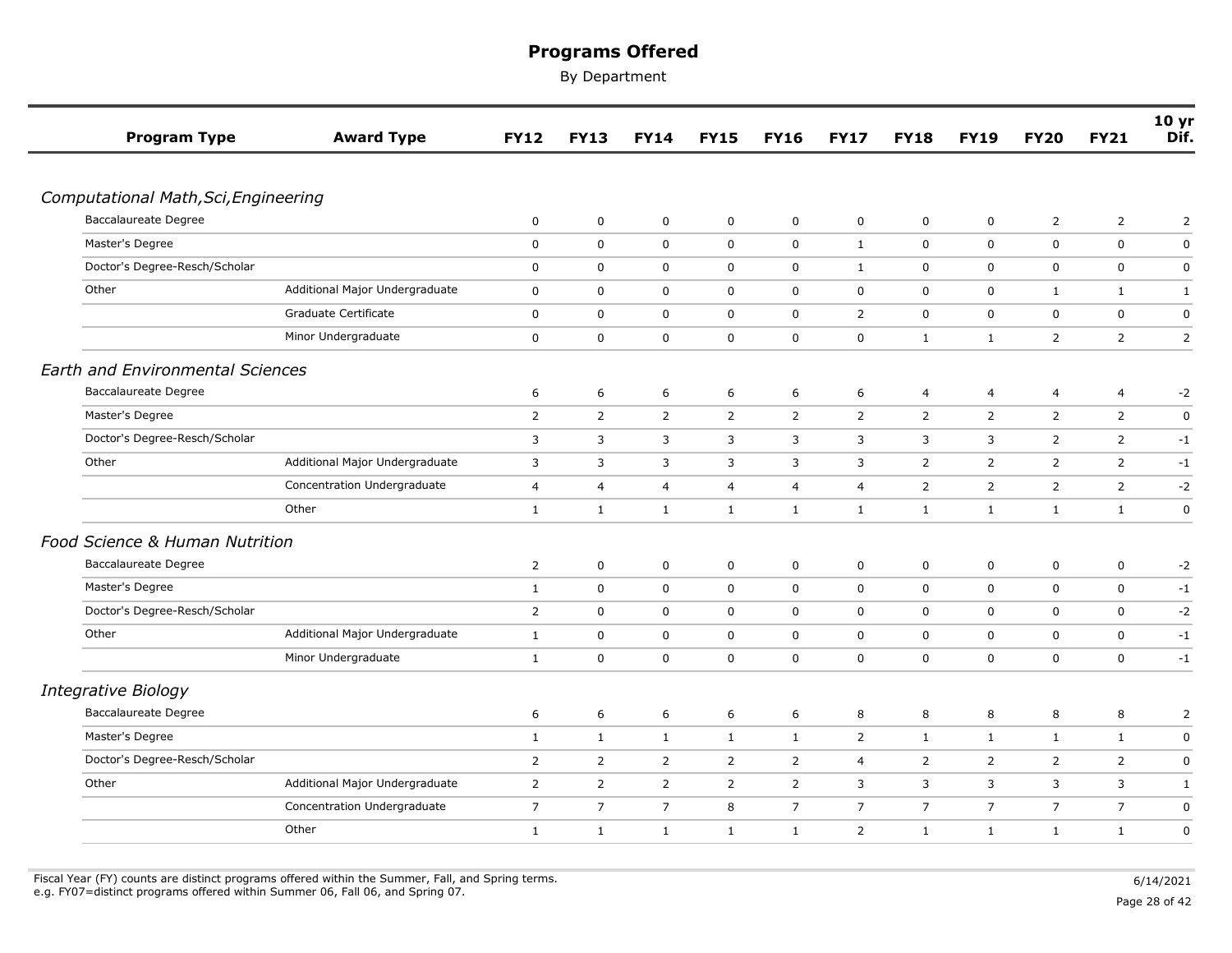| <b>Program Type</b>               | <b>Award Type</b>              | <b>FY12</b>    | <b>FY13</b>    | <b>FY14</b>    | <b>FY15</b>    | <b>FY16</b>    | <b>FY17</b>    | <b>FY18</b>    | <b>FY19</b>    | <b>FY20</b>    | <b>FY21</b>    | 10 <sub>yr</sub><br>Dif. |
|-----------------------------------|--------------------------------|----------------|----------------|----------------|----------------|----------------|----------------|----------------|----------------|----------------|----------------|--------------------------|
|                                   |                                |                |                |                |                |                |                |                |                |                |                |                          |
| <b>Mathematics</b>                |                                |                |                |                |                |                |                |                |                |                |                |                          |
| <b>Baccalaureate Degree</b>       |                                | 12             | 14             | 14             | 14             | 14             | 14             | 14             | 14             | 14             | 14             | $\overline{2}$           |
| Master's Degree                   |                                | $\overline{4}$ | $\overline{4}$ | $\overline{4}$ | $\overline{4}$ | $\overline{4}$ | $\overline{4}$ | $\overline{4}$ | $\overline{4}$ | $\overline{4}$ | 3              | $-1$                     |
| Doctor's Degree-Resch/Scholar     |                                | 2              | $\overline{2}$ | $\overline{2}$ | $\overline{2}$ | $\overline{2}$ | $\overline{2}$ | $\overline{2}$ | 2              | $\overline{2}$ | $\overline{2}$ | $\pmb{0}$                |
| Other                             | Additional Major Undergraduate | 4              | 4              | 4              | $\overline{4}$ | $\overline{4}$ | 4              | 4              | $\overline{4}$ | $\overline{4}$ | 4              | 0                        |
|                                   | Minor Undergraduate            | $\mathbf{1}$   | $\mathbf{1}$   | $\mathbf{1}$   | $\mathbf{1}$   | $\overline{2}$ | $\overline{2}$ | $\overline{2}$ | $\overline{2}$ | $\overline{2}$ | $\overline{2}$ | 1                        |
|                                   | Other                          | $\mathbf{1}$   | $\mathbf{1}$   | $\mathbf{1}$   | $\mathbf{1}$   | $\mathbf{1}$   | $\mathbf{1}$   | $\mathbf{1}$   | $\mathbf{1}$   | $\mathbf{1}$   | $\mathbf{1}$   | $\pmb{0}$                |
|                                   | Specialization Undergraduate   | $\mathbf{1}$   | $\mathbf{1}$   | $\mathbf{1}$   | $\mathbf{1}$   | $\mathbf{1}$   | $\mathbf 0$    | $\mathbf 0$    | 0              | $\mathbf 0$    | 0              | $-1$                     |
| Microbiology & Molecular Genetics |                                |                |                |                |                |                |                |                |                |                |                |                          |
| <b>Baccalaureate Degree</b>       |                                | 6              | 6              | 6              | 6              | 6              | 6              | 6              | 6              | 6              | 6              | 0                        |
| Master's Degree                   |                                | $\mathbf{1}$   | $\mathbf{1}$   | $\mathbf{1}$   | $\mathbf{1}$   | $\mathbf{1}$   | $\mathbf{1}$   | $\mathbf{1}$   | $\mathbf{1}$   | $\mathbf{1}$   | $\mathbf{1}$   | 0                        |
| Doctor's Degree-Resch/Scholar     |                                | $\mathbf{1}$   | $\mathbf{1}$   | $\mathbf{1}$   | $\mathbf{1}$   | $\mathbf{1}$   | $\mathbf{1}$   | $\mathbf{1}$   | $\mathbf{1}$   | $\mathbf{1}$   | $\mathbf{1}$   | $\mathbf 0$              |
| Other                             | Additional Major Undergraduate | 3              | 3              | 3              | 3              | 3              | 3              | 3              | 3              | 3              | 3              | $\mathbf 0$              |
|                                   | Other                          | $\mathbf{1}$   | $\mathbf{1}$   | $\mathbf{1}$   | $\mathbf{1}$   | $\mathbf{1}$   | $\mathbf{1}$   | $\mathbf{1}$   | $\mathbf{1}$   | $\mathbf{1}$   | $\mathbf{1}$   | 0                        |
| Natural Science Dean              |                                |                |                |                |                |                |                |                |                |                |                |                          |
| <b>Baccalaureate Degree</b>       |                                | 6              | 8              | 8              | 8              | 8              | 8              | 8              | 8              | 8              | 8              | $\mathbf 2$              |
| Master's Degree                   |                                | $\overline{7}$ | $\overline{7}$ | $\overline{7}$ | $\overline{4}$ | 3              | 3              | 3              | 3              | 3              | $\overline{4}$ | $-3$                     |
| Doctor's Degree-Resch/Scholar     |                                | $\overline{7}$ | $\overline{7}$ | $\overline{7}$ | $\overline{7}$ | 5              | 5              | 5              | 5              | 6              | 5              | $-2$                     |
| Other                             | Additional Major Undergraduate | 3              | $\overline{4}$ | 4              | 4              | $\overline{4}$ | 4              | $\overline{4}$ | $\overline{4}$ | $\overline{4}$ | $\overline{4}$ | $\mathbf{1}$             |
|                                   | Graduate Certificate           | 0              | 3              | 3              | 3              | 3              | 3              | $\mathbf{1}$   | $\mathbf{1}$   | $\mathbf{1}$   | $\mathbf{1}$   | $\mathbf{1}$             |
|                                   | Minor Undergraduate            | 0              | 0              | 0              | $\mathbf 0$    | $\mathbf{1}$   | $\mathbf{1}$   | $\mathbf{1}$   | $\mathbf{1}$   | $\mathbf{1}$   | $\mathbf{1}$   | $\mathbf{1}$             |
|                                   | Other                          | 4              | 4              | $\overline{4}$ | $\overline{4}$ | $\overline{4}$ | 4              | 5              | 5              | 6              | 5              | $\mathbf{1}$             |
|                                   | <b>Specialization Graduate</b> | $\mathbf{1}$   | $\mathbf{1}$   | $\mathbf{1}$   | $\mathbf{1}$   | $\mathbf{1}$   | $\mathbf{1}$   | $\mathbf{1}$   | 1              | $\mathbf{1}$   | $\mathbf{1}$   | $\mathbf 0$              |
|                                   | Specialization Undergraduate   | $\mathbf{1}$   | $\mathbf{1}$   | $\mathbf{1}$   | 1              | $\mathbf{1}$   | 0              | 0              | $\mathbf 0$    | $\mathbf 0$    | $\mathbf 0$    | $-1$                     |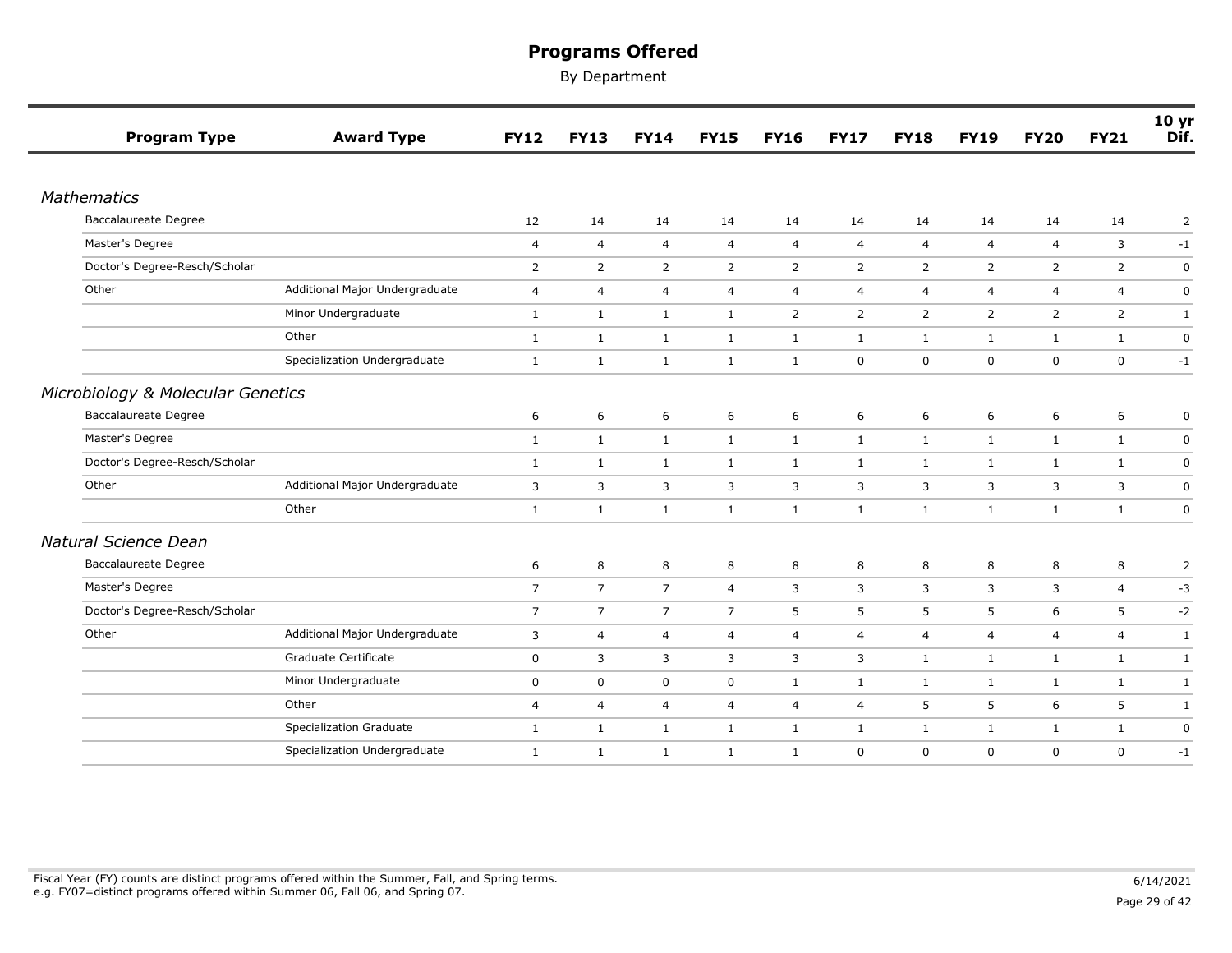| <b>Program Type</b>           | <b>Award Type</b>              | <b>FY12</b>    | <b>FY13</b>    | <b>FY14</b>    | <b>FY15</b>    | <b>FY16</b>    | <b>FY17</b>    | <b>FY18</b>    | <b>FY19</b>    | <b>FY20</b>    | <b>FY21</b>    | 10 <sub>yr</sub><br>Dif. |
|-------------------------------|--------------------------------|----------------|----------------|----------------|----------------|----------------|----------------|----------------|----------------|----------------|----------------|--------------------------|
|                               |                                |                |                |                |                |                |                |                |                |                |                |                          |
| Neuroscience Program          |                                |                |                |                |                |                |                |                |                |                |                |                          |
| Master's Degree               |                                | 0              | $\mathbf 0$    | 0              | $\mathbf{1}$   | $\mathbf{1}$   | $\mathbf{1}$   | $\mathbf{1}$   | $\mathbf{1}$   | $\mathbf{1}$   | $\mathbf{1}$   | $\mathbf{1}$             |
| Doctor's Degree-Resch/Scholar |                                | 0              | $\mathbf 0$    | $\mathbf 0$    | 2              | $\overline{2}$ | $\overline{2}$ | $\overline{2}$ | $\overline{2}$ | $\overline{2}$ | $\overline{2}$ | 2                        |
| Other                         | Graduate Certificate           | 0              | $\mathsf 0$    | $\mathsf 0$    | $\mathbf 0$    | $\mathsf{O}$   | $\mathbf{1}$   | $\mathbf{1}$   | $\overline{2}$ | $\overline{2}$ | $\overline{2}$ | $\mathbf 2$              |
|                               | Other                          | 0              | 0              | $\mathbf 0$    | $\mathbf{1}$   | $\mathbf{1}$   | $\mathbf{1}$   | $\mathbf{1}$   | $\mathbf{1}$   | $\mathbf{1}$   | $\mathbf{1}$   | $\mathbf{1}$             |
| Physics-Astronomy             |                                |                |                |                |                |                |                |                |                |                |                |                          |
| Baccalaureate Degree          |                                | 6              | 6              | 6              | 6              | 6              | 6              | 6              | 6              | 6              | 6              | 0                        |
| Master's Degree               |                                | $\overline{2}$ | $\overline{2}$ | 2              | 2              | $\overline{2}$ | $\overline{2}$ | 2              | 2              | 2              | $\overline{2}$ | 0                        |
| Doctor's Degree-Resch/Scholar |                                | $\overline{2}$ | $\overline{2}$ | $\overline{2}$ | $\overline{2}$ | $\overline{2}$ | $\overline{2}$ | $\overline{2}$ | $\overline{2}$ | $\overline{2}$ | $\overline{2}$ | $\pmb{0}$                |
| Other                         | Additional Major Undergraduate | 2              | $\overline{2}$ | 2              | 2              | $\overline{2}$ | $\overline{2}$ | $\overline{2}$ | $\overline{2}$ | $\overline{2}$ | $\overline{2}$ | $\mathbf 0$              |
|                               | Graduate Certificate           | $\mathsf 0$    | 0              | $\mathsf 0$    | $\mathbf 0$    | $\mathbf 0$    | $\mathsf 0$    | $\mathbf 0$    | 0              | $\mathsf 0$    | $\mathbf{1}$   | $\mathbf{1}$             |
|                               | Other                          | $\mathbf{1}$   | $\mathbf{1}$   | $\mathbf{1}$   | $\mathbf{1}$   | $\mathbf{1}$   | $\mathbf{1}$   | $\mathbf{1}$   | $\mathbf{1}$   | 1              | $\mathbf{1}$   | $\mathbf 0$              |
| Physiology                    |                                |                |                |                |                |                |                |                |                |                |                |                          |
| <b>Baccalaureate Degree</b>   |                                | 2              | $\overline{2}$ | $\overline{2}$ | $\overline{2}$ | $\overline{2}$ | 2              | 2              | $\overline{2}$ | $\overline{2}$ | $\overline{2}$ | 0                        |
| Master's Degree               |                                | $\mathbf{1}$   | $\mathbf{1}$   | $\mathbf{1}$   | $\mathbf{1}$   | $\mathbf{1}$   | $\mathbf{1}$   | $\mathbf{1}$   | $\mathbf{1}$   | $\mathbf{1}$   | $\mathbf{1}$   | 0                        |
| Doctor's Degree-Resch/Scholar |                                | $\mathbf{1}$   | $\mathbf{1}$   | $\mathbf{1}$   | $\mathbf{1}$   | $\mathbf{1}$   | $\mathbf{1}$   | $\overline{2}$ | $\overline{2}$ | $\overline{2}$ | 3              | $\mathbf 2$              |
| Other                         | Additional Major Undergraduate | $\mathbf{1}$   | $\mathbf{1}$   | $\mathbf{1}$   | $\mathbf{1}$   | $\mathbf{1}$   | $\mathbf{1}$   | $\mathbf{1}$   | 1              | $\mathbf{1}$   | $\mathbf{1}$   | $\mathbf 0$              |
| Plant Biology                 |                                |                |                |                |                |                |                |                |                |                |                |                          |
| <b>Baccalaureate Degree</b>   |                                | 4              | 4              | 4              | 4              | 4              | 4              | 4              | $\overline{4}$ | $\overline{4}$ | 4              | 0                        |
| Master's Degree               |                                | $\mathbf{1}$   | $\mathbf{1}$   | $\mathbf{1}$   | $\mathbf{1}$   | $\mathbf{1}$   | $\mathbf{1}$   | $\mathbf{1}$   | $\mathbf{1}$   | $\mathbf{1}$   | $\mathbf{1}$   | $\mathbf 0$              |
| Doctor's Degree-Resch/Scholar |                                | $\mathbf{1}$   | $\mathbf{1}$   | $\mathbf{1}$   | $\mathbf{1}$   | $\mathbf{1}$   | $\mathbf{1}$   | $\mathbf{1}$   | 1              | $\mathbf{1}$   | $\mathbf{1}$   | $\mathsf 0$              |
| Other                         | Additional Major Undergraduate | $\overline{2}$ | $\overline{2}$ | $\overline{2}$ | $\overline{2}$ | $\overline{2}$ | 2              | 2              | $\overline{2}$ | $\overline{2}$ | $\overline{2}$ | 0                        |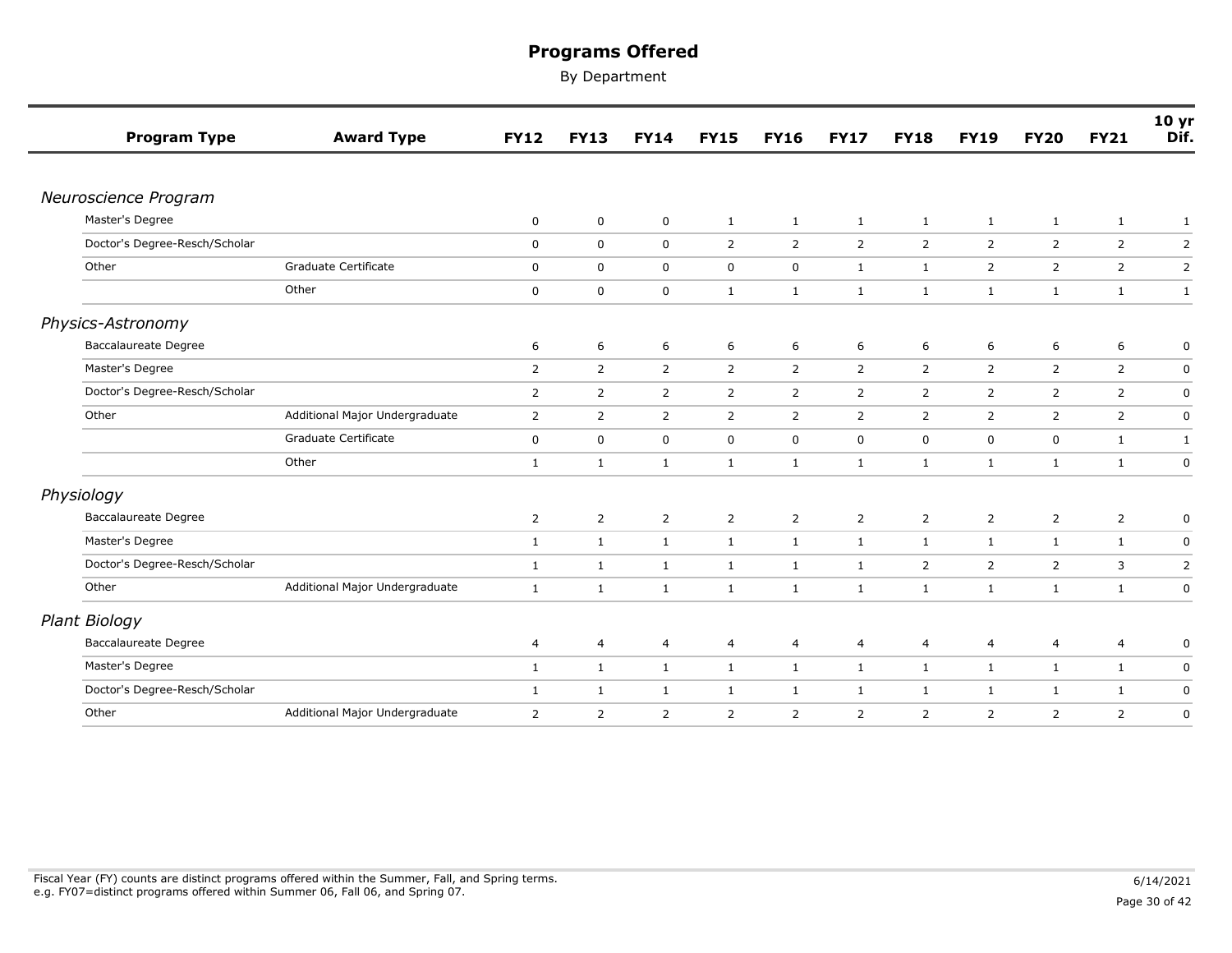| <b>Program Type</b>                 | <b>Award Type</b>              | <b>FY12</b>    | <b>FY13</b>    | <b>FY14</b>    | <b>FY15</b>    | <b>FY16</b>    | <b>FY17</b>    | <b>FY18</b>    | <b>FY19</b>    | <b>FY20</b>    | <b>FY21</b>    | 10 yr<br>Dif. |
|-------------------------------------|--------------------------------|----------------|----------------|----------------|----------------|----------------|----------------|----------------|----------------|----------------|----------------|---------------|
| <b>Statistics &amp; Probability</b> |                                |                |                |                |                |                |                |                |                |                |                |               |
| <b>Baccalaureate Degree</b>         |                                | $\overline{4}$ | $\overline{4}$ | $\overline{4}$ | $\overline{4}$ | $\overline{4}$ | $\overline{4}$ | $\overline{4}$ | $\overline{4}$ | 6              | 6              | 2             |
| Master's Degree                     |                                | 2              | $\overline{2}$ | 2              | 2              | $\overline{2}$ | 2              | 2              | 2              | 2              | $\overline{2}$ | 0             |
| Doctor's Degree-Resch/Scholar       |                                |                |                |                |                |                |                |                |                |                |                | 0             |
| Other                               | Additional Major Undergraduate |                |                |                |                |                |                |                |                | $\overline{2}$ | $\overline{2}$ |               |
|                                     | Other                          |                |                |                |                |                |                |                |                |                |                | 0             |
| <b>Total - Natural Science</b>      |                                | 186            | 187            | 181            | 183            | 181            | 191            | 179            | 186            | 194            | 194            | 8             |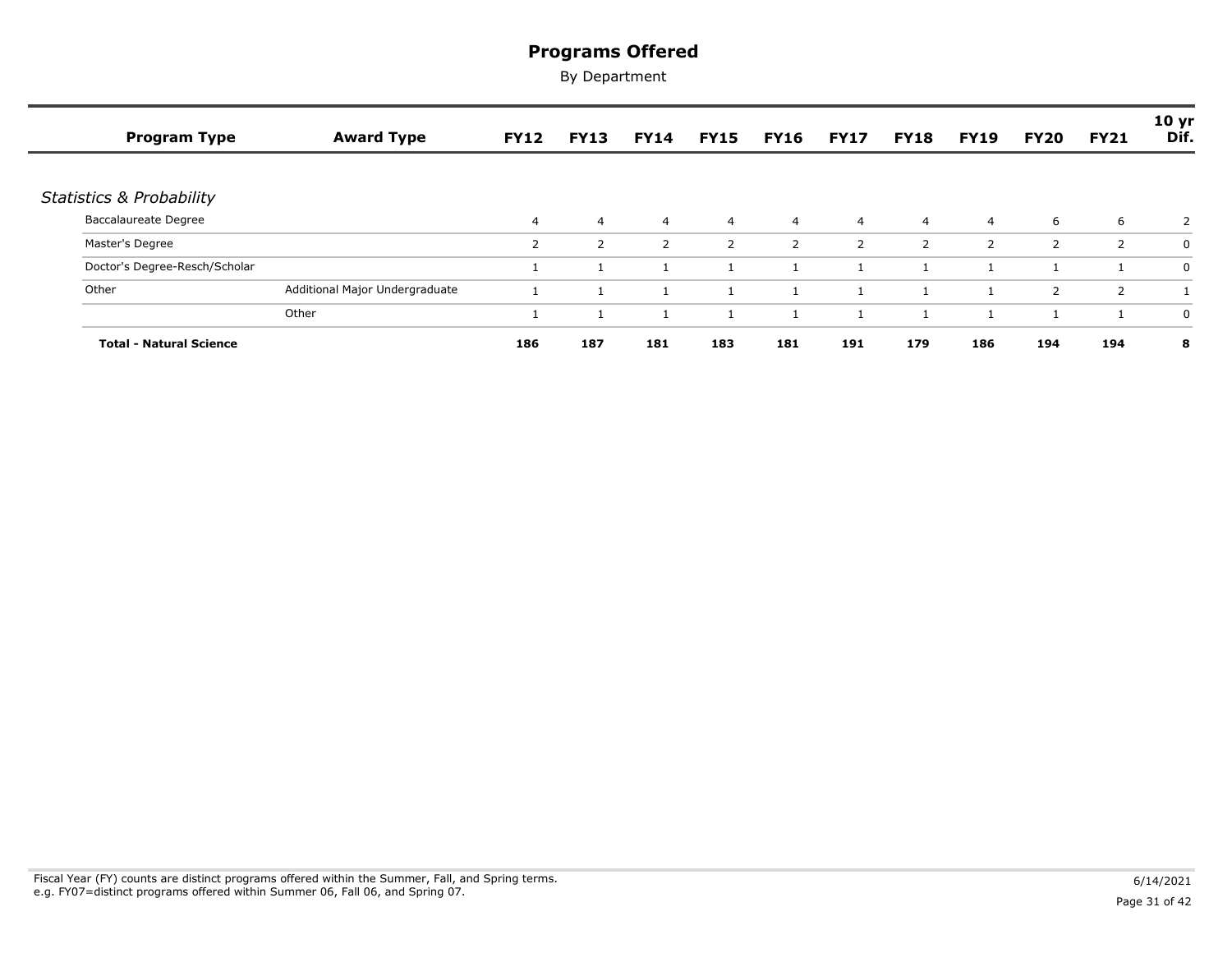| <b>Program Type</b>           | <b>Award Type</b>              | <b>FY12</b> | <b>FY13</b>                              | <b>FY14</b>  | <b>FY15</b>    | <b>FY16</b>  | <b>FY17</b>  | <b>FY18</b>  | <b>FY19</b>    | <b>FY20</b>    | <b>FY21</b>                                                        | 10 <sub>yr</sub><br>Dif. |
|-------------------------------|--------------------------------|-------------|------------------------------------------|--------------|----------------|--------------|--------------|--------------|----------------|----------------|--------------------------------------------------------------------|--------------------------|
|                               |                                |             | <b>Programs Offered</b><br>By Department |              |                |              |              |              |                |                | <b>Michigan State University</b><br><b>Office of the Registrar</b> |                          |
| <b>Program Type</b>           | <b>Award Type</b>              | <b>FY12</b> | <b>FY13</b>                              | <b>FY14</b>  | <b>FY15</b>    | <b>FY16</b>  | <b>FY17</b>  | <b>FY18</b>  | <b>FY19</b>    | <b>FY20</b>    | <b>FY21</b>                                                        | 10 <sub>yr</sub><br>Dif. |
| <b>Nursing</b>                |                                |             |                                          |              |                |              |              |              |                |                |                                                                    |                          |
| Nursing                       |                                |             |                                          |              |                |              |              |              |                |                |                                                                    |                          |
| Baccalaureate Degree          |                                | 5           | 5                                        | 5            | 5              | 5            | $5^{\circ}$  | 5            | 5              | 5              | 5                                                                  | 0                        |
| Doctor's Degree-Prof Practice |                                | $\mathbf 0$ | 0                                        | $\mathbf{1}$ | $\mathbf{1}$   | $\mathbf{1}$ | $\mathbf{1}$ | 1            | $\overline{4}$ | $\overline{4}$ | $\overline{4}$                                                     | $\overline{4}$           |
| Master's Degree               |                                | 3           | 3                                        | 3            | 3              | 3            | 3            | 3            | 3              | 2              | $\overline{2}$                                                     | $-1$                     |
| Doctor's Degree-Resch/Scholar |                                | 1           | 1                                        | 1            | $\mathbf{1}$   | $\mathbf{1}$ | $\mathbf{1}$ | 1            | 1              | 1              | $\mathbf{1}$                                                       | $\mathbf 0$              |
| Other                         | Additional Major Undergraduate | 1           | $\mathbf{1}$                             | $\mathbf{1}$ | $\mathbf{1}$   | $\mathbf{1}$ | $\mathbf{1}$ | 1            | 1              | -1             | 1                                                                  | $\mathbf 0$              |
|                               | <b>Concentration Graduate</b>  | 3           | 3                                        | 3            | $\overline{4}$ | 3            | 3            | 3            | 10             | 9              | 9                                                                  | 6                        |
|                               | Graduate Certificate           | 2           | 3                                        | 3            | $\overline{4}$ | 3            | $\mathbf{1}$ | $\mathbf{1}$ | 2              | 2              | 6                                                                  | $\overline{4}$           |
| <b>Total - Nursing</b>        |                                | 15          | 16                                       | 17           | 19             | 17           | 15           | 15           | 26             | 24             | 28                                                                 | 13                       |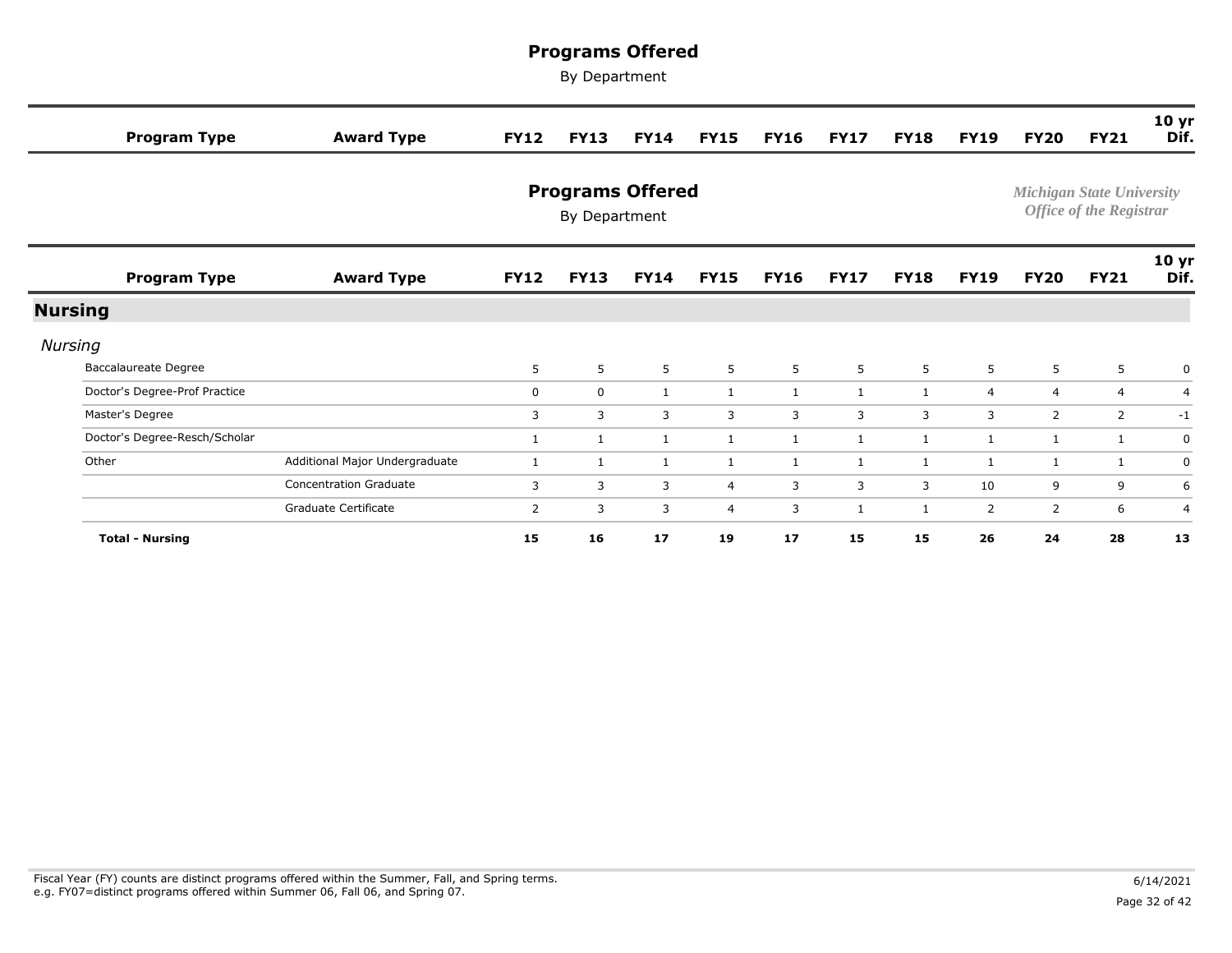| <b>Program Type</b>                          | <b>Award Type</b>             | <b>FY12</b>    | <b>FY13</b>    | <b>FY14</b>             | <b>FY15</b>    | <b>FY16</b>    | <b>FY17</b>  | <b>FY18</b>    | <b>FY19</b>    | <b>FY20</b>  | <b>FY21</b>                                                        | 10 <sub>yr</sub><br>Dif. |
|----------------------------------------------|-------------------------------|----------------|----------------|-------------------------|----------------|----------------|--------------|----------------|----------------|--------------|--------------------------------------------------------------------|--------------------------|
|                                              |                               |                | By Department  | <b>Programs Offered</b> |                |                |              |                |                |              | <b>Michigan State University</b><br><b>Office of the Registrar</b> |                          |
| <b>Program Type</b>                          | <b>Award Type</b>             | <b>FY12</b>    | <b>FY13</b>    | <b>FY14</b>             | <b>FY15</b>    | <b>FY16</b>    | <b>FY17</b>  | <b>FY18</b>    | <b>FY19</b>    | <b>FY20</b>  | <b>FY21</b>                                                        | 10 yr<br>Dif.            |
| <b>Osteopathic Medicine</b>                  |                               |                |                |                         |                |                |              |                |                |              |                                                                    |                          |
| Biochemistry & Molecular Biology             |                               |                |                |                         |                |                |              |                |                |              |                                                                    |                          |
| Master's Degree                              |                               | $\mathbf{1}$   | $\mathbf{1}$   | $\mathbf{1}$            | $\mathbf{1}$   | 1              | $\mathbf{1}$ | $\mathbf{1}$   | $\mathbf{1}$   | $\mathbf{1}$ | $\mathbf{1}$                                                       | 0                        |
| Doctor's Degree-Resch/Scholar                |                               | $\mathbf{1}$   | $\mathbf{1}$   | $\mathbf{1}$            | $\mathbf{1}$   | $\mathbf{1}$   | $\mathbf{1}$ | $\mathbf{1}$   | $\mathbf{1}$   | $\mathbf{1}$ | $\mathbf{1}$                                                       | $\mathbf 0$              |
| Microbiology & Molecular Genetics            |                               |                |                |                         |                |                |              |                |                |              |                                                                    |                          |
| Master's Degree                              |                               | $\overline{2}$ | $\overline{2}$ | $\overline{2}$          | $\overline{2}$ | $\overline{2}$ | 2            | $\mathbf{1}$   | $\mathbf{1}$   | $\mathbf{1}$ | $\mathbf{1}$                                                       | $-1$                     |
| Doctor's Degree-Resch/Scholar                |                               | $\mathbf{1}$   | $\mathbf{1}$   | $\mathbf{1}$            | $\mathbf{1}$   | $\mathbf{1}$   | $\mathbf{1}$ | $\mathbf{1}$   | $\mathbf{1}$   | $\mathbf{1}$ | $\mathbf{1}$                                                       | $\mathsf{O}$             |
| Osteopathic Medicine Dean                    |                               |                |                |                         |                |                |              |                |                |              |                                                                    |                          |
| Doctor's Degree-Prof Practice                |                               | 3              | 3              | 3                       | 3              | 4              | 4            | 4              | 4              | 4            | 3                                                                  | 0                        |
| Master's Degree                              |                               | $\mathbf 0$    | $\mathbf 0$    | $\mathbf 0$             | $\mathbf 0$    | $\mathbf 0$    | 0            | $\mathbf 0$    | $\mathbf 0$    | $\mathbf{1}$ | $\mathbf{1}$                                                       | $\mathbf{1}$             |
| Other                                        | Graduate Certificate          | $\mathbf 0$    | $\mathbf{1}$   | $\mathbf{1}$            | $\mathbf{1}$   | $\mathbf{1}$   | $\mathbf{1}$ | $\mathbf{1}$   | $\mathbf{1}$   | 2            | $\overline{2}$                                                     | $\overline{2}$           |
|                                              |                               |                |                |                         |                |                |              |                |                |              |                                                                    |                          |
| Pharmacology & Toxicology<br>Master's Degree |                               | 3              | 3              | 3                       | 3              | 3              | 3            | 3              | 3              | 3            | $\overline{3}$                                                     | 0                        |
| Doctor's Degree-Resch/Scholar                |                               | $\mathbf{1}$   | $\mathbf{1}$   | $\mathbf{1}$            | $\mathbf{1}$   | 1              | $\mathbf{1}$ | 1              | $\mathbf{1}$   | $\mathbf{1}$ | $\mathbf{1}$                                                       | $\mathbf 0$              |
| Other                                        | <b>Concentration Graduate</b> | 0              | $\mathbf 0$    | 2                       | $\overline{2}$ | $\overline{2}$ | 2            | $\overline{2}$ | $\overline{2}$ | 2            | $\overline{2}$                                                     | $\overline{2}$           |
|                                              | Graduate Certificate          | $\mathbf 0$    | $\mathbf{1}$   | $\mathbf{1}$            | $\mathbf{1}$   | $\mathbf{1}$   | $\mathbf{1}$ | $\mathbf{1}$   | $\mathbf{1}$   | $\mathbf{1}$ | 1                                                                  | $\mathbf{1}$             |
|                                              |                               |                |                |                         |                |                |              |                |                |              |                                                                    |                          |
| Physiology<br>Master's Degree                |                               | $\mathbf{1}$   | $\mathbf{1}$   | $\mathbf{1}$            | $\mathbf{1}$   | $\mathbf{1}$   | $\mathbf{1}$ | $\mathbf{1}$   | $\mathbf{1}$   | $\mathbf{1}$ | $\mathbf{1}$                                                       | $\mathbf 0$              |
| Doctor's Degree-Resch/Scholar                |                               | $\mathbf{1}$   | $\mathbf{1}$   | 1                       | $\mathbf{1}$   | $\mathbf{1}$   | $\mathbf{1}$ | 1              | 1              | 1            | $\overline{2}$                                                     | $\mathbf{1}$             |
| <b>Total - Osteopathic Medicine</b>          |                               | 14             | 16             | 18                      | 18             | 19             | 19           | 18             | 18             | 20           | 20                                                                 | 6                        |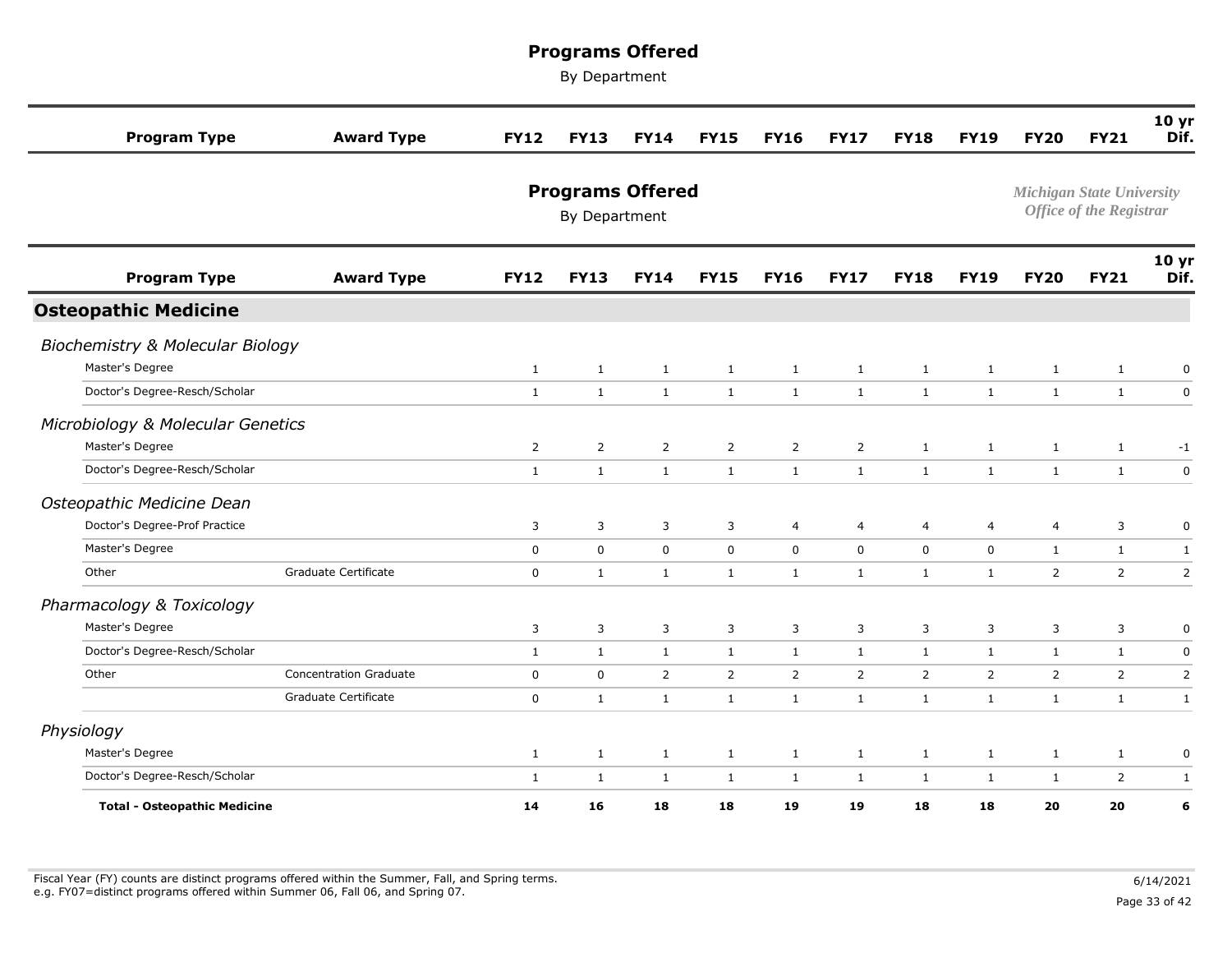| <b>Program Type</b>                             | <b>Award Type</b>              | <b>FY12</b>    | <b>FY13</b>                              | <b>FY14</b> | <b>FY15</b> | <b>FY16</b>    | <b>FY17</b>    | FY18           | <b>FY19</b>    | <b>FY20</b>    | <b>FY21</b>                                                        | 10 <sub>yr</sub><br>Dif. |
|-------------------------------------------------|--------------------------------|----------------|------------------------------------------|-------------|-------------|----------------|----------------|----------------|----------------|----------------|--------------------------------------------------------------------|--------------------------|
|                                                 |                                |                | <b>Programs Offered</b><br>By Department |             |             |                |                |                |                |                | <b>Michigan State University</b><br><b>Office of the Registrar</b> |                          |
| <b>Program Type</b>                             | <b>Award Type</b>              | <b>FY12</b>    | <b>FY13</b>                              | <b>FY14</b> | <b>FY15</b> | <b>FY16</b>    | <b>FY17</b>    | <b>FY18</b>    | <b>FY19</b>    | <b>FY20</b>    | <b>FY21</b>                                                        | 10 <sub>yr</sub><br>Dif. |
| <b>Resdntl Coll Arts and Humanities</b>         |                                |                |                                          |             |             |                |                |                |                |                |                                                                    |                          |
| Resdntl Coll Arts and Humanit Dean              |                                |                |                                          |             |             |                |                |                |                |                |                                                                    |                          |
| Baccalaureate Degree                            |                                | $\overline{4}$ | $\overline{2}$                           | 2           | 2           | $\overline{2}$ | $\overline{2}$ | $\overline{2}$ | $\overline{2}$ | $\overline{2}$ | 2                                                                  | $-2$                     |
| Other                                           | Additional Major Undergraduate | 2              |                                          | -1          | 1           |                | 1              | 1              | 1              |                |                                                                    | $-1$                     |
| <b>Total - Resdntl Coll Arts and Humanities</b> | 6                              | 3              | 3                                        | 3           | 3           | 3              | 3              | 3              | 3              | 3              | -3                                                                 |                          |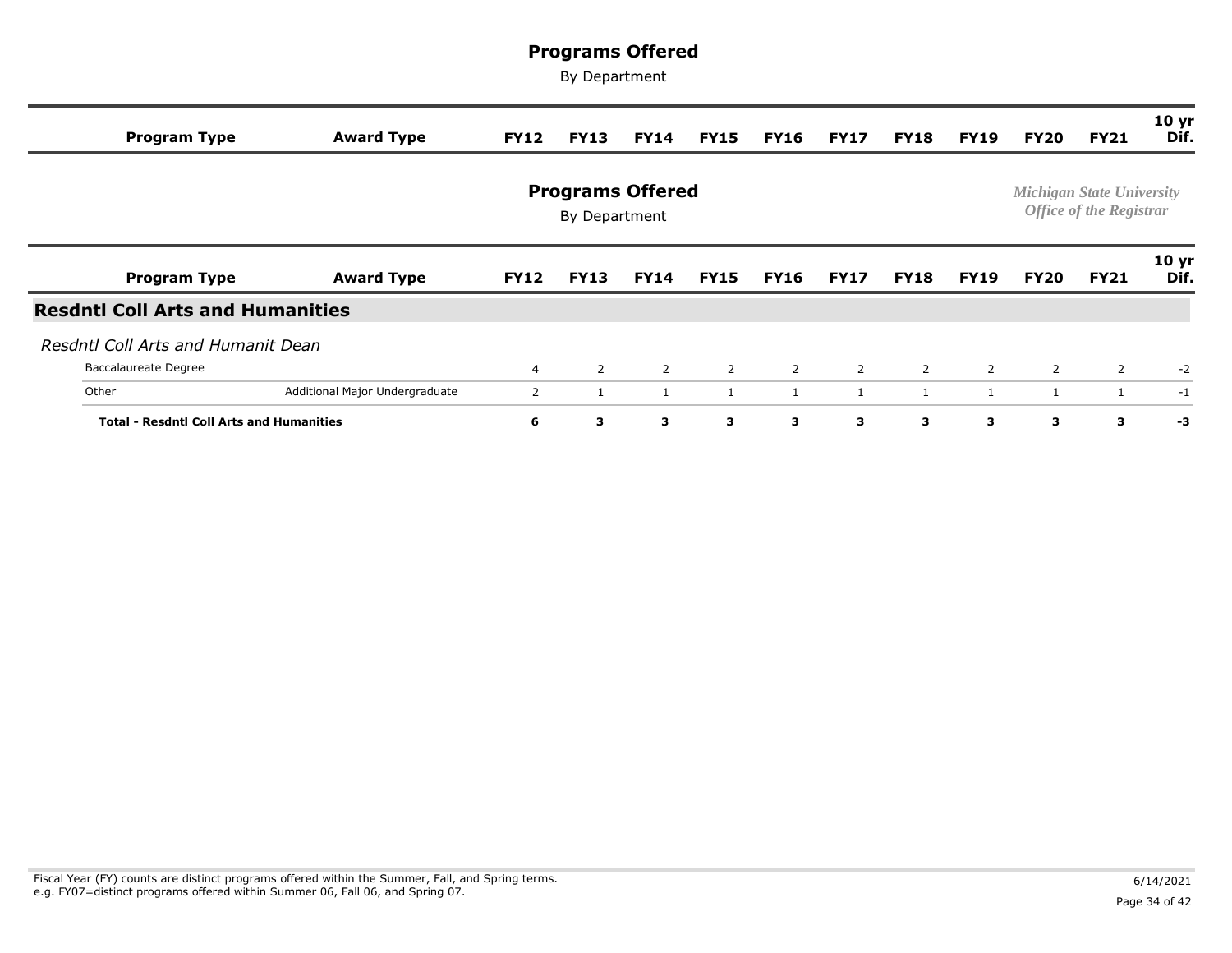| <b>Program Type</b>                | <b>Award Type</b>              | <b>FY12</b>    | <b>FY13</b>    | <b>FY14</b>             | <b>FY15</b>    | <b>FY16</b>    | <b>FY17</b>    | <b>FY18</b>    | <b>FY19</b>    | <b>FY20</b>                      | <b>FY21</b>                    | 10 <sub>yr</sub><br>Dif. |
|------------------------------------|--------------------------------|----------------|----------------|-------------------------|----------------|----------------|----------------|----------------|----------------|----------------------------------|--------------------------------|--------------------------|
|                                    |                                |                | By Department  | <b>Programs Offered</b> |                |                |                |                |                | <b>Michigan State University</b> | <b>Office of the Registrar</b> |                          |
| <b>Program Type</b>                | <b>Award Type</b>              | <b>FY12</b>    | <b>FY13</b>    | <b>FY14</b>             | <b>FY15</b>    | <b>FY16</b>    | <b>FY17</b>    | <b>FY18</b>    | <b>FY19</b>    | <b>FY20</b>                      | <b>FY21</b>                    | 10 <sub>yr</sub><br>Dif. |
| <b>Social Science</b>              |                                |                |                |                         |                |                |                |                |                |                                  |                                |                          |
| Anthropology                       |                                |                |                |                         |                |                |                |                |                |                                  |                                |                          |
| Baccalaureate Degree               |                                | $\overline{a}$ | $\overline{a}$ | $\overline{4}$          | 4              | $\overline{4}$ | 4              | $\overline{4}$ | $\overline{a}$ | $\overline{a}$                   | $\overline{4}$                 | $\mathbf 0$              |
| Master's Degree                    |                                | $\overline{2}$ | $\overline{2}$ | $\overline{2}$          | $\overline{2}$ | $\overline{2}$ | $\overline{2}$ | 2              | $\overline{2}$ | 2                                | $\overline{2}$                 | $\mathbf 0$              |
| Doctor's Degree-Resch/Scholar      |                                | $\mathbf{1}$   | $\mathbf{1}$   | $\mathbf{1}$            | $\mathbf{1}$   | $\mathbf{1}$   | $\mathbf{1}$   | $\mathbf{1}$   | $\mathbf{1}$   | $\mathbf{1}$                     | $\mathbf{1}$                   | $\mathbf 0$              |
| Other                              | Additional Major Undergraduate | $\mathbf{1}$   | $\mathbf{1}$   | $\mathbf{1}$            | $\mathbf{1}$   | $\mathbf{1}$   | $\mathbf{1}$   | $\mathbf{1}$   | $\mathbf{1}$   | $\mathbf{1}$                     | 1                              | $\mathbf 0$              |
|                                    | Minor Undergraduate            | $\mathbf{1}$   | $\mathbf{1}$   | $\mathbf{1}$            | $\mathbf{1}$   | $\mathbf{1}$   | $\mathbf{1}$   | $\mathbf{1}$   | $\mathbf{1}$   | 2                                | $\mathbf{1}$                   | 0                        |
|                                    | Other                          | $\mathbf{1}$   | $\mathbf{1}$   | $\mathbf{1}$            | $\mathbf{1}$   | $\mathbf{1}$   | $\mathbf{1}$   | $\mathbf{1}$   | $\mathbf{1}$   | $\mathbf{1}$                     | $\mathbf{1}$                   | $\mathsf 0$              |
| Criminal Justice                   |                                |                |                |                         |                |                |                |                |                |                                  |                                |                          |
| <b>Baccalaureate Degree</b>        |                                | $\overline{2}$ | $\overline{2}$ | 2                       | $\overline{2}$ | $\overline{2}$ | 2              | 2              | $\overline{2}$ | 2                                | $\overline{2}$                 | $\mathbf 0$              |
| Master's Degree                    |                                | 5              | 5              | 6                       | 6              | 6              | 6              | 6              | $\overline{4}$ | 4                                | $\overline{4}$                 | $-1$                     |
| Doctor's Degree-Resch/Scholar      |                                | $\mathbf{1}$   | $\mathbf{1}$   | $\mathbf{1}$            | $\mathbf{1}$   | $\mathbf{1}$   | $\mathbf{1}$   | $\mathbf{1}$   | $\mathbf{1}$   | $\mathbf{1}$                     | $\mathbf{1}$                   | $\mathsf 0$              |
| Other                              | Additional Major Undergraduate | $\mathbf{1}$   | $\mathbf{1}$   | $\mathbf{1}$            | $\mathbf{1}$   | $\mathbf{1}$   | $\mathbf{1}$   | $\mathbf{1}$   | $\mathbf{1}$   | $\mathbf{1}$                     | $\mathbf{1}$                   | $\mathbf 0$              |
|                                    | Graduate Certificate           | $\mathbf 0$    | $\mathbf 0$    | $\mathbf 0$             | $\mathbf 0$    | 0              | 0              | $\mathbf 0$    | $\mathbf 0$    | 0                                | <sup>1</sup>                   | $\mathbf{1}$             |
|                                    | Minor Undergraduate            | 0              | 0              | 0                       | $\mathbf 0$    | $\mathbf{1}$   | $\mathbf{1}$   | 2              | 2              | 2                                | 1                              | $\mathbf{1}$             |
|                                    | <b>Specialization Graduate</b> | 3              | 3              | 3                       | 3              | 3              | 3              | 3              | 3              | 3                                | $\overline{3}$                 | $\mathbf 0$              |
|                                    | Specialization Undergraduate   | $\mathbf{1}$   | $\mathbf{1}$   | $\mathbf{1}$            | $\mathbf{1}$   | $\mathbf{1}$   | 0              | $\mathbf 0$    | $\mathbf 0$    | $\mathbf 0$                      | $\mathbf 0$                    | $-1$                     |
| Ctr Integrative Std-Social Science |                                |                |                |                         |                |                |                |                |                |                                  |                                |                          |
| <b>Baccalaureate Degree</b>        |                                | 6              | 6              | 6                       | 6              | 6              | 6              | 6              | 6              | 6                                | 6                              | 0                        |
| Other                              | Additional Major Undergraduate | 2              | $\overline{2}$ | 2                       | $\overline{2}$ | $\overline{2}$ | $\overline{2}$ | 2              | $\overline{2}$ | $\overline{2}$                   | $\overline{2}$                 | $\mathbf 0$              |
|                                    | Concentration Undergraduate    | 5              | 5              | 5                       | 5              | 5              | 5              | $\overline{4}$ | 3              | 3                                | $\overline{3}$                 | $-2$                     |
|                                    |                                |                |                |                         |                |                |                |                |                |                                  |                                |                          |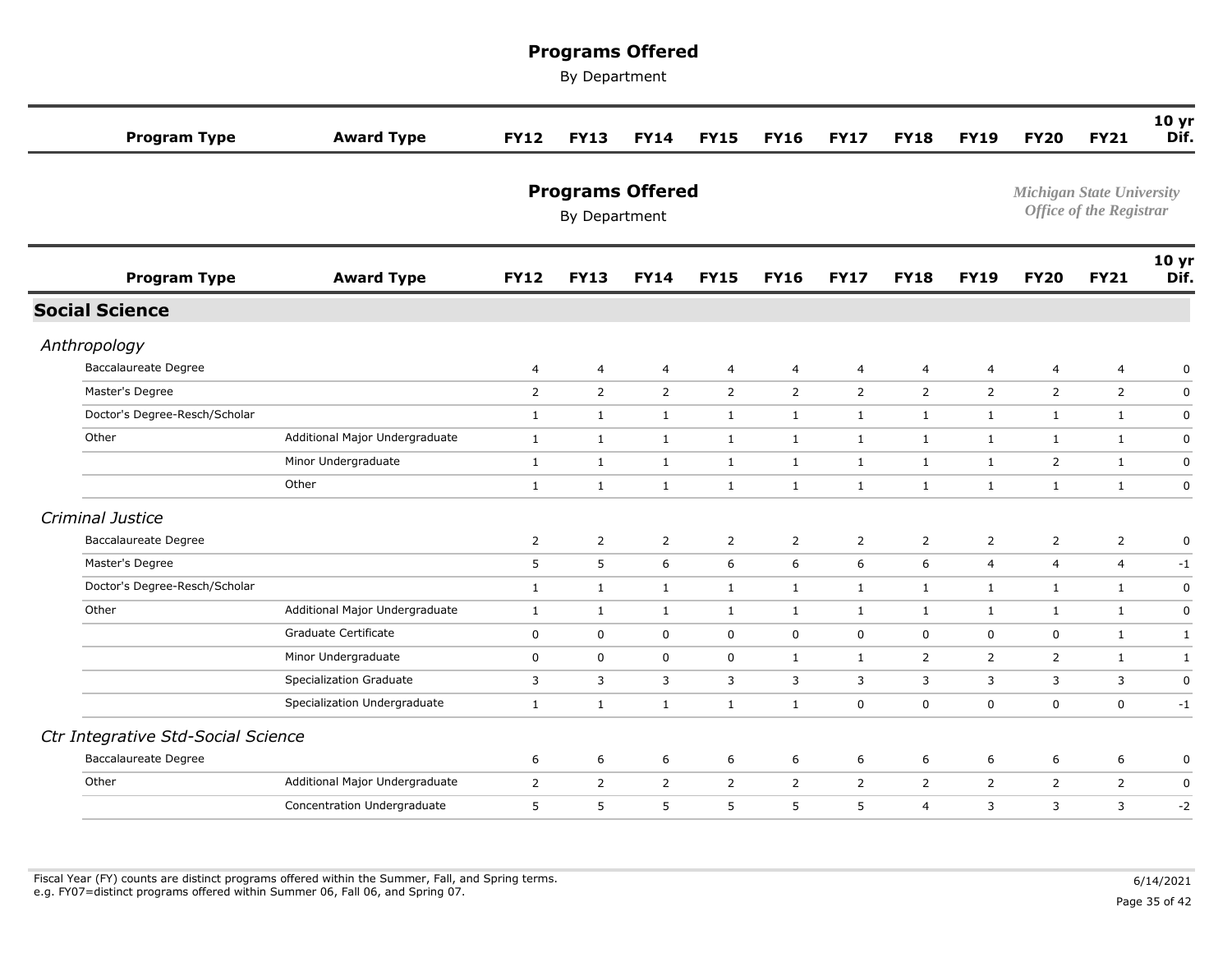|                | <b>Program Type</b>                | <b>Award Type</b>              | <b>FY12</b>    | <b>FY13</b>    | <b>FY14</b>    | <b>FY15</b>    | <b>FY16</b>    | <b>FY17</b>    | <b>FY18</b>    | <b>FY19</b>    | <b>FY20</b>    | <b>FY21</b>    | 10 <sub>yr</sub><br>Dif. |
|----------------|------------------------------------|--------------------------------|----------------|----------------|----------------|----------------|----------------|----------------|----------------|----------------|----------------|----------------|--------------------------|
|                |                                    |                                |                |                |                |                |                |                |                |                |                |                |                          |
|                | Economics                          |                                |                |                |                |                |                |                |                |                |                |                |                          |
|                | <b>Baccalaureate Degree</b>        |                                | 4              | 4              | 4              | 4              | 4              | 4              | 4              | $\overline{4}$ | $\overline{4}$ | 4              | 0                        |
|                | Master's Degree                    |                                | $\mathbf{1}$   | $\mathbf{1}$   | $\mathbf{1}$   | $\mathbf{1}$   | $\mathbf{1}$   | 1              | $\mathbf{1}$   | $\mathbf{1}$   | $\mathbf{1}$   | $\mathbf{1}$   | 0                        |
|                | Doctor's Degree-Resch/Scholar      |                                | $\mathbf{1}$   | $\mathbf{1}$   | $\mathbf{1}$   | $\mathbf{1}$   | $\mathbf{1}$   | $\mathbf{1}$   | $\mathbf{1}$   | $\mathbf{1}$   | $\mathbf{1}$   | $\mathbf{1}$   | $\mathbf 0$              |
|                | Other                              | Additional Major Undergraduate | $\mathbf{1}$   | $\mathbf{1}$   | $\mathbf{1}$   | $\mathbf{1}$   | <sup>1</sup>   | $\mathbf{1}$   | $\mathbf{1}$   | $\mathbf{1}$   | $\mathbf{1}$   | 1              | $\pmb{0}$                |
|                |                                    | Minor Undergraduate            | $\mathbf{1}$   | $\mathbf{1}$   | $\mathbf{1}$   | $\mathbf{1}$   | $\mathbf{1}$   | $\mathbf{1}$   | $\mathbf{1}$   | $\mathbf{1}$   | $\mathbf{1}$   | $\mathbf{1}$   | $\mathbf 0$              |
|                |                                    | Other                          | $\mathbf{1}$   | $\mathbf{1}$   | $\mathbf{1}$   | $\mathbf{1}$   | $\mathbf{1}$   | $\mathbf{1}$   | $\mathbf{1}$   | $\mathbf{1}$   | $\mathbf{1}$   | $\mathbf{1}$   | $\pmb{0}$                |
|                | Geo, Environ, and Spatial Sciences |                                |                |                |                |                |                |                |                |                |                |                |                          |
|                | <b>Baccalaureate Degree</b>        |                                | 6              | 6              | 6              | 10             | 6              | 8              | 8              | 8              | 8              | 8              | 2                        |
|                | Master's Degree                    |                                | 2              | $\overline{2}$ | $\overline{2}$ | $\overline{2}$ | $\mathbf{1}$   | $\mathbf{1}$   | $\mathbf{1}$   | $\mathbf{1}$   | $\mathbf{1}$   | $\mathbf{1}$   | $-1$                     |
|                | Doctor's Degree-Resch/Scholar      |                                | $\mathbf{1}$   | $\mathbf{1}$   | $\mathbf{1}$   | $\mathbf{1}$   | 1              | $\mathbf{1}$   | 1              | $\mathbf{1}$   | $\mathbf{1}$   | $\mathbf{1}$   | $\pmb{0}$                |
|                | Other                              | Additional Major Undergraduate | $\overline{2}$ | $\overline{2}$ | $\overline{2}$ | $\overline{4}$ | 3              | 4              | 4              | $\overline{4}$ | $\overline{4}$ | $\overline{4}$ | $\overline{2}$           |
|                |                                    | Concentration Undergraduate    | $\mathbf 0$    | $\mathbf 0$    | $\mathbf 0$    | $\mathbf 0$    | $\mathbf 0$    | 0              | $\mathbf{1}$   | $\mathbf{1}$   | $\mathbf{1}$   | $\mathbf{1}$   | $\mathbf{1}$             |
|                |                                    | Minor Undergraduate            | $\overline{2}$ | $\overline{2}$ | $\overline{2}$ | $\overline{2}$ | $\overline{2}$ | $\overline{2}$ | 3              | 3              | 3              | 3              | $\mathbf{1}$             |
|                |                                    | Specialization Undergraduate   | $\mathbf{1}$   | $\mathbf{1}$   | $\mathbf{1}$   | $\pmb{0}$      | $\mathbf 0$    | 0              | $\mathbf 0$    | $\mathbf 0$    | $\mathbf 0$    | $\mathsf 0$    | $-1$                     |
| <b>History</b> |                                    |                                |                |                |                |                |                |                |                |                |                |                |                          |
|                | Baccalaureate Degree               |                                | $\overline{2}$ | $\overline{4}$ | 4              | 4              | 4              | 4              | 6              | 6              | 6              | 6              | 4                        |
|                | Master's Degree                    |                                | $\mathbf{1}$   | $\mathbf{1}$   | $\mathbf{1}$   | $\mathbf{1}$   | $\mathbf{1}$   | $\mathbf{1}$   | $\mathbf{1}$   | $\mathbf{1}$   | $\mathbf{1}$   | $\mathbf{1}$   | 0                        |
|                | Doctor's Degree-Resch/Scholar      |                                | $\mathbf{1}$   | $\mathbf{1}$   | $\mathbf{1}$   | $\mathbf{1}$   | $\mathbf{1}$   | $\mathbf{1}$   | $\mathbf{1}$   | $\mathbf{1}$   | $\mathbf{1}$   | $\mathbf{1}$   | $\pmb{0}$                |
|                | Other                              | Additional Major Undergraduate | $\mathbf{1}$   | 2              | $\overline{2}$ | 2              | 2              | 2              | 3              | 3              | 3              | 3              | 2                        |
|                |                                    | Graduate Certificate           | $\mathbf 0$    | $\mathbf 0$    | $\mathbf 0$    | $\mathbf 0$    | $\mathbf 0$    | 0              | 1              | $\mathbf{1}$   | 1              | $\mathbf{1}$   | 1                        |
|                |                                    | Minor Undergraduate            | $\mathsf 0$    | $\mathbf{1}$   | $\mathbf{1}$   | $\mathbf{1}$   | $\mathbf{1}$   | $\mathbf{1}$   | $\overline{2}$ | 3              | 3              | 3              | 3                        |
|                |                                    | Other                          | $\mathbf{1}$   | $\mathbf{1}$   | $\mathbf{1}$   | $\mathbf{1}$   | $\mathbf{1}$   | $\mathbf{1}$   | $\mathbf{1}$   | $\mathbf{1}$   | $\mathbf{1}$   | $\mathbf{1}$   | 0                        |
|                |                                    | Specialization Undergraduate   | $\mathbf{1}$   | $\mathbf{1}$   | $\mathbf{1}$   | 0              | 0              | 0              | $\mathbf 0$    | $\mathbf 0$    | $\mathbf 0$    | 0              | $-1$                     |
|                |                                    |                                |                |                |                |                |                |                |                |                |                |                |                          |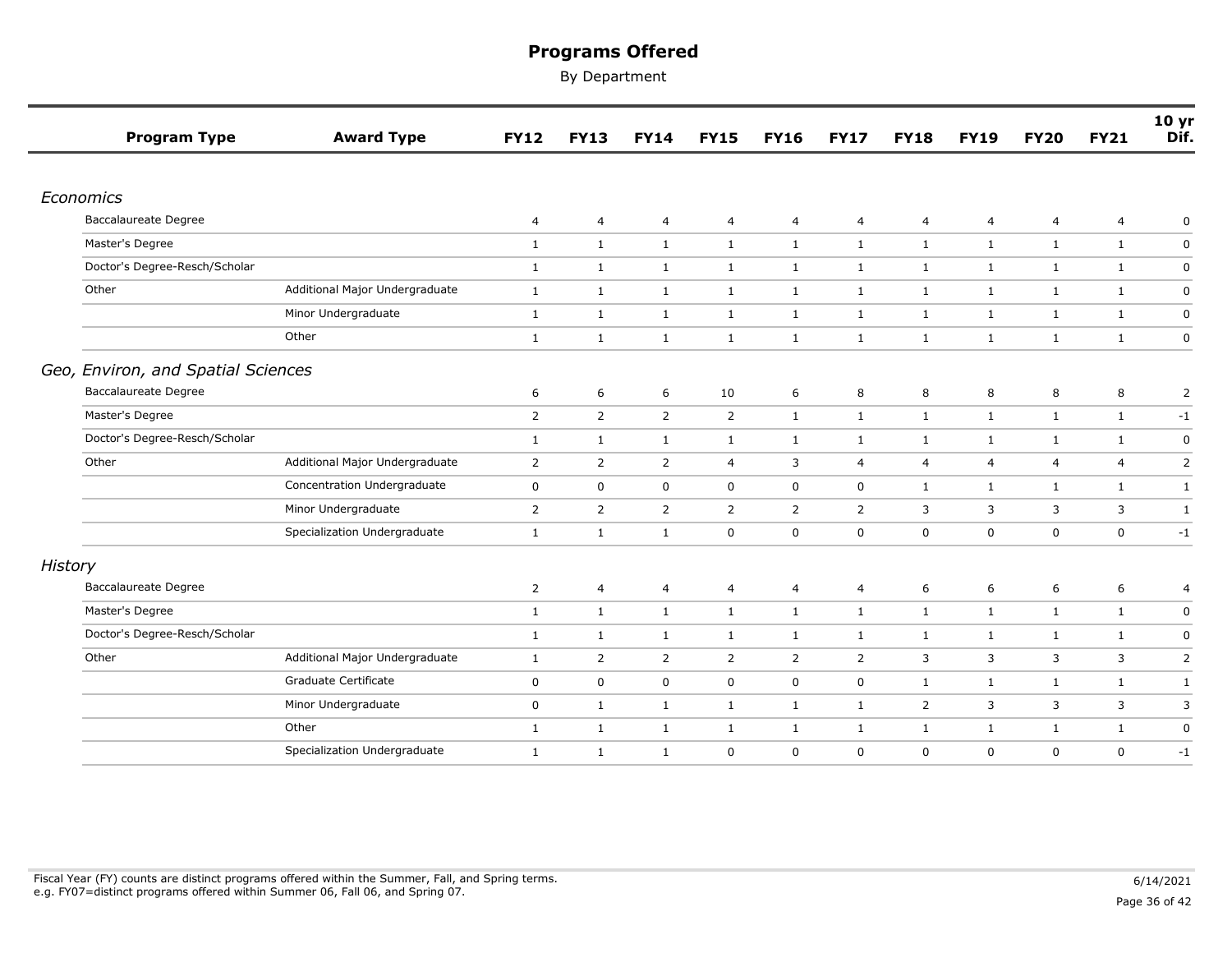| <b>Program Type</b>                 | <b>Award Type</b>              | <b>FY12</b>    | <b>FY13</b>    | <b>FY14</b>    | <b>FY15</b>    | <b>FY16</b>    | <b>FY17</b>    | <b>FY18</b>    | <b>FY19</b>    | <b>FY20</b>    | <b>FY21</b>    | 10 <sub>yr</sub><br>Dif. |
|-------------------------------------|--------------------------------|----------------|----------------|----------------|----------------|----------------|----------------|----------------|----------------|----------------|----------------|--------------------------|
|                                     |                                |                |                |                |                |                |                |                |                |                |                |                          |
| Human Development & Family Studies  |                                |                |                |                |                |                |                |                |                |                |                |                          |
| <b>Baccalaureate Degree</b>         |                                | 8              | 10             | 6              | 6              | 8              | 8              | 8              | 8              | 8              | 8              | 0                        |
| Master's Degree                     |                                | $\overline{4}$ | $\overline{3}$ | $\overline{4}$ | $\overline{4}$ | $\overline{4}$ | $\overline{4}$ | $\overline{4}$ | $\overline{4}$ | $\overline{4}$ | $\overline{4}$ | $\boldsymbol{0}$         |
| Doctor's Degree-Resch/Scholar       |                                | $\mathbf{1}$   | 1              | $\mathbf{1}$   | $\mathbf{1}$   | $\mathbf{1}$   | $\mathbf{1}$   | $\mathbf{1}$   | 1              | $\mathbf{1}$   | $\mathbf{1}$   | $\mathbf 0$              |
| Other                               | Additional Major Undergraduate | $\overline{2}$ | 3              | $\overline{2}$ | $\overline{2}$ | 3              | 3              | 3              | 3              | 3              | 3              | 1                        |
|                                     | <b>Concentration Graduate</b>  | $\mathbf 0$    | $\mathbf 0$    | $\mathbf 0$    | $\mathbf 0$    | 0              | 0              | 0              | $\mathbf 0$    | $\mathbf 0$    | 3              | 3                        |
|                                     | Concentration Undergraduate    | 3              | 3              | 3              | 3              | 3              | 3              | 3              | 3              | 3              | 3              | 0                        |
|                                     | Graduate Certificate           | $\overline{2}$ | $\overline{2}$ | $\overline{2}$ | 2              | $\overline{2}$ | $\overline{2}$ | $\overline{2}$ | 2              | 2              | $\overline{2}$ | 0                        |
|                                     | Minor Undergraduate            | $\mathbf 0$    | 0              | $\mathbf 0$    | $\overline{0}$ | $\mathbf 0$    | $\mathbf 0$    | $\mathbf{1}$   | $\mathbf{1}$   | $\mathbf{1}$   | $\mathbf 0$    | $\mathbf 0$              |
| Human Resources and Labor Relations |                                |                |                |                |                |                |                |                |                |                |                |                          |
| <b>Baccalaureate Degree</b>         |                                | 0              | 0              | $\mathbf 0$    | $\mathbf 0$    | 0              | 0              | $\overline{2}$ | $\overline{2}$ | $\overline{2}$ | $\overline{2}$ | $\overline{2}$           |
| Master's Degree                     |                                | $\mathbf{1}$   | $\mathbf{1}$   | $\mathbf{1}$   | $\mathbf{1}$   | $\mathbf{1}$   | $\mathbf{1}$   | $\mathbf{1}$   | $\mathbf{1}$   | 1              | $\mathbf{1}$   | 0                        |
| Doctor's Degree-Resch/Scholar       |                                | $\mathbf{1}$   | $\mathbf{1}$   | $\mathbf{1}$   | $\mathbf{1}$   | $\overline{2}$ | $\overline{2}$ | $\overline{2}$ | 2              | $\overline{2}$ | $\overline{2}$ | $\mathbf{1}$             |
| Other                               | Additional Major Undergraduate | $\mathbf 0$    | $\mathbf 0$    | $\mathbf 0$    | $\mathbf 0$    | $\mathbf 0$    | 0              | $\mathbf{1}$   | $\mathbf{1}$   | $\mathbf{1}$   | $\mathbf{1}$   | $\mathbf{1}$             |
|                                     | Minor Undergraduate            | 0              | $\mathbf 0$    | $\mathbf 0$    | $\mathbf 0$    | $\mathbf 0$    | $\mathbf{1}$   | $\mathbf{1}$   | $\mathbf{1}$   | $\mathbf{1}$   | $\mathbf{1}$   | $\mathbf{1}$             |
| Planning, Design, & Construction    |                                |                |                |                |                |                |                |                |                |                |                |                          |
| <b>Baccalaureate Degree</b>         |                                | $\overline{2}$ | $\overline{2}$ | $\overline{2}$ | $\overline{2}$ | $\overline{2}$ | $\overline{2}$ | $\overline{2}$ | 2              | 2              | $\overline{2}$ | 0                        |
| Master's Degree                     |                                | $\overline{2}$ | $\overline{2}$ | $\overline{2}$ | $\overline{2}$ | $\overline{2}$ | $\overline{2}$ | $\overline{2}$ | 2              | $\overline{2}$ | $\overline{2}$ | $\pmb{0}$                |
| Other                               | Additional Major Undergraduate | $\mathbf{1}$   | $\mathbf{1}$   | $\mathbf{1}$   | $\mathbf{1}$   | $\mathbf{1}$   | $\mathbf{1}$   | $\mathbf{1}$   | $\mathbf{1}$   | $\mathbf{1}$   | $\mathbf{1}$   | $\mathbf 0$              |
| <b>Political Science</b>            |                                |                |                |                |                |                |                |                |                |                |                |                          |
| <b>Baccalaureate Degree</b>         |                                | 10             | 8              | 8              | 8              | 8              | 8              | 8              | 8              | 8              | 8              | $-2$                     |
| Master's Degree                     |                                | $\overline{2}$ | $\overline{2}$ | $\overline{2}$ | $\overline{2}$ | $\overline{2}$ | $\overline{2}$ | $\overline{2}$ | 2              | $\overline{2}$ | $\overline{2}$ | 0                        |
| Doctor's Degree-Resch/Scholar       |                                | $\mathbf{1}$   | $\mathbf{1}$   | $\mathbf{1}$   | $\mathbf{1}$   | $\mathbf{1}$   | $\mathbf{1}$   | $\mathbf{1}$   | $\mathbf{1}$   | $\mathbf{1}$   | $\mathbf{1}$   | $\mathbf 0$              |
| Other                               | Additional Major Undergraduate | 5              | 4              | $\overline{4}$ | $\overline{4}$ | $\overline{4}$ | $\overline{4}$ | 4              | $\overline{4}$ | $\overline{4}$ | 4              | $-1$                     |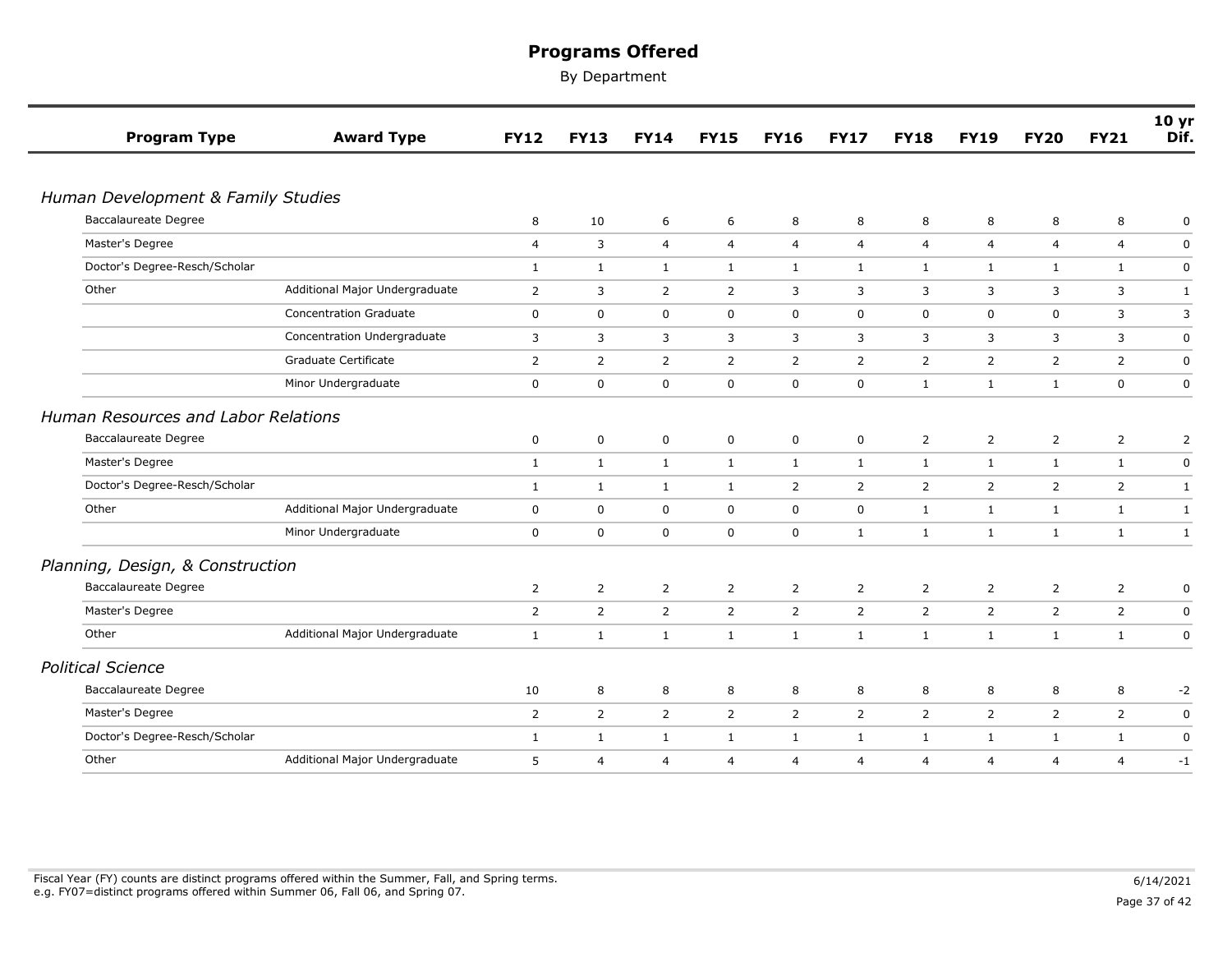| <b>Program Type</b>           | <b>Award Type</b>              | <b>FY12</b>    | <b>FY13</b>    | <b>FY14</b>    | <b>FY15</b>      | <b>FY16</b>     | <b>FY17</b>    | <b>FY18</b>    | <b>FY19</b>    | <b>FY20</b>    | <b>FY21</b>    | 10 <sub>yr</sub><br>Dif. |
|-------------------------------|--------------------------------|----------------|----------------|----------------|------------------|-----------------|----------------|----------------|----------------|----------------|----------------|--------------------------|
|                               |                                |                |                |                |                  |                 |                |                |                |                |                |                          |
| Psychology                    |                                |                |                |                |                  |                 |                |                |                |                |                |                          |
| <b>Baccalaureate Degree</b>   |                                | $\overline{4}$ | $\overline{a}$ | $\overline{4}$ | $\overline{4}$   | 4               | $\overline{4}$ | 4              | $\overline{4}$ | $\overline{4}$ | $\overline{4}$ | 0                        |
| Master's Degree               |                                | $\mathbf{1}$   | $\mathbf{1}$   | $\mathbf{1}$   | $\overline{2}$   | $\overline{2}$  | $\overline{2}$ | $\overline{2}$ | $\overline{2}$ | $\overline{2}$ | $\overline{2}$ | $\mathbf{1}$             |
| Doctor's Degree-Resch/Scholar |                                | $\mathbf{1}$   | $\mathbf{1}$   | $\mathbf{1}$   | $\mathbf{1}$     | $\mathbf{1}$    | $\mathbf{1}$   | $\mathbf{1}$   | $\mathbf{1}$   | $\mathbf{1}$   | $\mathbf{1}$   | $\pmb{0}$                |
| Other                         | Additional Major Undergraduate | $\mathbf{1}$   | $\mathbf{1}$   | $\mathbf{1}$   | $\mathbf{1}$     | $\mathbf{1}$    | $\mathbf{1}$   | $\mathbf{1}$   | $\mathbf{1}$   | $\mathbf{1}$   | $\mathbf{1}$   | $\pmb{0}$                |
|                               | <b>Concentration Graduate</b>  | 5              | 5              | 5              | 5                | 5               | 5              | 5              | 5              | 5              | 5              | $\mathbf 0$              |
|                               | Graduate Certificate           | $\mathbf 0$    | 0              | $\mathbf 0$    | $\mathbf 0$      | $\mathbf 0$     | $\mathbf{1}$   | $\mathbf{1}$   | $\mathbf{1}$   | $\mathbf{1}$   | $\mathbf{1}$   | $\mathbf{1}$             |
|                               | Other                          | $\mathbf{1}$   | $\mathbf{1}$   | $\mathbf{1}$   | $\mathbf{1}$     | $\mathbf{1}$    | $\mathbf{1}$   | $\mathbf{1}$   | $\mathbf{1}$   | $\mathbf{1}$   | $\mathbf{1}$   | $\pmb{0}$                |
| Social Science Dean           |                                |                |                |                |                  |                 |                |                |                |                |                |                          |
| <b>Baccalaureate Degree</b>   |                                | $\overline{a}$ | 4              | $\overline{4}$ | $\overline{4}$   | $\overline{4}$  | 4              | $\overline{2}$ | $\overline{2}$ | $\overline{2}$ | $\overline{2}$ | $-2$                     |
| Doctor's Degree-Resch/Scholar |                                | $\mathbf{1}$   | $\mathbf{1}$   | $\mathbf{1}$   | $\mathbf{1}$     | $\mathbf{1}$    | $\mathbf{1}$   | $\mathbf{1}$   | $\mathbf{1}$   | $\mathbf{1}$   | $\mathbf{1}$   | 0                        |
| Other                         | Additional Major Undergraduate | $\mathbf{1}$   | $\mathbf{1}$   | $\mathbf{1}$   | $\mathbf{1}$     | $\mathbf{1}$    | $\overline{2}$ | $\mathbf{1}$   | $\mathbf{1}$   | $\mathbf{1}$   | $\mathbf{1}$   | 0                        |
|                               | Concentration Undergraduate    | $\mathbf 0$    | 0              | $\mathbf 0$    | $\mathbf 0$      | $\mathbf 0$     | 9              | 9              | 9              | 9              | 9              | 9                        |
|                               | Graduate Certificate           | $\mathbf 0$    | $\overline{a}$ | 4              | 5                | 5               | 5              | 3              | 3              | 3              | 3              | 3                        |
|                               | Minor Undergraduate            | $\mathbf 0$    | $\mathsf{O}$   | $\mathsf 0$    | $\boldsymbol{0}$ | $7\overline{ }$ | $\overline{7}$ | 8              | 9              | 10             | 16             | 16                       |
|                               | Other                          | $\mathbf{1}$   | $\mathbf{1}$   | $\mathbf{1}$   | $\mathbf{1}$     | $\mathbf{1}$    | $\mathbf{1}$   | $\mathbf{1}$   | 2              | $\overline{2}$ | $\overline{2}$ | $\mathbf{1}$             |
|                               | <b>Specialization Graduate</b> | 10             | 10             | 10             | 10               | 10              | 10             | 10             | 10             | 9              | 9              | $-1$                     |
|                               | Specialization Undergraduate   | 8              | 8              | 8              | 8                | 8               | $\mathbf 0$    | $\mathbf 0$    | $\mathbf 0$    | $\mathsf 0$    | $\mathbf 0$    | -8                       |
| Social Work                   |                                |                |                |                |                  |                 |                |                |                |                |                |                          |
| <b>Baccalaureate Degree</b>   |                                | $\overline{2}$ | $\overline{2}$ | $\overline{2}$ | $\overline{2}$   | $\overline{2}$  | $\overline{2}$ | $\overline{2}$ | $\overline{2}$ | $\overline{2}$ | $\overline{2}$ | 0                        |
| Master's Degree               |                                | $\overline{4}$ | $\overline{a}$ | 6              | $\overline{4}$   | $\overline{4}$  | $\overline{4}$ | $\overline{4}$ | $\overline{4}$ | $\overline{4}$ | $\overline{4}$ | $\mathbf 0$              |
| Doctor's Degree-Resch/Scholar |                                | $\mathbf{1}$   | $\mathbf{1}$   | $\mathbf{1}$   | $\mathbf{1}$     | $\mathbf{1}$    | $\mathbf{1}$   | $\mathbf{1}$   | $\mathbf{1}$   | $\mathbf{1}$   | $\mathbf{1}$   | $\pmb{0}$                |
| Other                         | Additional Major Undergraduate | $\mathbf{1}$   | $\mathbf{1}$   | $\mathbf{1}$   | $\mathbf{1}$     | $\mathbf{1}$    | $\mathbf{1}$   | $\mathbf{1}$   | $\mathbf{1}$   | $\mathbf{1}$   | $\mathbf{1}$   | $\mathbf 0$              |
|                               | Minor Undergraduate            | 0              | 0              | 0              | $\mathbf 0$      | $\mathbf 0$     | $\mathbf 0$    | $\mathbf{1}$   | $\mathbf{1}$   | $\mathbf{1}$   | 0              | $\boldsymbol{0}$         |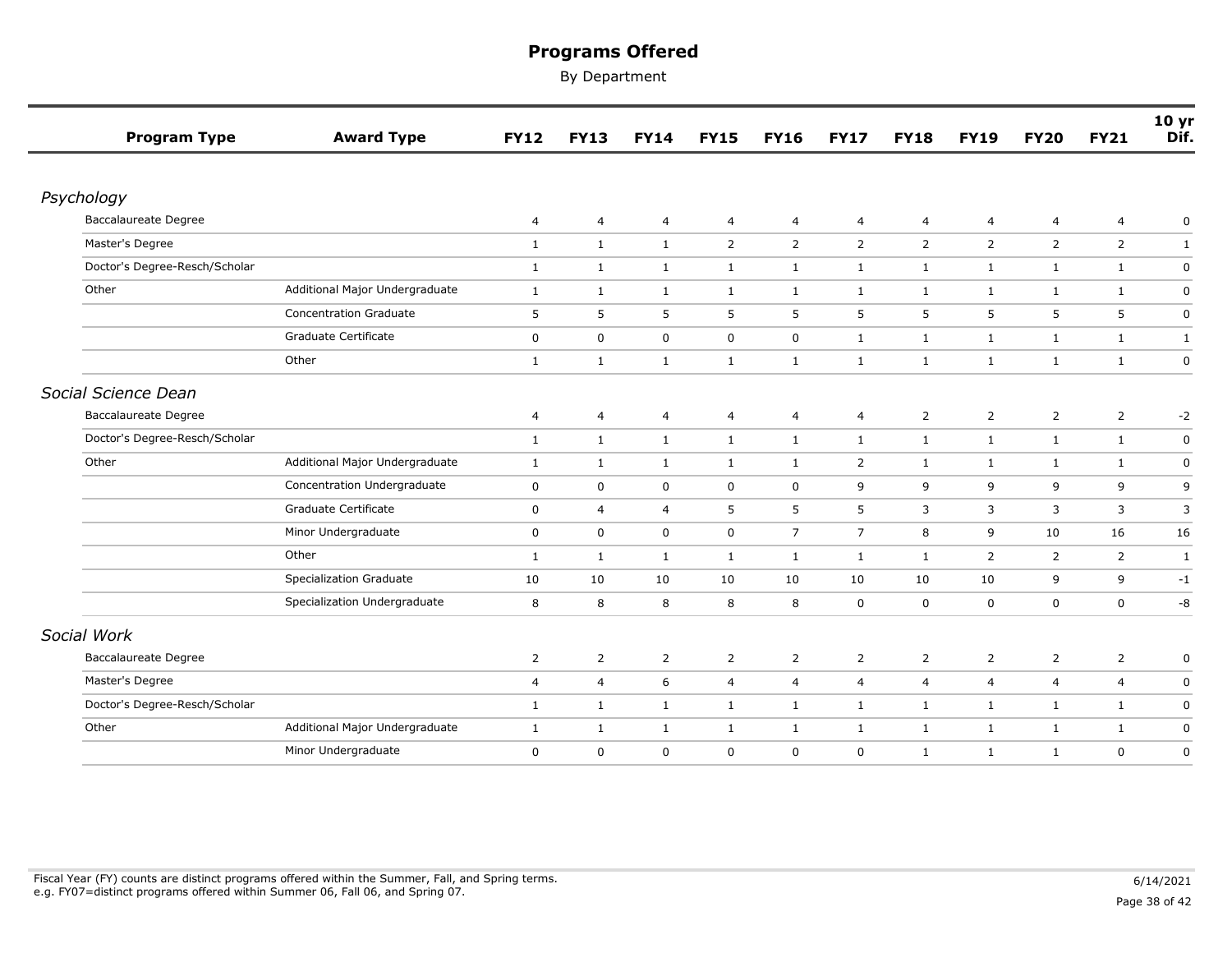| <b>Program Type</b>           | <b>Award Type</b>              | <b>FY12</b>           | <b>FY13</b>    | <b>FY14</b>    | <b>FY15</b>    | <b>FY16</b>    | <b>FY17</b>    | <b>FY18</b>    | <b>FY19</b>    | <b>FY20</b>    | <b>FY21</b>    | 10 <sub>yr</sub><br>Dif. |
|-------------------------------|--------------------------------|-----------------------|----------------|----------------|----------------|----------------|----------------|----------------|----------------|----------------|----------------|--------------------------|
| Sociology                     |                                |                       |                |                |                |                |                |                |                |                |                |                          |
| Baccalaureate Degree          |                                | 4                     | $\overline{4}$ | $\overline{4}$ | $\overline{4}$ | $\overline{4}$ | $\overline{4}$ | $\overline{4}$ | $\overline{4}$ | $\overline{4}$ | $\overline{4}$ | 0                        |
| Master's Degree               |                                |                       |                | $\mathbf{1}$   | -1             |                |                | 1              | -1             |                |                | 0                        |
| Doctor's Degree-Resch/Scholar |                                |                       |                | 1              | -1             |                |                |                | $\mathbf{1}$   |                |                | 0                        |
| Other                         | Additional Major Undergraduate |                       |                | $\mathbf{1}$   | -1             |                |                | 1              |                |                |                | 0                        |
|                               | Minor Undergraduate            |                       |                | $\mathbf{1}$   |                |                |                |                |                |                |                | 0                        |
|                               | Other                          |                       |                | $\mathbf{1}$   |                |                |                |                |                |                |                | 0                        |
|                               | <b>Specialization Graduate</b> | $\mathbf{2}^{\prime}$ | 2              | 2              | 2              | 2              | 2              | $\overline{2}$ | 2              | 2              | $\overline{2}$ | 0                        |
| <b>Total - Social Science</b> |                                | 168                   | 175            | 174            | 178            | 184            | 190            | 198            | 198            | 199            | 205            | 37                       |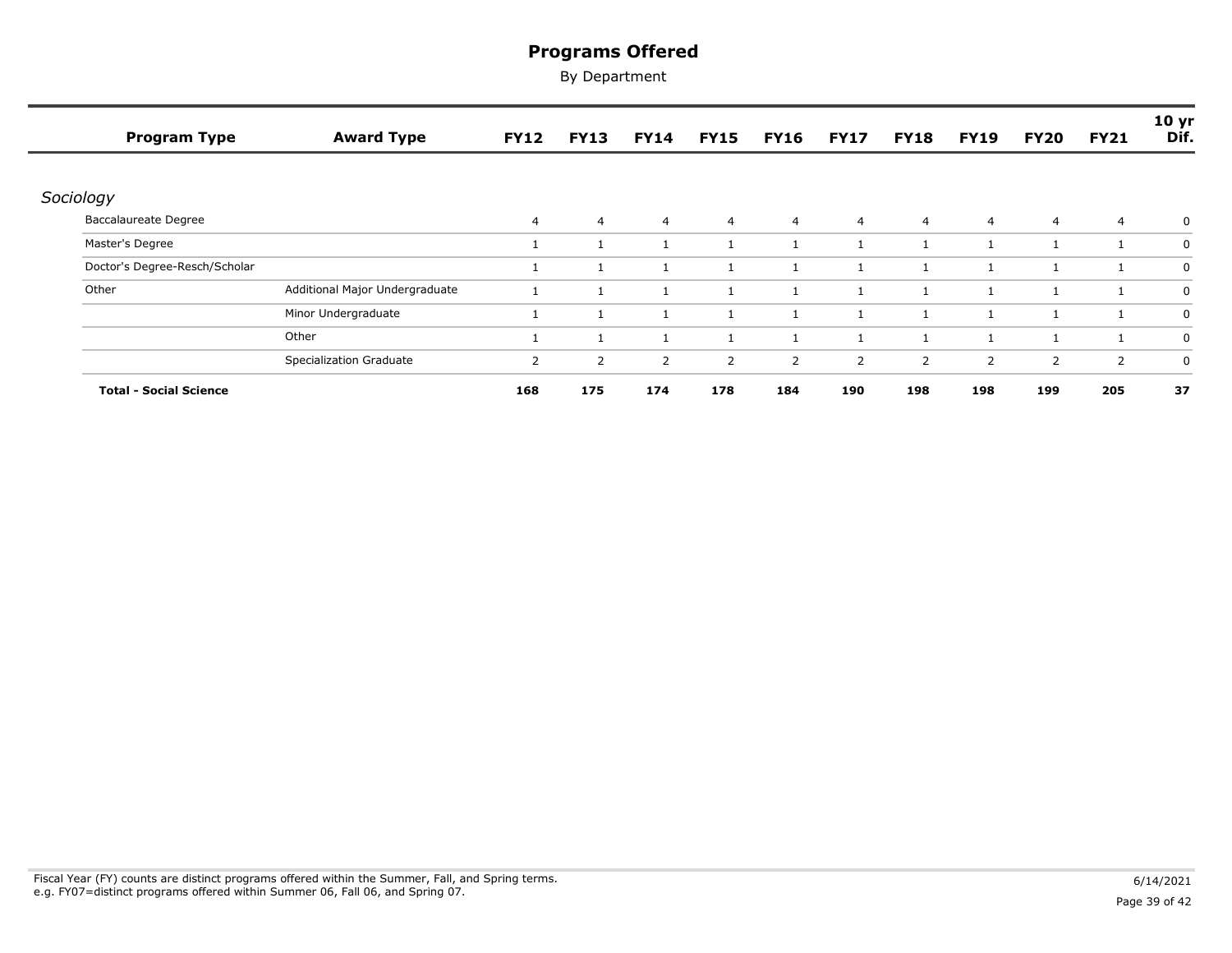By Department

| <b>Program Type</b>               | <b>Award Type</b>             | <b>FY12</b>                              | <b>FY13</b>    | <b>FY14</b>    | <b>FY15</b>    | <b>FY16</b>    | <b>FY17</b>    | <b>FY18</b>    | <b>FY19</b>                                                        | <b>FY20</b>    | <b>FY21</b>    | 10 <sub>yr</sub><br>Dif. |
|-----------------------------------|-------------------------------|------------------------------------------|----------------|----------------|----------------|----------------|----------------|----------------|--------------------------------------------------------------------|----------------|----------------|--------------------------|
|                                   |                               | <b>Programs Offered</b><br>By Department |                |                |                |                |                |                | <b>Michigan State University</b><br><b>Office of the Registrar</b> |                |                |                          |
| <b>Program Type</b>               | <b>Award Type</b>             | <b>FY12</b>                              | <b>FY13</b>    | <b>FY14</b>    | <b>FY15</b>    | <b>FY16</b>    | <b>FY17</b>    | <b>FY18</b>    | <b>FY19</b>                                                        | <b>FY20</b>    | <b>FY21</b>    | 10 <sub>yr</sub><br>Dif. |
| <b>Veterinary Medicine</b>        |                               |                                          |                |                |                |                |                |                |                                                                    |                |                |                          |
| Large Animal Clinical Sciences    |                               |                                          |                |                |                |                |                |                |                                                                    |                |                |                          |
| Master's Degree                   |                               | $\mathbf{1}$                             | $\mathbf{1}$   | $\mathbf{1}$   | $\mathbf{1}$   | $\mathbf{1}$   | $\mathbf{1}$   | $\mathbf{1}$   | $\mathbf{1}$                                                       | $\mathbf{1}$   | $\mathbf{1}$   | $\pmb{0}$                |
| Doctor's Degree-Resch/Scholar     |                               | $\mathbf{1}$                             | $\mathbf{1}$   | $\mathbf{1}$   | $\mathbf{1}$   | $\mathbf{1}$   | $\mathbf{1}$   | $\mathbf{1}$   | $\mathbf{1}$                                                       | $\mathbf{1}$   | $\mathbf{1}$   | $\pmb{0}$                |
| Other                             | Graduate Certificate          | $\mathsf 0$                              | $\pmb{0}$      | $\mathsf 0$    | $\mathbf 0$    | $\mathbf 0$    | $\mathbf 0$    | $\mathbf 0$    | $\pmb{0}$                                                          | $\mathbf{1}$   | $\mathbf{1}$   | $\mathbf{1}$             |
| Microbiology & Molecular Genetics |                               |                                          |                |                |                |                |                |                |                                                                    |                |                |                          |
| Master's Degree                   |                               | $\overline{2}$                           | $\overline{2}$ | $\overline{2}$ | $\overline{2}$ | 2              | $\overline{2}$ | $\mathbf{1}$   | $\mathbf{1}$                                                       | $\mathbf{1}$   | $\mathbf{1}$   | $-1$                     |
| Doctor's Degree-Resch/Scholar     |                               | $\overline{2}$                           | $\mathsf{2}$   | $\overline{2}$ | $\overline{2}$ | $\overline{2}$ | $\overline{2}$ | $\overline{2}$ | $\overline{2}$                                                     | $\overline{2}$ | $\overline{2}$ | $\pmb{0}$                |
| Pathobiology & Diagnostic Inves   |                               |                                          |                |                |                |                |                |                |                                                                    |                |                |                          |
| Master's Degree                   |                               | $\mathbf{1}$                             | $\mathbf{1}$   | $\mathbf{1}$   | $\mathbf{1}$   | $\mathbf{1}$   | $\mathbf{1}$   | $\mathbf{1}$   | $\mathbf{1}$                                                       | $\mathbf{1}$   | $\mathbf{1}$   | $\pmb{0}$                |
| Doctor's Degree-Resch/Scholar     |                               | $\overline{2}$                           | $\overline{2}$ | $\overline{2}$ | $\overline{2}$ | $\overline{2}$ | $\overline{2}$ | $\overline{2}$ | $\overline{2}$                                                     | $\overline{2}$ | $\overline{2}$ | $\pmb{0}$                |
| Other                             | Other                         | $\mathbf{1}$                             | $\mathbf{1}$   | $\mathbf{1}$   | $\mathbf{1}$   | $\mathbf{1}$   | $\mathbf{1}$   | $\mathbf{1}$   | $\mathbf{1}$                                                       | $\mathbf{1}$   | $\mathbf{1}$   | $\pmb{0}$                |
| Pharmacology & Toxicology         |                               |                                          |                |                |                |                |                |                |                                                                    |                |                |                          |
| Master's Degree                   |                               | 3                                        | 3              | $\overline{3}$ | 3              | 3              | 3              | 3              | 3                                                                  | 3              | 3              | $\pmb{0}$                |
| Doctor's Degree-Resch/Scholar     |                               | $\overline{2}$                           | $\overline{2}$ | $\overline{2}$ | $\overline{2}$ | $\overline{2}$ | $\overline{2}$ | $\overline{2}$ | $\mathbf 2$                                                        | $\overline{2}$ | $\overline{2}$ | $\mathbf 0$              |
| Other                             | <b>Concentration Graduate</b> | $\mathbf 0$                              | $\mathbf 0$    | $\overline{2}$ | $\overline{2}$ | $\overline{2}$ | $\overline{2}$ | $\overline{2}$ | 2                                                                  | $\overline{2}$ | $\overline{2}$ | $\overline{2}$           |
|                                   | Graduate Certificate          | $\mathbf 0$                              | $\mathbf{1}$   | $\mathbf{1}$   | $\mathbf{1}$   | $\mathbf{1}$   | $\mathbf{1}$   | $\mathbf{1}$   | $\mathbf{1}$                                                       | $\mathbf{1}$   | $\mathbf{1}$   | $\mathbf{1}$             |
|                                   | Minor Undergraduate           | $\mathbf 0$                              | $\pmb{0}$      | $\mathbf 0$    | $\mathbf 0$    | $\mathbf{1}$   | $\mathbf{1}$   | $\mathbf{1}$   | $\mathbf{1}$                                                       | $\mathbf{1}$   | $\mathbf{1}$   | $\mathbf{1}$             |
|                                   | Other                         | $\mathbf{1}$                             | $\mathbf{1}$   | $\mathbf{1}$   | $\mathbf{1}$   | $\mathbf{1}$   | $\mathbf{1}$   | $\mathbf{1}$   | $\mathbf{1}$                                                       | $\mathbf{1}$   | $\mathbf{1}$   | $\mathbf 0$              |
| Physiology                        |                               |                                          |                |                |                |                |                |                |                                                                    |                |                |                          |
| Master's Degree                   |                               | $\mathbf{1}$                             | $\mathbf{1}$   | $\mathbf{1}$   | $\mathbf{1}$   | $\mathbf{1}$   | $\mathbf{1}$   | $\mathbf{1}$   | $\mathbf{1}$                                                       | $\mathbf{1}$   | $\mathbf{1}$   | $\pmb{0}$                |
| Doctor's Degree-Resch/Scholar     |                               | $\mathbf{1}$                             | $\mathbf{1}$   | $\mathbf{1}$   | $\mathbf{1}$   | $\mathbf{1}$   | $\mathbf{1}$   | $\mathbf{1}$   | $\mathbf{1}$                                                       | $\mathbf{1}$   | $\overline{2}$ | $\mathbf{1}$             |
|                                   |                               |                                          |                |                |                |                |                |                |                                                                    |                |                |                          |

Fiscal Year (FY) counts are distinct programs offered within the Summer, Fall, and Spring terms.<br>e.g. FY07=distinct programs offered within Summer 06, Fall 06, and Spring 07. e.g. FY07=distinct programs offered within Summer 06, Fall 06, and Spring 07. Page 40 of 42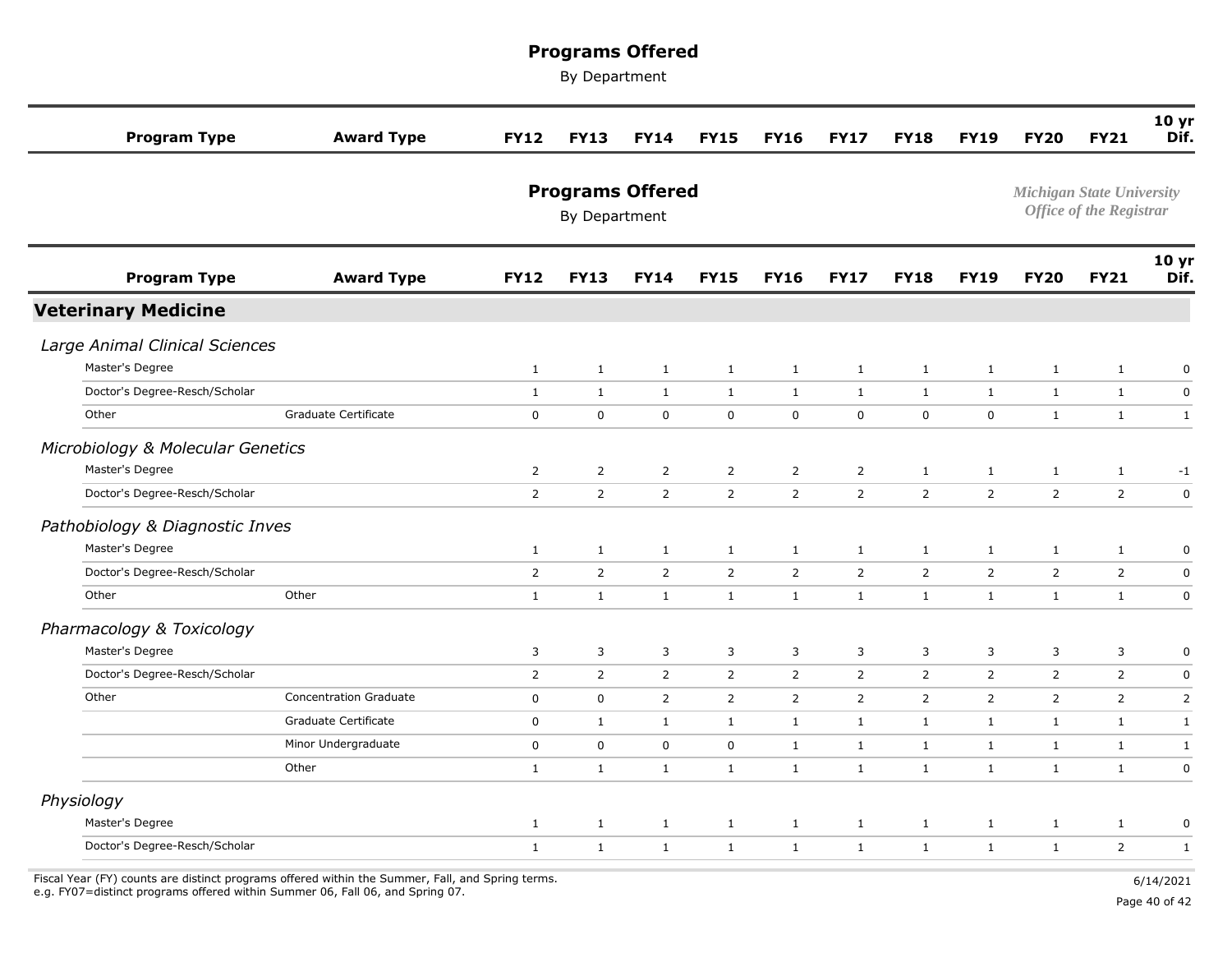| <b>Program Type</b>                   | <b>Award Type</b>              | <b>FY12</b>    | <b>FY13</b>    | <b>FY14</b>    | <b>FY15</b>    | <b>FY16</b>    | <b>FY17</b>    | <b>FY18</b>    | <b>FY19</b>    | <b>FY20</b>    | <b>FY21</b>    | 10 <sub>yr</sub><br>Dif. |
|---------------------------------------|--------------------------------|----------------|----------------|----------------|----------------|----------------|----------------|----------------|----------------|----------------|----------------|--------------------------|
|                                       |                                |                |                |                |                |                |                |                |                |                |                |                          |
| <b>Small Animal Clinical Sciences</b> |                                |                |                |                |                |                |                |                |                |                |                |                          |
| Master's Degree                       |                                | $\mathbf{1}$   | $\mathbf{1}$   | $\mathbf{1}$   | $\mathbf{1}$   | $\mathbf{1}$   | 1              | $\mathbf{1}$   | 1              | <sup>1</sup>   | 1              | 0                        |
| Veterinary Medicine Dean              |                                |                |                |                |                |                |                |                |                |                |                |                          |
| Baccalaureate Degree                  |                                | 4              | $\overline{4}$ | $\overline{4}$ | $\overline{4}$ | $\overline{4}$ | $\overline{4}$ | $\overline{4}$ | $\overline{4}$ | 6              | 4              | 0                        |
| Doctor's Degree-Prof Practice         |                                | $\overline{4}$ | $\overline{4}$ | $\overline{4}$ | $\overline{4}$ | $\overline{4}$ | $\overline{4}$ | $\overline{4}$ | 3              | 3              | 3              | $-1$                     |
| Master's Degree                       |                                | 2              | 2              | $\overline{2}$ | $\overline{2}$ | 2              | $\overline{2}$ | 2              | $\overline{2}$ | $\overline{2}$ | $\overline{2}$ | 0                        |
| Doctor's Degree-Resch/Scholar         |                                | 3              | 3              | 3              | 3              | 3              | 3              | 3              | 3              | 3              | 3              | 0                        |
| Other                                 | Additional Major Undergraduate | 2              | 2              | $\overline{2}$ | $\mathbf{2}$   | 2              | $\overline{2}$ | 2              | 2              | 3              | $\overline{2}$ | $\mathbf 0$              |
|                                       | Graduate Certificate           | 0              | 1              | $\overline{2}$ | $\overline{2}$ | $\overline{2}$ | $\overline{2}$ | 2              | $\overline{2}$ | 1              | 1              | 1                        |
|                                       | Other                          | 1              | 1              | $\mathbf{1}$   | 1              | $\mathbf{1}$   | 1              | 1              | 1              | 1              | 1              | $\mathbf 0$              |
|                                       | Specialization Graduate        | 1              | $\mathbf{1}$   | 1              | $\mathbf{1}$   | 1              | $\mathbf{1}$   | $\mathbf{1}$   | $\mathbf{1}$   | $\mathbf 0$    | 0              | $-1$                     |
| Veterinary Technology                 |                                |                |                |                |                |                |                |                |                |                |                |                          |
| Other                                 | Other                          | 1              | 1              | 1              | 1              | 1              | $\mathbf{1}$   | $\mathbf{1}$   | 1              | $\overline{2}$ | $\mathbf{1}$   | $\pmb{0}$                |
| <b>Total - Veterinary Medicine</b>    |                                | 37             | 39             | 42             | 42             | 43             | 43             | 42             | 41             | 44             | 41             | 4                        |